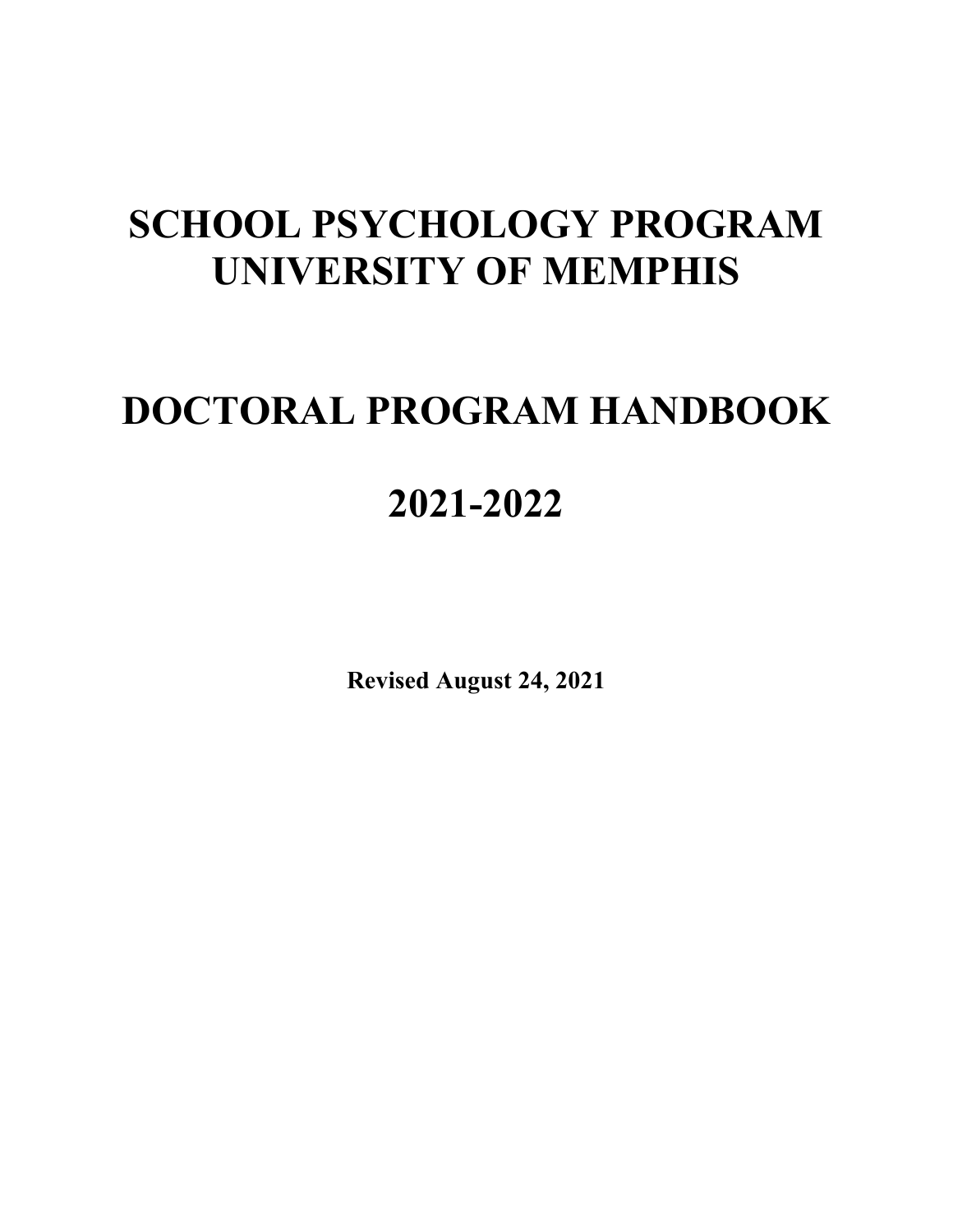| <b>TABLE OF CONTENTS</b>                                       | Pages          |
|----------------------------------------------------------------|----------------|
| <b>PART I: Institutional Context and Resources</b>             | 4              |
| School Psychology Program Faculty                              | $\overline{4}$ |
| <b>Important Contact Information</b>                           | 5              |
| <b>Important Resources and Publications</b>                    | 6              |
| The Program and Institutional Context                          | $\overline{7}$ |
| A. The University of Memphis                                   | $\overline{7}$ |
| B. The Department of Psychology                                | 8              |
| C. The College of Education                                    | 10             |
| D. The School Psychology Program                               | 10             |
| <b>PART II: Program Overview</b>                               | 12             |
| Program Mission and Aims                                       | 12             |
| Program Philosophy                                             | 12             |
| Program Model                                                  | 13             |
| Profession-Wide Competencies                                   | 13             |
| Program of Study                                               | 17             |
| Description of Specific Program Requirements                   | 19             |
| A. Professional Focus                                          | 19             |
| B. Master's Thesis                                             | 19             |
| C. Professional Experience and Practicum Experiences           | 20             |
| D. Dissertation                                                | 22             |
| E. Internship                                                  | 22             |
| <b>PART III: Policies, Expectations, and Other Information</b> | 24             |
| Advising                                                       | 24             |
| <b>Records Retention</b>                                       | 24             |
| Assessments and Evaluations                                    | 24             |
| A. Admission Requirements and Expectations                     | 25             |
| <b>B.</b> Course Assessments                                   | 25             |
| C. Grades and Retention                                        | 25             |
| D. Practicum and Internship Supervisor Evaluations             | 26             |
| E. Practicum Supervisor Evaluations                            | 26             |
| F. Doctoral-Student Supervisor Evaluations                     | 26             |
| G. Annual Review and Portfolio Assessment                      | 26             |
| H. Student Improvement Plan                                    | 27             |
| I. Comprehensive Examinations                                  | 28             |
| J. Alumni Survey                                               | 31             |
| Research Expectations and Research Area Attendance             | 31             |
| <b>Student Resources</b>                                       | 31             |
| A. Financial Resources                                         | 31             |
| <b>B.</b> Academic Resources                                   | 32             |
| C. Wellness and Personal Health Resources                      | 33             |
| D. Student Representation                                      | 34             |
| E. Alumni Advisory Board                                       | 34             |
| <b>Student Rights and Administrative Procedures</b>            | 34             |
| A. Leave of Absence                                            | 35             |
| B. Harassment and Discrimination Grievance Procedures          | 35             |
| C. Grade Dispute                                               | 36             |
| D. Other Grievances                                            | 36             |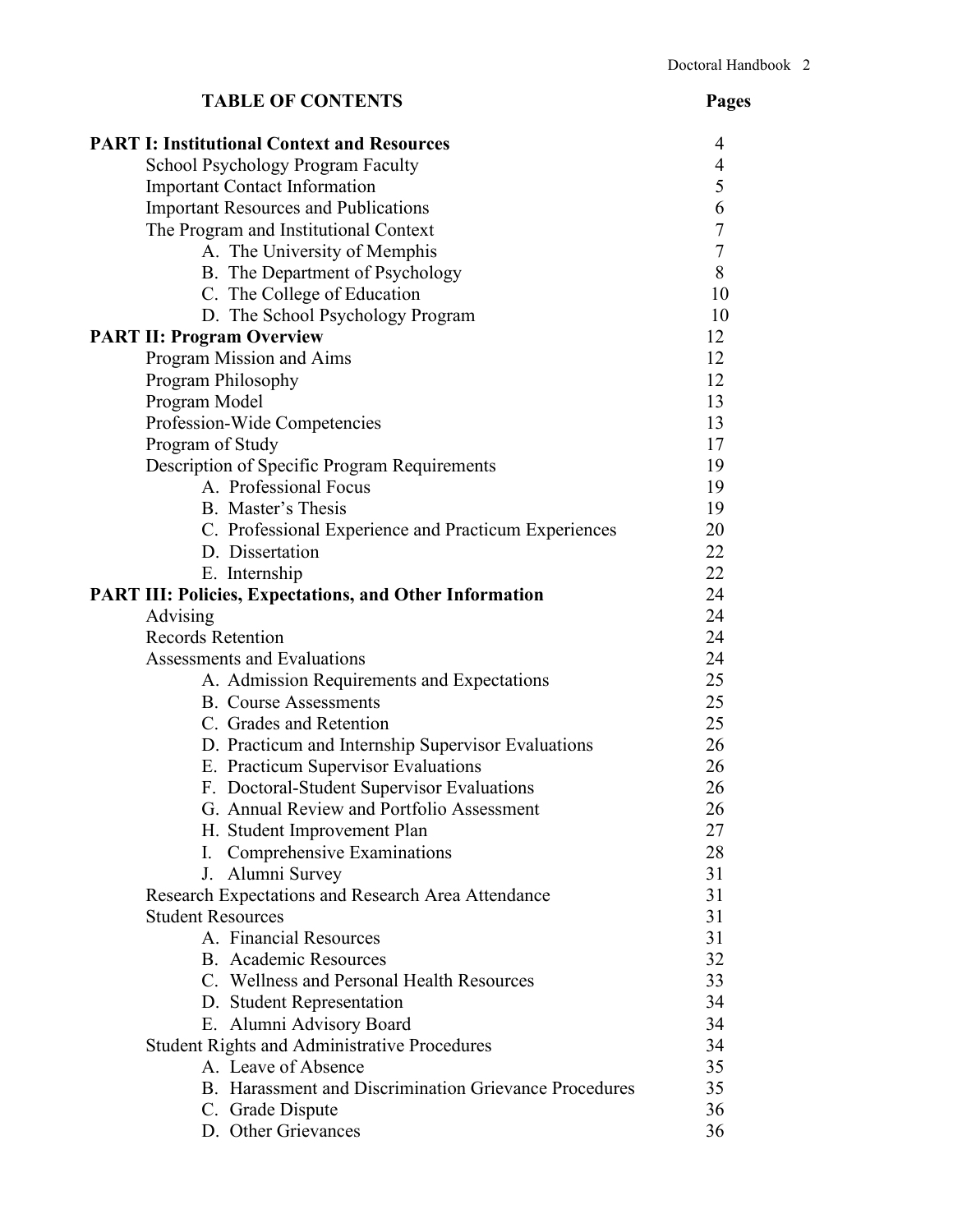| Professional Identity, Legal and Ethical Behavior, and                    |    |
|---------------------------------------------------------------------------|----|
| <b>Respect for Diversity</b>                                              | 36 |
| A. First-Year Colloquium                                                  | 36 |
| B. Legal and Ethical Standards                                            | 36 |
| C. Diversity Standards                                                    | 37 |
| D. Instruction and Evaluation of Ethical and Legal Standards              | 39 |
| <b>APPENDICES</b>                                                         |    |
| Appendix A: Policies and Procedures for the Establishment, Operation, and |    |
| Maintenance of the School Psychology Program Committee                    | 42 |
| Appendix B: Degree Plan Worksheet                                         | 45 |
| Appendix C: Typical Program of Study                                      | 48 |
| Appendix D: Common Practicum Placements                                   | 50 |
| Appendix E: Sample Practicum Agreement Form                               | 52 |
| Appendix F: Practicum/Internship Student Evaluation Form                  | 53 |
| Appendix G: Supervisor Self-Reflection and Supervisor Feedback Survey     | 57 |
| Appendix H: Student Evaluation and Performance Portfolio Summary Form     | 60 |
| Appendix I: Annual Evaluation Rubric Form                                 | 63 |
| Appendix J: Resources for the Comprehensive Examination                   | 65 |
| Appendix K: Comprehensive Examination Rating Form                         | 68 |
| Appendix L: Summary Table for Milestone Forms                             | 69 |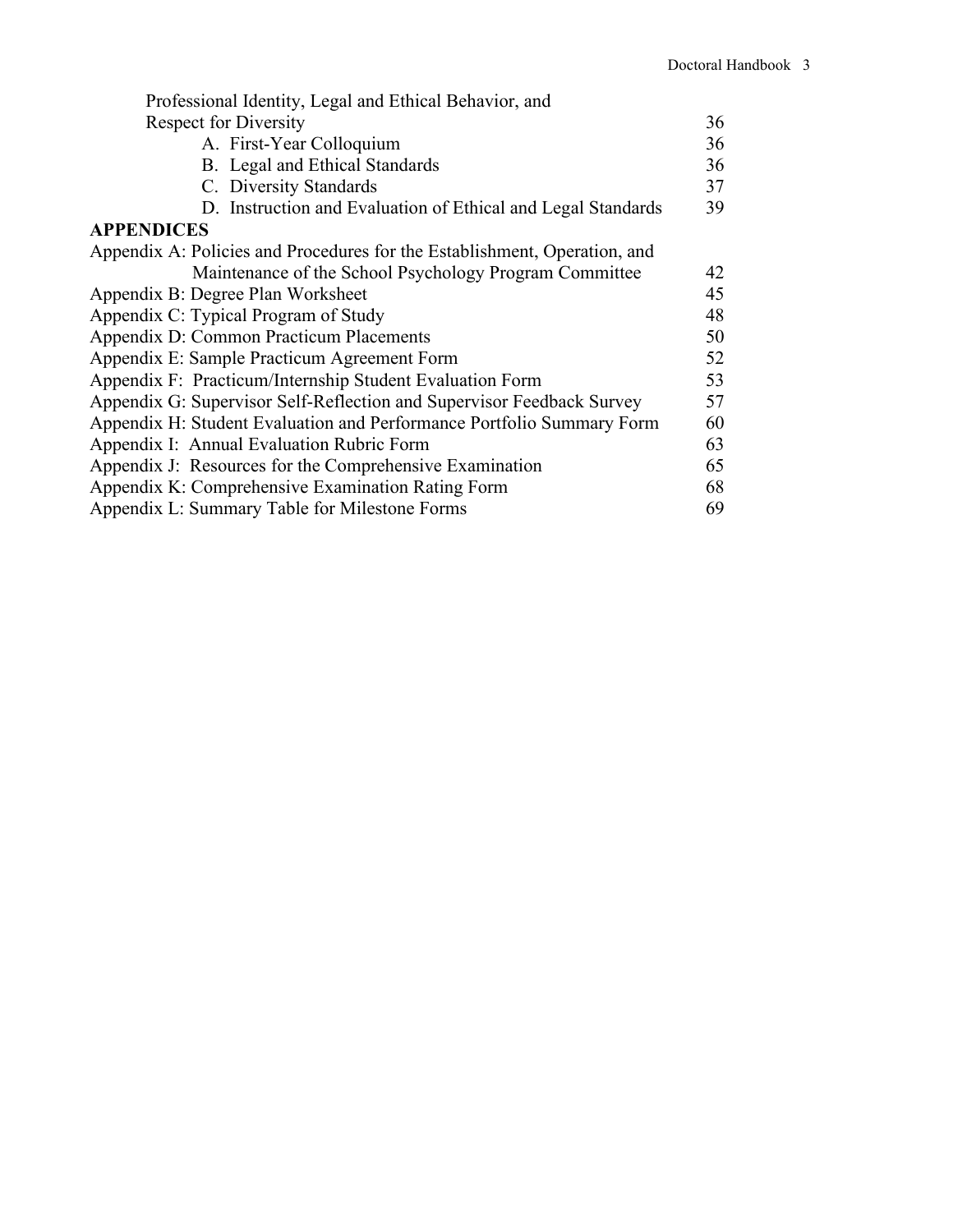### **PART I Institutional Context and Resources**

### **School Psychology Program Faculty**

Dr. **Elizabeth Meisinger**, Associate Professor and Director of the PhD Program Rm. 360 Psychology Bldg. University of Memphis, Memphis, TN 38152-3230 901-678-3435 Office 901-678-2579 Fax bmsinger@memphis.edu Ph.D. 2006, University of Georgia Interests: Academic interventions, psychosocial interventions, development of literacy skills, and learning disabilities

Dr. **Randy Floyd**, Professor and Chair of the Psychology Department

Rm. 332 Psychology Bldg. University of Memphis, Memphis, TN 38152-3230 901-678-4846 Office 901-678-2579 Fax rgfloyd@memphis.edu Ph.D. 1999, Indiana State University Interests: Psychoeducational assessment, theories of intelligence, academic achievement, and the process and products of publication in peer-reviewed journals

Dr. **Sarah Irby**, Clinical Assistant Professor of School Psychology Rm. 306 Psychology Bldg. University of Memphis, Memphis, TN 38152-3230. 901-678-4473 Office 901-678-2579 FAX [smccallu@memphis.edu](mailto:smccallu@memphis.edu) Ph.D. 2014, University of Memphis

Interests: Assessment, developmental disabilities, applied-behavior analysis (ABA), and behavioral interventions.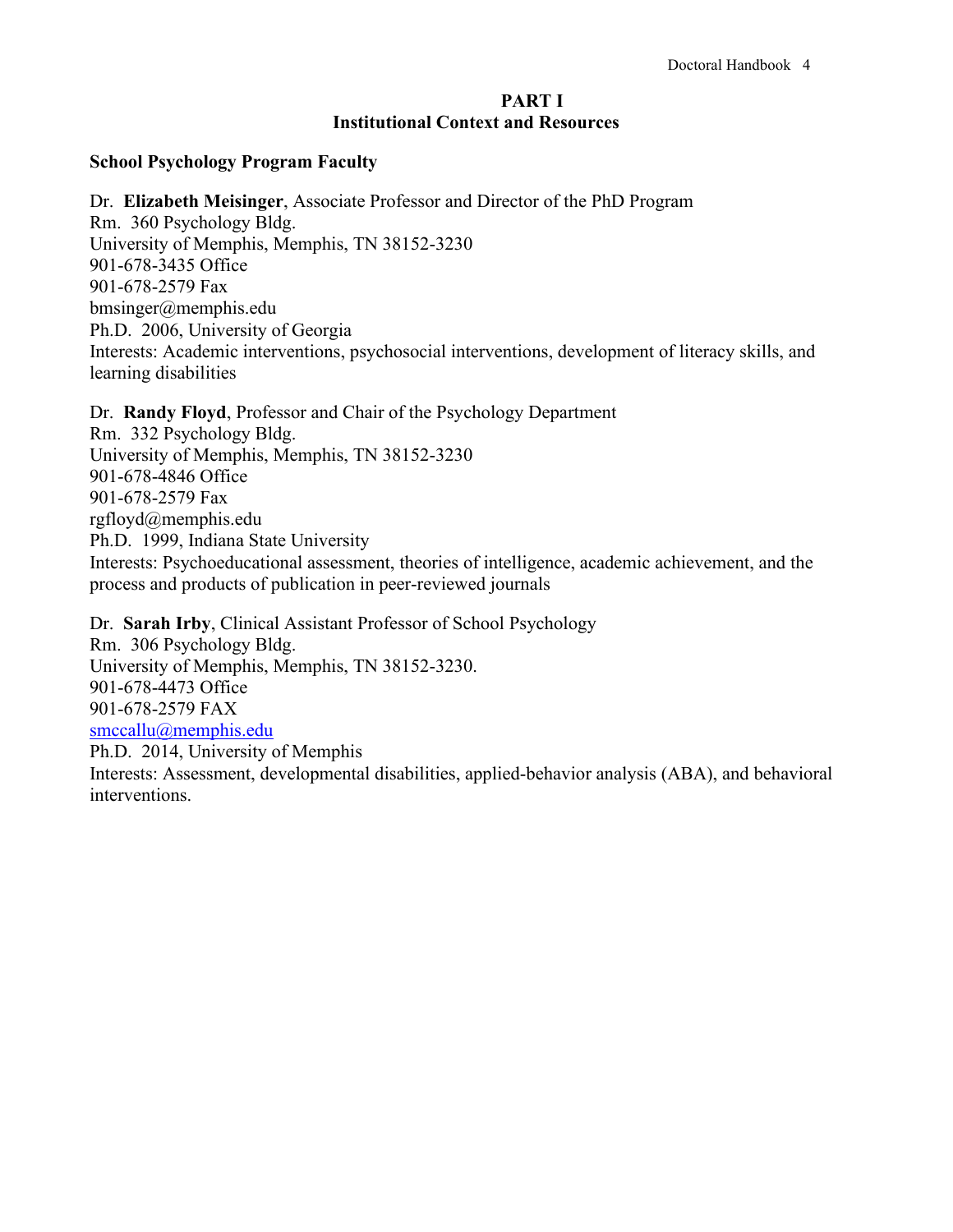# **Important Contact Information**

**Psychology Department.** 202 Psychology Bldg., 400 Innovation Dr., University of Memphis, Memphis, TN 38152-3230. 678-2145, FAX: 678-2579 Website: [www.memphis.edu/psychology](http://www.memphis.edu/psychology) **Psychological Services Center.** Rm. 126 Psychology Bldg. 678-2147

# **College of Education**

Dr. Steve Zanskas, Dean's Faculty Fellow, College of Education, 215, College of Education, 678- 2399. [szanskas@memphis.edu](mailto:szanskas@memphis.edu) Graduate Studies: BH 215, Stormy Warren, 678-2363 Office of Teacher Education & Student Support Services: BH 202, Mary Lanier, 678-4309, [mlanier@memphis.edu](mailto:mlanier@memphis.edu) Interim Director is Jennifer Nelson [jmnelsn1@memphis.edu](mailto:jmnelsn1@memphis.edu) CAEP Accreditation Coordinator: Dr. Mary Ransdell, [mransdll@memphis.edu](mailto:mransdll@memphis.edu)

# **Graduate School** <http://memphis.edu/gradschool>

Dr. Jasbir Dhaliwal, Dean of the Graduate School and Vice Provost for Academic Affairs, 215 Administration Bldg., 678-4212. [jdhaliwl@memphis.edu](mailto:jdhaliwl@memphis.edu) Jennifer Beech, Graduation Analyst, [jgbrooks@memphis.edu,](mailto:jgbrooks@memphis.edu) 678-3560

# **Shelby County Schools**

Celia Moore, Director, Division of Exceptional Children 2930 Airways, Memphis, TN 38116. 901-416-5600, [moorecs2@scsk12.org](mailto:moorecs2@scsk12.org) Dr. Mary Berk: [berkmr@scsk12.org](mailto:berkmr@scsk12.org) Dr. Natalie Wilkins: [wilkinsn1@scsk12.org](mailto:wilkinsn1@scsk12.org) Dr. Vance Stewart, Mental Health Center Services, Supervising Psychologist. 901-473-2721 [STEWARTGV@scsk12.org](mailto:STEWARTGV@scsk12.org)

# **TN State Department of Education**

Andrew Johnson Tower, 7<sup>th</sup> Flr., 710 James Robertson Pkwy., Nashville, TN 37243-1102, Contact Theresa Nicholls, 615-741-0572 or [Theresa.Nicholls@tn.gov,](mailto:Theresa.Nicholls@tn.gov) or Joanna Bivins, 615-741, 9231 [joanna.bivins@tn.gov](mailto:joanna.bivins@tn.gov)

# **TN Department of Health, Health Related Boards: Psychology**

Cordell Hull Bldg., 1st Flr., Nashville, TN 37247. (615) 532-3202 local or 1-800-778-4123 <https://www.tn.gov/health/health-program-areas/health-professional-boards/psychology-board.html>

# **American Psychological Association**

750 First St. NE, Washington, DC 20002-4242, 800-374-2721. [www.apa.org](http://www.apa.org/)

# **National Association of School Psychologists**

4340 East west Hwy., Suite 402, Bethesda, MD 20814. 301-657-0270, [www.nasponline.org](http://www.nasponline.org/)

# **Tennessee Association of School Psychologists**

Contact: Heather Stewart, President. [heather.stewart@knoxschools.org](mailto:heather.stewart@knoxschools.org) or [www.tasponline.org](http://www.tasponline.org/) Southwest TN Representatives, Mary McCollum, [mmccollum@colliervilleschools.org&](mailto:mmccollum@colliervilleschools.org) David Jones, [djones@tipton-county.com](mailto:djones@tipton-county.com)

# **Tennessee Psychological Association**

Contact: Gina DelGardo, President, [www.tpaonline.org](http://www.tpaonline.org/)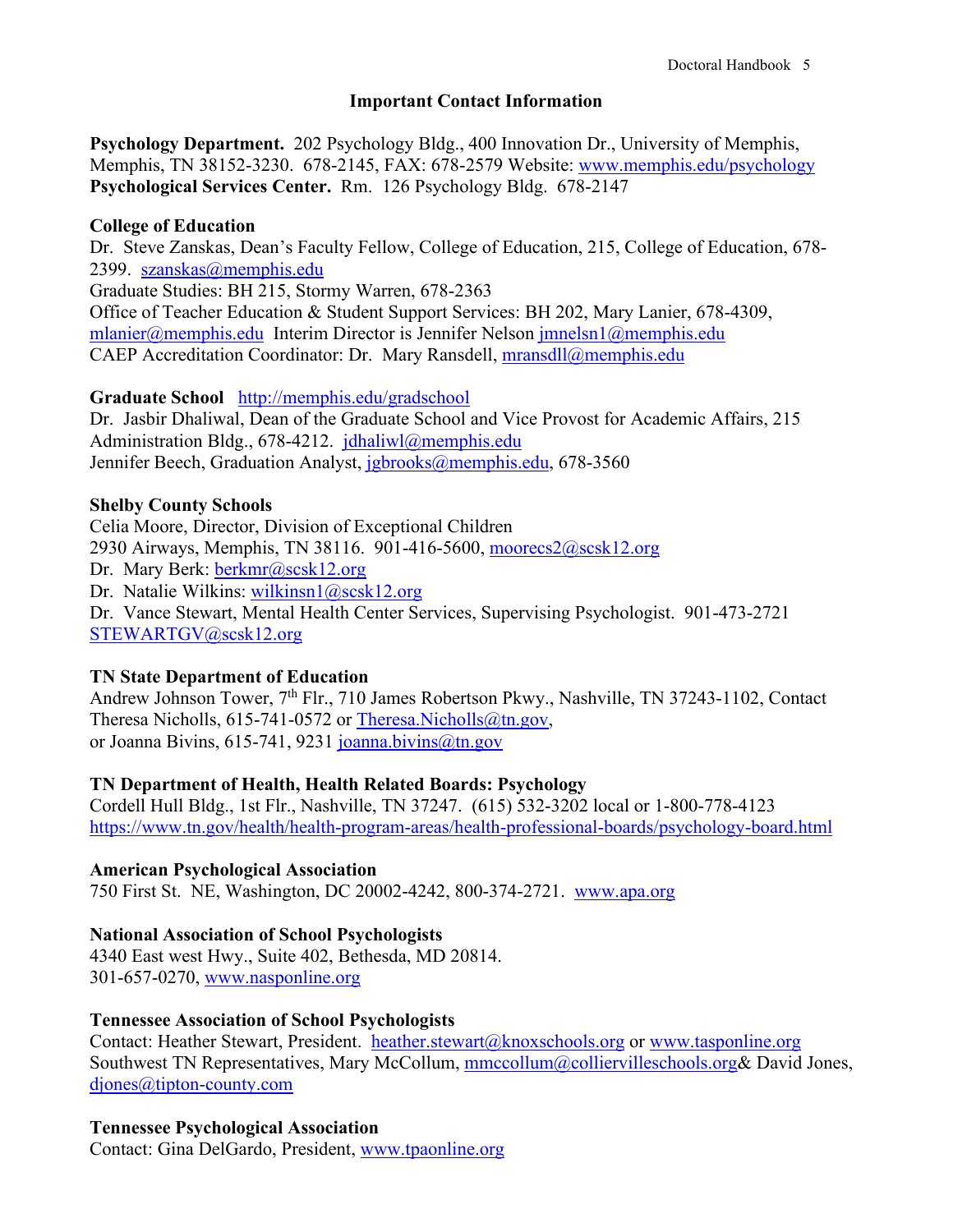# **Important Resources and Publications**

### **Department of Psychology, Graduate Student Handbook**

https://www.memphis.edu/psychology/graduate/pdfs/psychology-graduate-student-handbook11- 2020.pdf

# **Department of Psychology**

<http://www.memphis.edu/psychology/graduate/index.php>

This site also connects to related sites in the department and the graduate school. See also links on the left side under School.

# **The University of Memphis Graduate Catalog**

<https://catalog.memphis.edu/index.php>

**The University of Memphis Code of Student Rights and Responsibilities** <https://www.memphis.edu/osa/pdfs/csrr.pdf>

**American Psychological Association Ethical Principles of Psychologists and Code of Conduct** <http://www.apa.org/ethics/code/index.aspx>

**National Association of School Psychologists Principles for Professional Ethics** <https://www.nasponline.org/standards-and-certification/professional-ethics>

### **Journals**

*Journal of Applied School Psychology Journal of School Psychology Psychology in the Schools School Psychology International School Psychology School Psychology Forum School Psychology Review Canadian Journal of School Psychology Contemporary School Psychology Trainer's Forum International Journal of School and Educational Psychology*

# **Newsletters**

*Communique*, National Association of School Psychologists *The School Psychologist*, Division of School Psychology, American Psychological Association *The Tennessee School Psychologist*, TASP

# **Web Sites for School Psychology Information**

National Association of School Psychologists: [www.nasponline.org/](http://www.nasponline.org/) American Psychological Association: [www.apa.org](http://www.apa.org/) American Psychological Association Division of School Psychology (Division 16): <https://www.apa.org/about/division/div16> Tennessee Association of School Psychologists: [http://tasponline.org](http://tasponline.org/)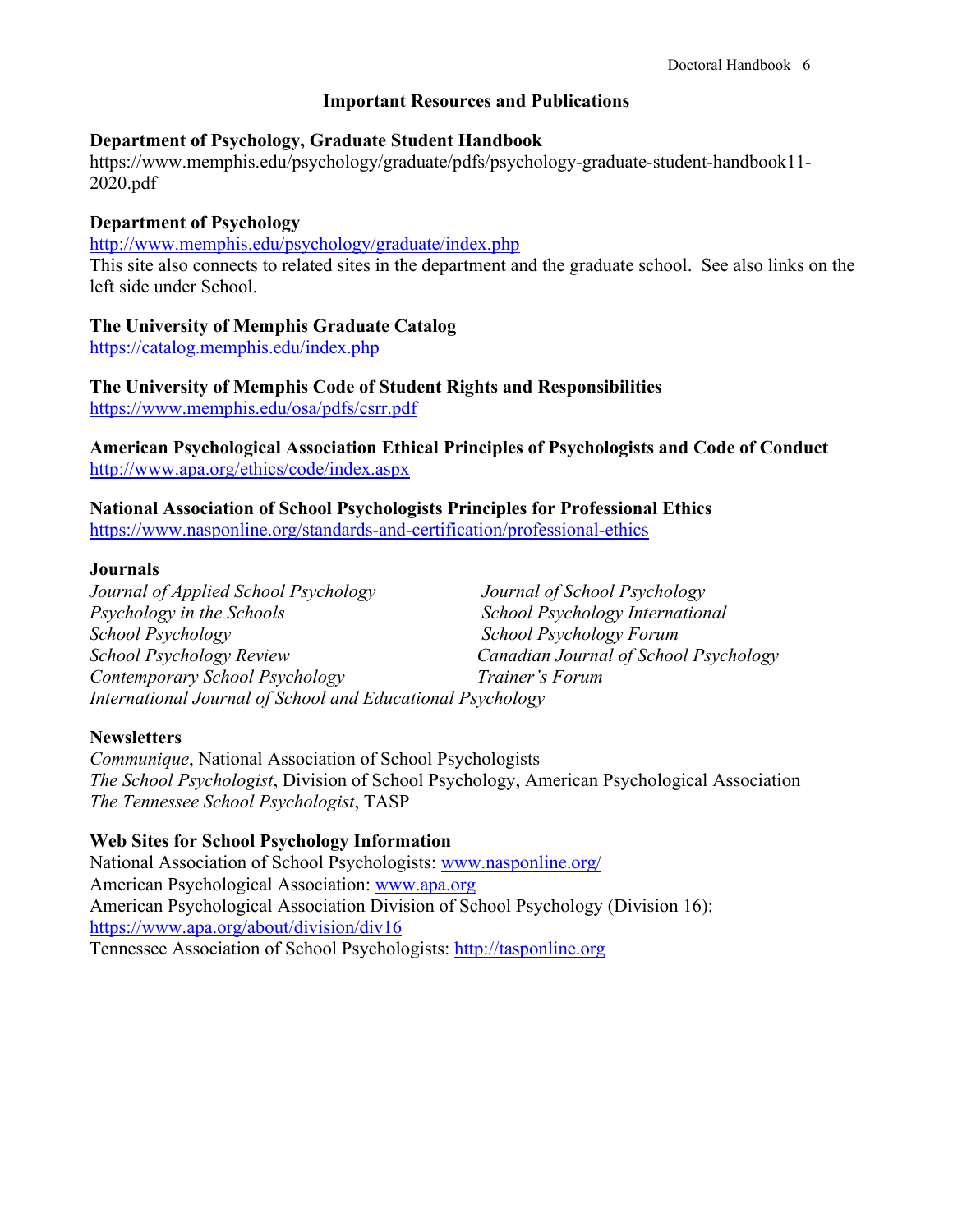### **THE PROGRAM AND INSTITUTIONAL CONTEXT**

### **The University of Memphis**

### **History**

The University of Memphis was founded under the auspices of the General Education Bill, enacted by the Tennessee Legislature in 1909. Known originally as West Tennessee Normal School, the institution opened its doors September 10, 1912. In 1925, the name of the college changed to West Tennessee State Teachers College. The college changed names again in 1941, becoming Memphis State College, and in 1950 graduate studies were initiated. In 1957, the state legislature designated Memphis State full university status. The first doctoral programs began in 1966. In 1983, Memphis State University became the first public university in Tennessee to gain accreditation of its entire curriculum. In 1994, MSU became The University of Memphis, and the [Ned R. McWherter Library](http://exlibris.memphis.edu/) was completed. Moving into the 21st century, the Kemmons Wilson School of Hospitality and Resort Management and the FedEx Institute of Technology have made their mark on the University landscape. Today, the University of Memphis is one of Tennessee's three comprehensive doctoralextensive institutions of higher learning. Situated in a beautiful park-like setting in the state's largest city, it is the flagship of the Tennessee Board of Regents system. It awards more than 3,000 degrees annually. With an enrollment of approximately 21,000 students, The University of Memphis has 24 Chairs of Excellence, more than any other Tennessee university, and five state-approved Centers of Excellence.

### **Mission**

The University of Memphis is a doctoral degree-granting urban research university committed to excellence in undergraduate, graduate, and professional education; in the discovery and dissemination of knowledge; in service to the metropolitan community, state, and nation; and in the preparation of a diverse student population for successful careers and meaningful participation in a global society. The University of Memphis remains committed to the education of a non-racially identifiable student body and promotes diversity and access without regard to race, gender, religion, national origin, age, disability, or veteran status.

#### **Accreditation**

The University of Memphis is accredited by the Commission on Colleges of the Southern Association of Colleges and Schools to award bachelor's, first professional, master's, educational specialist, and doctoral degrees.

### **Major Divisions of the University**

[College of Arts and Sciences;](http://cas.memphis.edu/) [Fogelman College of Business and Economics;](http://fcbe.memphis.edu/) [College of](http://www.people.memphis.edu/%7Ecommfinearts/)  [Communication and Fine Arts;](http://www.people.memphis.edu/%7Ecommfinearts/) [College of Education;](http://coe.memphis.edu/) [Herff College of Engineering;](http://www.engr.memphis.edu/) [University](http://www.people.memphis.edu/%7Eunivcoll/)  [College;](http://www.people.memphis.edu/%7Eunivcoll/) [Loewenberg School of Nursing;](http://nursing.memphis.edu/) [School of Audiology and Speech-Language Pathology;](http://www.ausp.memphis.edu/) [Cecil](http://www.law.memphis.edu/)  C. [Humphreys School of Law;](http://www.law.memphis.edu/) and the [Graduate School.](http://www.memphis.edu/gradschool/)

### **Degrees**

The University of Memphis offers 15 bachelor's degrees in more than 50 majors and 70 concentrations, master's degrees in 45 subjects, and doctoral degrees in 21 disciplines in addition to the Juris Doctor (law) and a specialist degree in education.

### **Center and Chairs of Excellence**

The University has five state-approved Centers of Excellence: [Center for Applied](http://www.psyc.memphis.edu/pages/progdesc.htm#appres)  [Psychological Research,](http://www.psyc.memphis.edu/pages/progdesc.htm#appres) [Center for Earthquake Research and Information,](http://www.ceri.memphis.edu/) [Center for Research](http://www.ausp.memphis.edu/crisci.html)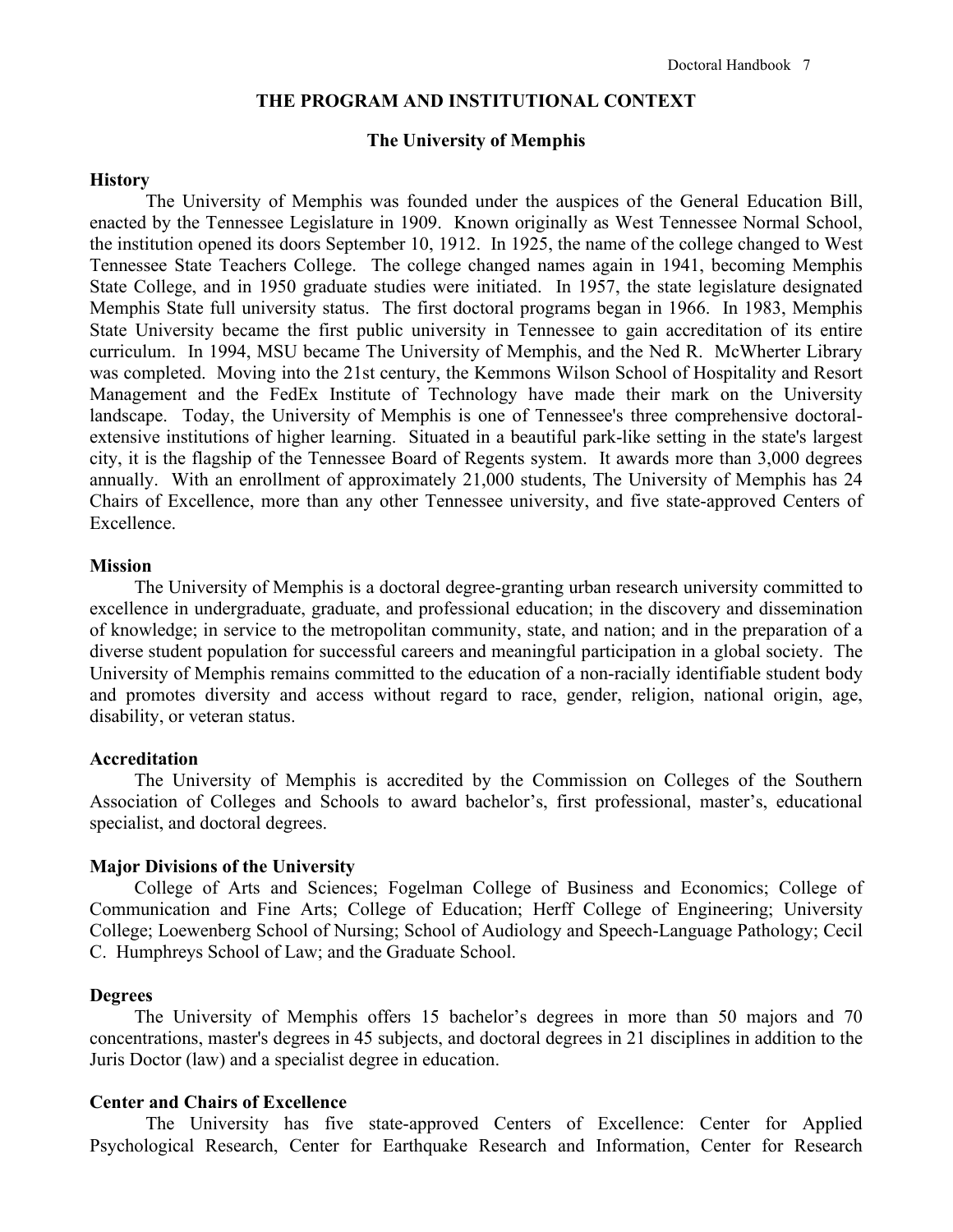Initiatives and Strategies for [the Communicatively Impaired,](http://www.ausp.memphis.edu/crisci.html) [Center for Research in Educational](http://www.people.memphis.edu/%7Ecoe_crep/)  [Policy,](http://www.people.memphis.edu/%7Ecoe_crep/) and the [Institute of Egyptian Art and Archaeology.](http://www.memphis.edu/egypt/main.html) There are 25 endowed Chairs of Excellence.

### **The Department of Psychology**

### **Mission**

Psychology is a major discipline which contributes to the social and natural sciences. The primary mission of the Department of Psychology is to advance the science and profession of psychology through the production and dissemination of knowledge related to the discipline and through the preparation of academic and professional psychologists. Consistent with the mission of the Center for Applied Psychological Research (CAPR), departmental emphasis is placed upon scholarly activities that maintain and enhance the department's national research reputation. The department strives to provide high-quality liberal and general education for undergraduate students, a coherent, high-quality program for its majors and graduate students, service courses to students in other majors, and services to the general public. The breadth of the faculty's commitment is reflected in graduate programs in both basic and applied science and in diverse research and scholarly pursuits. The department's mission is consistent with the university's mission to advance learning through excellence in teaching, research, and service.

### **History and Degrees**

Psychology was established as an independent department at The University of Memphis in 1947. Authorization to award the master's degree was granted in 1960, and the first such degree was granted in 1962. The Ph.D. program in psychology was established in 1966. Each year, there are approximately 50 doctoral students in Clinical Psychology, 40 doctoral students in Experimental Psychology, and 11 doctoral students in School Psychology enrolled. The training program in Clinical Psychology has been fully accredited by the American Psychological Association since 1972. There are about 35 students enrolled in the Master of Science in General Psychology (MSGP) program and 25 in the Master of Arts/Educational Specialist (MA/EdS) program. Graduate students have a voice in policy and decision-making through elected representatives to the department, and students are full members of several committees in the department.

### **Facilities**

The [Department of Psychology](http://www.psyc.memphis.edu/psych.htm) occupies a building of 88,000 square feet on the main University campus. This four-story structure contains two complete floors of animal and human research laboratories allowing all types of psychological investigation, a clinic [\(Psychological Services Center,](http://www.psyc.memphis.edu/pages/specials/psc/psc.htm) discussed later in this section), undergraduate laboratories, a data analysis center, classrooms, and offices for all Psychology Department faculty and full-time graduate students. Classrooms are modern and equipped with computer, projection equipment, and internet access. The department's laboratories and clinic are outfitted completely with modern equipment sufficient for faculty or student research or training activities.

The university maintains a modern computer center with numerous networked connections in the Department of Psychology. Student access to this system is readily available. The department owns many computers, which are networked within the department. Wireless internet access is available to faculty and students in all campus instructional buildings. The department also houses two computer laboratories that are used for both research and teaching.

The Psychological Services Center at The University of Memphis offers a wide range of services to the university and the general public. The Center is the training and service delivery unit of the Psychology Department's graduate programs in Clinical and School psychology. Psychological and psychoeducational assessment, consultation, and intervention services are provided by advanced Ph.D.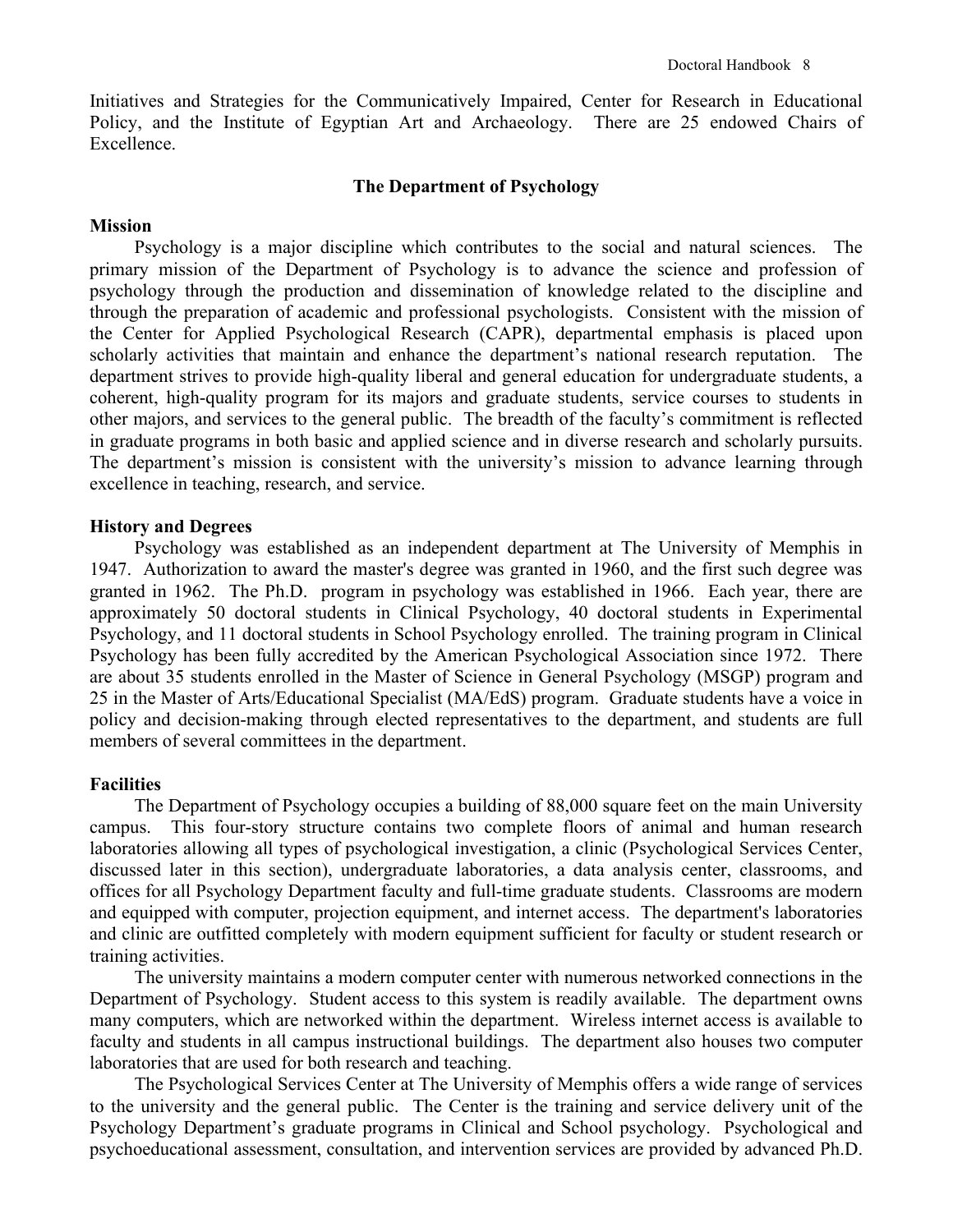candidates who are directly supervised by Clinical and School Psychologists from the Memphis community and the University faculty.

### **Center of Excellence**

Founded in 1984, the Center for Applied Psychological Research (CAPR) is one of the original Tennessee Centers of Excellence, now designated an Accomplished Center of Excellence. The CAPR faculty have attracted millions of dollars in extramural funding to the State of Tennessee, published hundreds of scholarly works, graduated hundreds of master's and doctoral students and many times that number of undergraduates, been elected or appointed to many national professional offices, and won numerous local and national honors and awards. The primary CAPR goals are (a) to achieve national prominence for its accomplishments, (b) to increase the number of trained psychologists able to conduct, disseminate, and apply such research, and (c) to secure extramural funding to facilitate research and training. In addition, as part of a Psychology Department in a major urban research university, CAPR supports the general teaching, research, and service missions of the department and university. Center funds are also used to sponsor major conferences that allow top psychologists from this country and throughout the world to visit our department.

The primary mission of the CAPR at The University of Memphis is to support psychological research. A primary focus of this mission is the application of psychological knowledge to finding solutions to individual and social problems—local, regional, and national. Therefore, CAPR research focuses extensively on problems concerning health, mental health, education, schools, crime, the environment, and children and their families. In addition to increasing our capacity for generating new approaches to applied problems, CAPR also supports basic scientific research in cognitive psychology, biopsychology, social psychology, developmental psychology, and research design and statistics.

### **Collaboration**

Faculty and graduate students conduct independent research and work on collaborative research projects in numerous community agencies, including the Shelby County Schools; the Boling Center for Developmental Disabilities; the Veterans Administration Medical Center; the Arlington Developmental Center; the Departments of Psychiatry, Community Medicine, Pediatrics and Preventive Medicine at the University of Tennessee Center for the Health Sciences-Memphis; St. Jude Children's Research Hospital; the Memphis Mental Health Institute; agencies and departments of the City of Memphis; the University's Center for Student Development; and several community agencies. Administrators of these agencies are receptive to making their facilities and subject populations available for diverse psychological research projects. Several distinguished scholars in psychology and related areas visit the department each year to present colloquia and workshops to faculty and students. The speakers represent a variety of current subject areas within psychology. Additionally, the local chapters of Sigma Xi and other campus and community groups often invite scholars in psychology and related disciplines to Memphis.

#### **Research Areas**

The psychology faculty, students, and programs are spread over five research areas: Clinical Health Psychology; Behavioral Neuroscience; Child, Adolescent, and Family Studies; Cognitive Psychology; and Psychotherapy Research. All faculty and students in the school psychology program are affiliated with the Child and Family Studies area.

The Child, Adolescent Family Studies research area is the most diverse in the psychology department. Faculty from all three doctoral programs (Clinical, Experimental, and School) are members, including child-clinical, developmental, and school psychologists. The common core of interests in this research area is a commitment to examining age-related changes in biological, cognitive, and social functioning. Basic and applied research projects are conducted in a variety of settings such as schools, homes, and day care settings. The faculty focus particularly on the ages from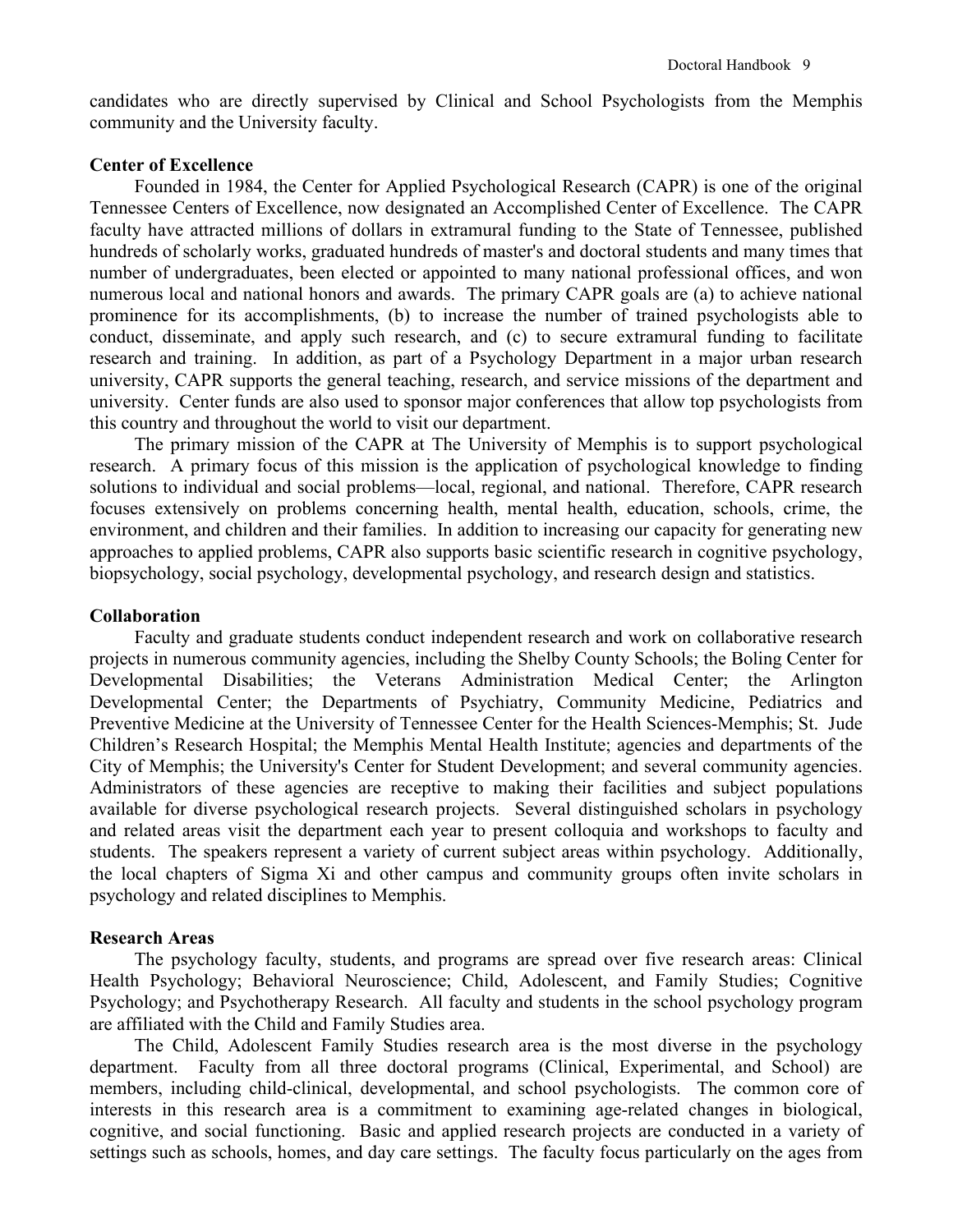early childhood through adolescence. Specific research interests include family and peer relations, social cognition, behavior therapy with children, psychological and educational assessment, exceptional children, and historical development of school psychology. Area psychologists are welcome to attend all weekly meetings of the group and often make presentations at these meetings.

### **The College of Education**

Teacher education has been a strong mission since the University was founded as a normal school in 1912. The College of Education (COE) is dedicated to preparing students for careers in a variety of professional and related occupational areas. Three academic departments make up the College of Education: Counseling, Educational Psychology and Research; Instruction and Curriculum Leadership; and Leadership. One department offers undergraduate degrees, and all departments offer a variety of graduate degree programs. School psychology students take courses in several of these departments including the areas of counseling, educational psychology and research, educational leadership, reading, and special education. The COE also has several research and service units: The Center for the Study of Higher Education, The Reading Center, The Center for Rehabilitation and Employment Research, The Center for Research in Educational Policy, The Barbara K. Lipman Early Childhood School and Research Institute, and the University Campus School.

### **The School Psychology Program**

The most eventful era of the history of the School Psychology Program at The University of Memphis has been after 1975, and its history closely tied to those of the Department of Psychology and the College of Education. The present jointly sponsored MA/EdS program (sponsored by both the Department of Psychology and the College of Education) was formally initiated in 1976. This degree program was an outgrowth of changes in the requirements for Tennessee State Department of Education certification (now licensure) of school psychologists in Tennessee (circa 1975) and the need for a revised school psychology program at what was then called Memphis State University. The revised program, a 45-semester hour MA degree, was developed by a School Psychology Coordinating Committee, established at the request of the Vice President for Academic Affairs. The new MA program was the first instance of a school psychology specific degree and the hiring of faculty in the area of school psychology.

Dr. Thomas Fagan, the first bona fide school psychologist faculty member, was hired for the 1976-1977 school year and retired in fall 2021. Dr. Bruce Bracken served from 1986 to 1999, and Dr. Wendy Naumann served from 1998 to 2001. Dr. Xu (Lilya) Jiang served from 2015 to 2020. Dr. Randy Floyd joined the program in 2001. Dr. Robin Hojnoski served from 2002 to 2006. Dr. Elizabeth Meisinger joined the faculty in 2007, and Dr. Sarah Irby joined the faculty in 2020. Drs. Floyd, Meisinger, and Irby constitute the core program faculty and are supported by faculty in other areas of the Psychology Department; faculty from the College of Education; and local practitioners who assist in field and practicum supervision.

The doctoral program was initiated in 1991 and was fully governed by the policies of the Psychology Department's Ph.D. major. Program curricula and requirements for the doctoral program were determined by the Psychology Department faculty. In 2015, a program governing committee, called The School Psychology Program Committee (SPPC), was formed (see Appendix A for policies and procedures for the establishment, operation, and maintenance of the SPPC).

The School Psychology Program is externally reviewed by several agencies at different intervals. The School Psychology Program is accredited by the American Psychological Association (APA; as of March 28, 2014), and its next accreditation site visit will be held in 2021. Information about APA accreditation can be found by contacting the Commission on Accreditation of the American Psychological Association at the Office of Program Consultation and Accreditation; 750 First Street, NE; Washington, DC 20002-4242; Phone: 202-336-5979; and TDD/TTY: 202-336-6123.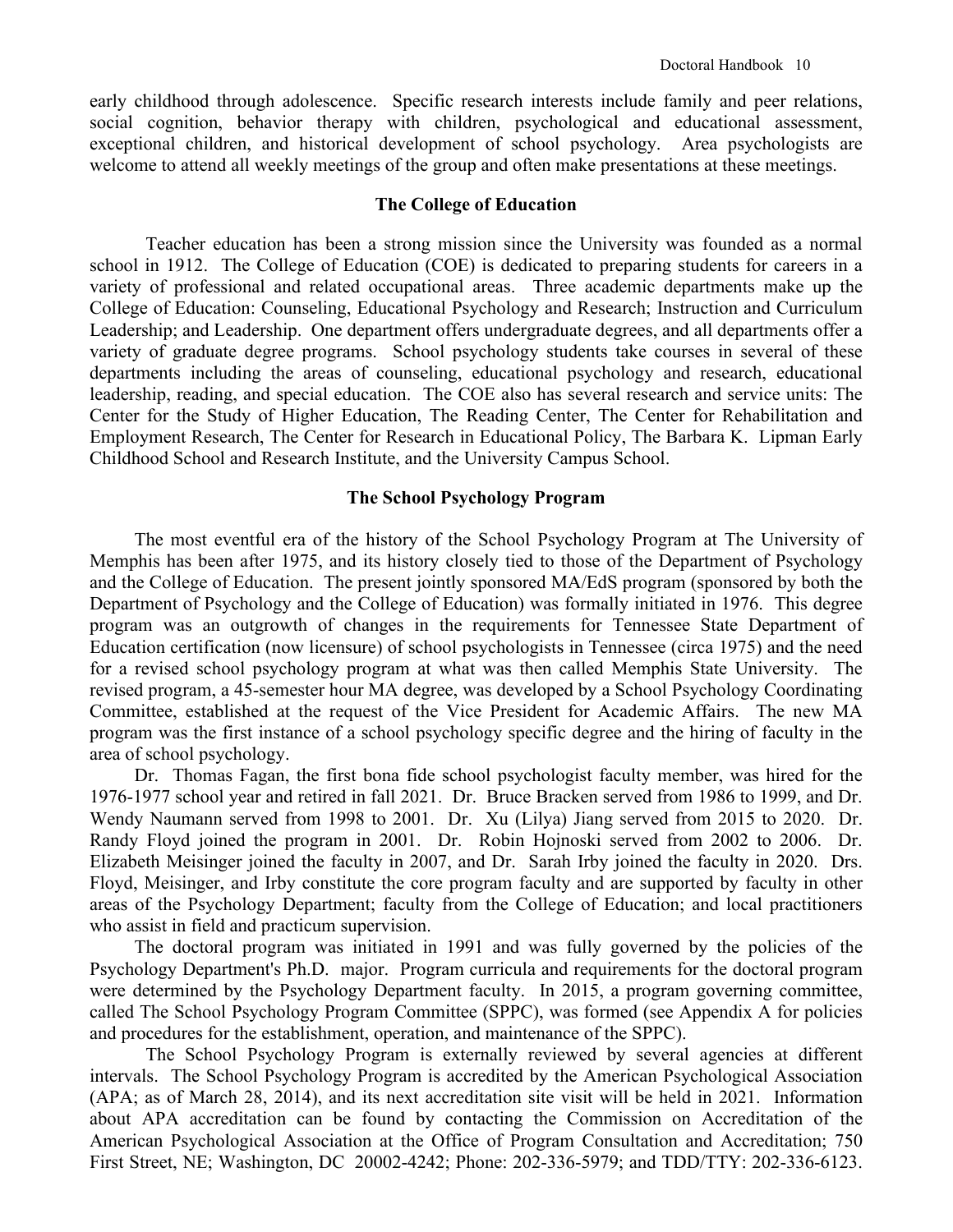The website of the Commission on Accreditation's website is [https://accreditation.apa.org/.](https://accreditation.apa.org/) The program is listed in the *APA Guide to Graduate Study in Psychology*. The Southern Association of Schools and Colleges provides a general review of all University of Memphis academic programs, emphasizing the undergraduate programs. The University Graduate School and State Board of Regents require a review of graduate programs every 10 years unless a program is approved by a national accreditor. The program also seeks systematic feedback from students and supervisors through semester advising, periodic evaluations, examinations, and follow-up surveys of graduates.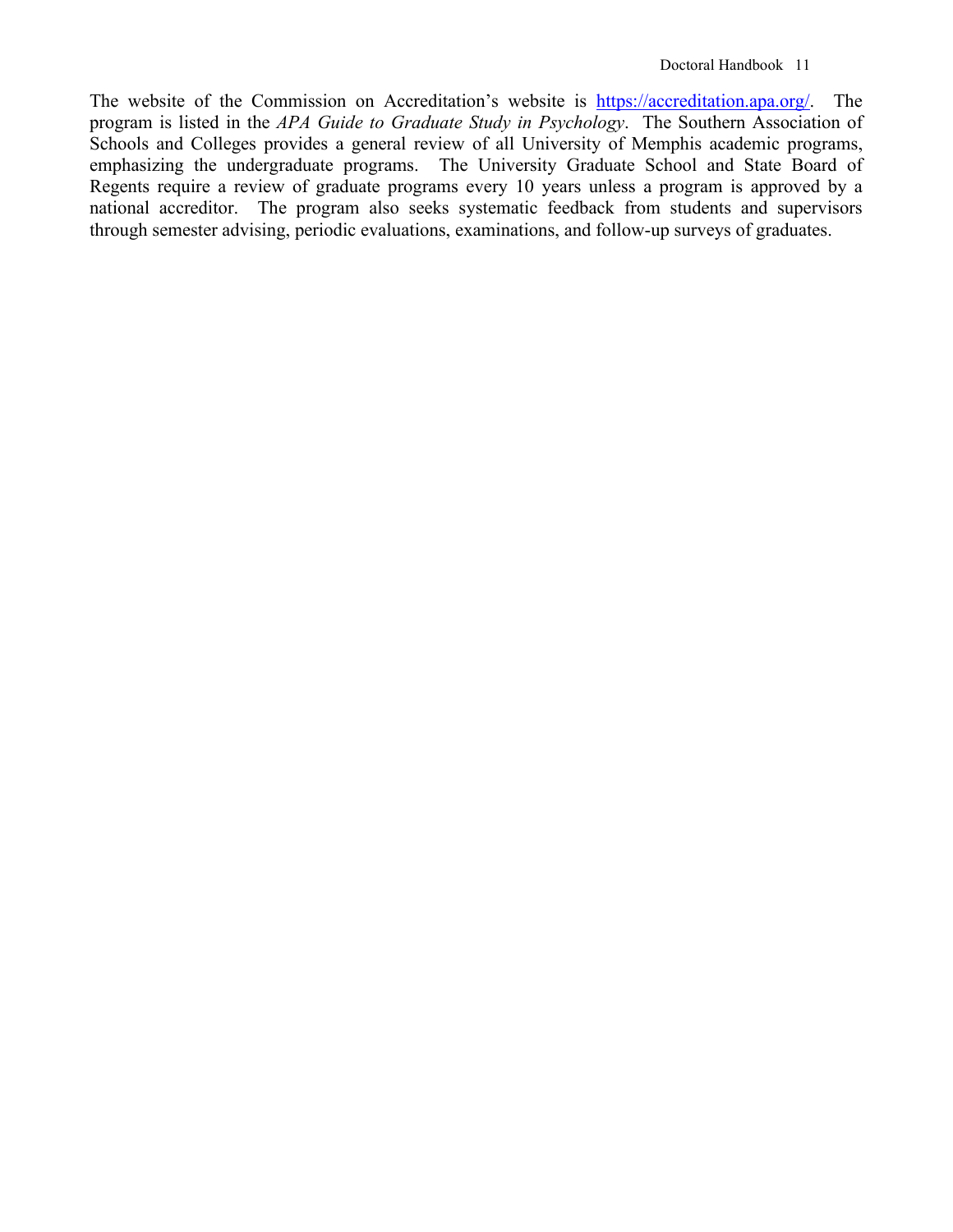### **PART II Program Overview**

### **Program Mission and Aims**

The primary mission of the School Psychology Program at The University of Memphis is to prepare school psychologists whose contributions will be through research and academic careers, future trainers of school psychologists, and future leaders in the field of school psychology. Two aims guide the program's training: (1) to prepare psychologists who are knowledgeable and competent in the delivery of health service psychology and (2) to prepare psychologists who are knowledgeable and competent in the specialty area of school psychology. Therefore, our program provides broad and general doctoral education and training that includes preparation in health service psychology as well as the provision of professional services to children, youth, and their families in a variety of settings. The program philosophy and training model (described below) reflect the value our program places on the integration of science and practice and our commitment to promoting diversity, equity, and inclusion through our professional roles as psychologists.

### **Program Philosophy**

Since the foundation of American public education, a societal emphasis has been placed on schools to provide a better future for children through a life-long educative process. In their professional roles, school psychologists are sensitive to the needs of a culturally diverse community, value the importance of children to the future of society, and advocate on the behalf of children. As an integral part of human services available to children, adolescents, adults, and families, school psychologists function across multiple settings with a focus on educational institutions. School psychologists provide varied services, such as psychoeducational assessment, consultation, counseling and other interventions, in-service education, administrative services, research, and evaluation.

The primary distinction that separates school psychology from other psychological specialties is the combining of education and psychology in the study and delivery of services to children, youth, families, and learners of all ages. The additional focus of education to this area of psychology stems from the assumption that schools play a primary nurturing and socializing role in the lives of all individuals. School psychologists focus on the natural ecologies of children, youth, families, learners, and persons involved in schooling as well as the process of schooling in multiple settings. (See [http://www.apa.org/ed/graduate/specialize/school.aspx\)](http://www.apa.org/ed/graduate/specialize/school.aspx) Because they receive training in both education and psychology, school psychologists are in a unique position to coordinate educational, psychological, and behavioral health services to learners across the life span. The curriculum of our program is an integrated course of study in areas of psychology and education (in addition to a core of school psychology courses) that contributes to the preparation of school psychologists.

The overall philosophy of the school psychology program at The University of Memphis is based on an ecological, evidence-based model that focuses on the multiple systems in which children exist. This perspective recognizes the complex interaction of person variables within and across multiple systems. This philosophy also acknowledges that the manner in which problems are defined influences the subsequent use of assessment and intervention strategies. Further, this model emphases the role of both cultural and individual diversity to forming a cohesive case conceptualization. Using Bronfenbrenner's ecological model and Bandura's notion of reciprocal determinism, this blend of problem definition and system analysis is driven by the following premises:

a. The client is not only the center of the ecological model but also an active participant who brings multiple dynamics to the model. These variables (e.g., biological and genetic make-up, internal representations of psychological constructs, and metacognition) demonstrate that to some extent, behavior is under the control of the client and that the client possesses the ability to rationally reflect on and modify his/her interaction with the environment.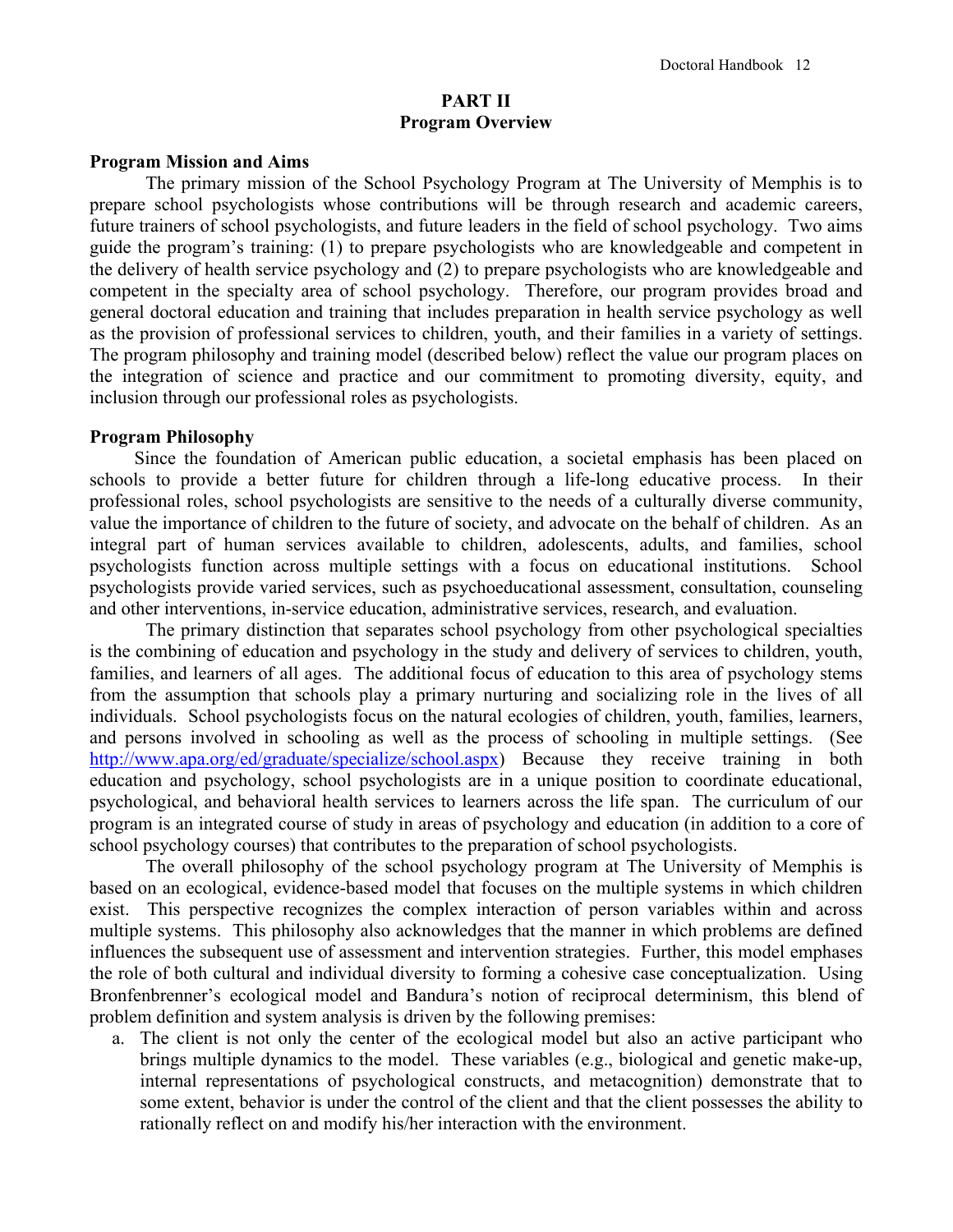- b. The context in which the client resides includes multiple systems that have both direct and indirect influences. The microsystem includes immediate environments such as home, school, and community. Larger systems, such as the cultural and political context of the community (e.g., exosystem and macrosystem), influence the client's microsystem indirectly. The mesosystem includes interactions between the client and the microsystem and the larger systems.
- c. A reciprocal relationship exists between client and system. The client acts on the environment exerting control and influence over variables in the immediate and larger systems. Also, the multiple contexts in which the client resides influence the psycho-social development, adjustment and educational experiences, and performance of the client.
- d. School psychologists intervene in the ecology in multiple ways. For existing concerns, problems are defined with information related to the client, the multiple contexts, and the interaction between the client and context. This information guides the practice of school psychology, including prevention, assessment, and intervention services.
- e. Additionally, school psychologists provide services that assist in the creation of healthy individuals and systems. These services focus on wellness and maintenance of healthy environments and individuals.

### **Program Model**

The overarching program model reflects the *scientist–practitioner approach* that balances and knowledge and competencies in both research and practice, integrating these two functions throughout the training program (Frank, 1984; Raimy, 1950). Students draw upon the scientific literature to make decisions regarding practice with a focus on evidence-based services. Students are also instructed regarding basic program evaluation techniques and treatment monitoring and evaluation to determine the effectiveness of their assessments and interventions. Students are taught to use a scientific problem-solving model to make clinical decisions by operationalizing problems, identifying appropriate data collection techniques, analyzing and interpreting data collected, and utilizing the findings to determine the target variables for intervention. Students are also trained in design and statistical techniques to become producers of scientific knowledge for the practice of school psychology.

The research preparation for students is based on a "scientist as producer" model. Clinically, students are also trained to develop skills as case managers, clinicians in comprehensive school and mental health settings, and supervisors of others who provide educational and psychological services to children, adolescents, and families. The doctoral program also seeks to produce students who have specialized skills designed to match their interests and perceptions of training needs.

The overall goal of the doctoral program is that students will complete the requirements of the program, obtain credentialing for school-based practice, and become licensed for independent practice as health service psychologists. As such, the program has adopted the American Psychological Association's Profession-Wide Competencies to guide the program curriculum, training/experiential activities, and evaluation.

### **Profession-Wide Competencies**

### **Research**

Students will demonstrate knowledge, skills, and competence sufficient to produce new knowledge, to critically evaluate and use existing knowledge to solve problems, and to disseminate research. They are expected to:

• Demonstrate the substantially independent ability to formulate research or other scholarly activities (e.g., critical literature reviews, dissertation, efficacy studies, clinical case studies, theoretical papers, program evaluation projects, program development projects) that are of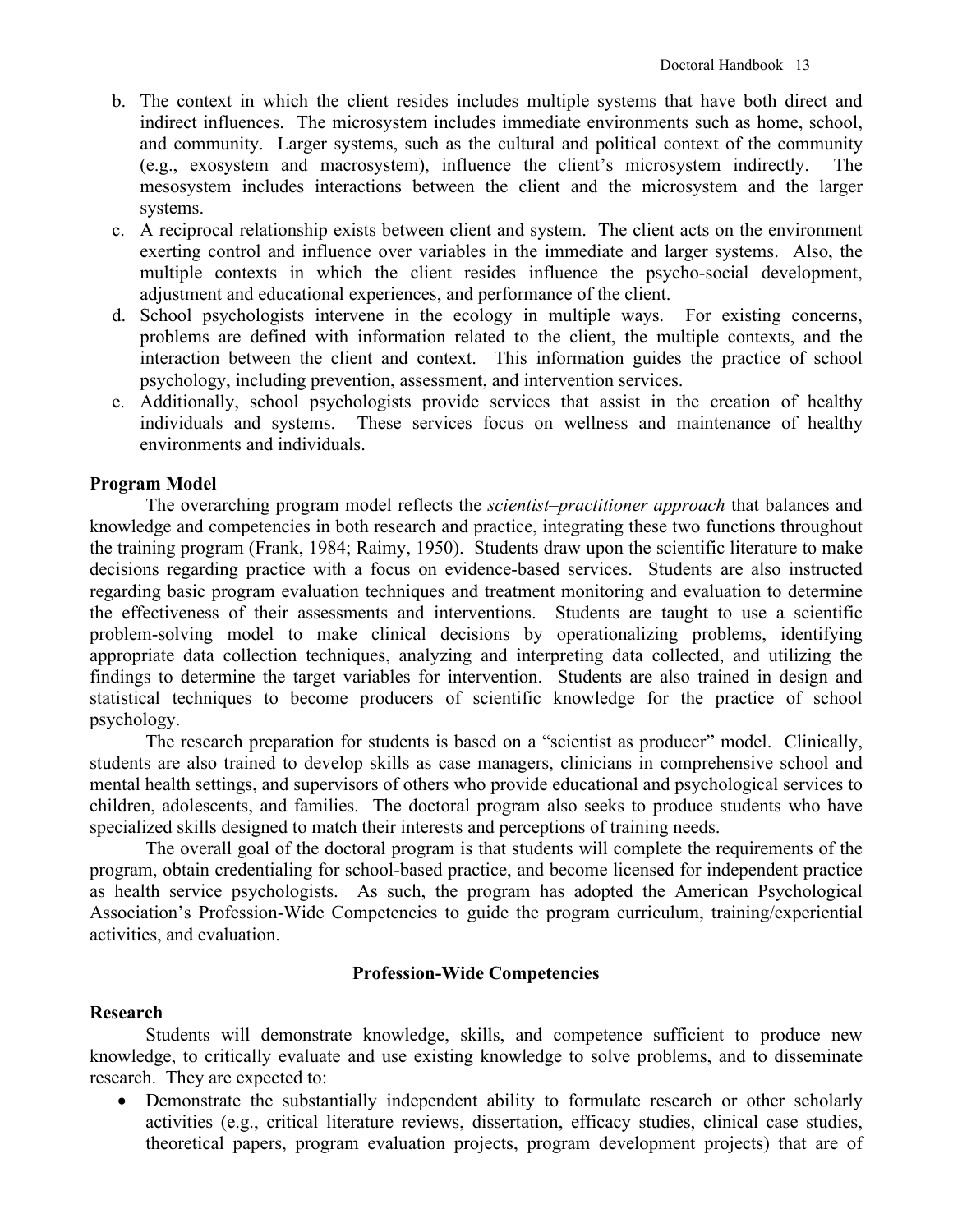sufficient quality and rigor to have the potential to contribute to the scientific, psychological, or professional knowledge base.

- Conduct research or other scholarly activities.
- Critically evaluate and disseminate research or other scholarly activity via professional publication and presentation at the local (including the host institution), regional, or national level.
- Demonstrate the substantially independent ability to critically evaluate and disseminate research or other scholarly activities (e.g., case conference, presentation, publications) at the local (including the host institution), regional, or national level.

# **Ethical and Legal Standards**

Students will follow legal and ethical standards in increasingly complex situations with a greater degree of independence across levels of training. They are expected to:

- Be knowledgeable of and act in accordance with each of the following:
	- o the current version of the APA Ethical Principles of Psychologists and Code of Conduct;
	- o relevant laws, regulations, rules, and policies governing health service psychology at the organizational, local, state, regional, and federal levels; and
	- o relevant professional standards and guidelines.
- Recognize ethical dilemmas as they arise and apply ethical decision-making processes in order to resolve the dilemmas.
- Conduct self in an ethical manner in all professional activities.

# **Individual and Cultural Diversity**

Students will demonstrate the ability to conduct all professional activities with sensitivity to human diversity, including the ability to deliver high quality services to an increasingly diverse population, in increasingly complex situations with a greater degree of independence as they progress across levels of training. They are expected to:

- Demonstrate an understanding of how their own personal/cultural history, attitudes, and biases may affect how they understand and interact with people different from themselves.
- Display knowledge of the current theoretical and empirical knowledge base as it relates to addressing diversity in all professional activities including research, training, supervision/consultation, and service.
- Possess the ability to integrate awareness and knowledge of individual and cultural differences in the conduct of professional roles (e.g., research, services, and other professional activities).
- Demonstrate the requisite knowledge base, ability to articulate an approach to working effectively with diverse individuals and groups and apply this approach effectively in their professional work.
- Demonstrate the ability to independently apply their knowledge and approach in working effectively with the range of diverse individuals and groups.

# **Professional Values and Attitudes**

Students will demonstrate professional values and attitudes in increasingly complex situations with a greater degree of independence across levels of training. They are expected to:

- Behave in ways that reflect the values and attitudes of psychology, including integrity, deportment, professional identity, accountability, lifelong learning, and concern for the welfare of others.
- Engage in self-reflection regarding one's personal and professional functioning; engage in activities to maintain and improve performance, well-being, and professional effectiveness.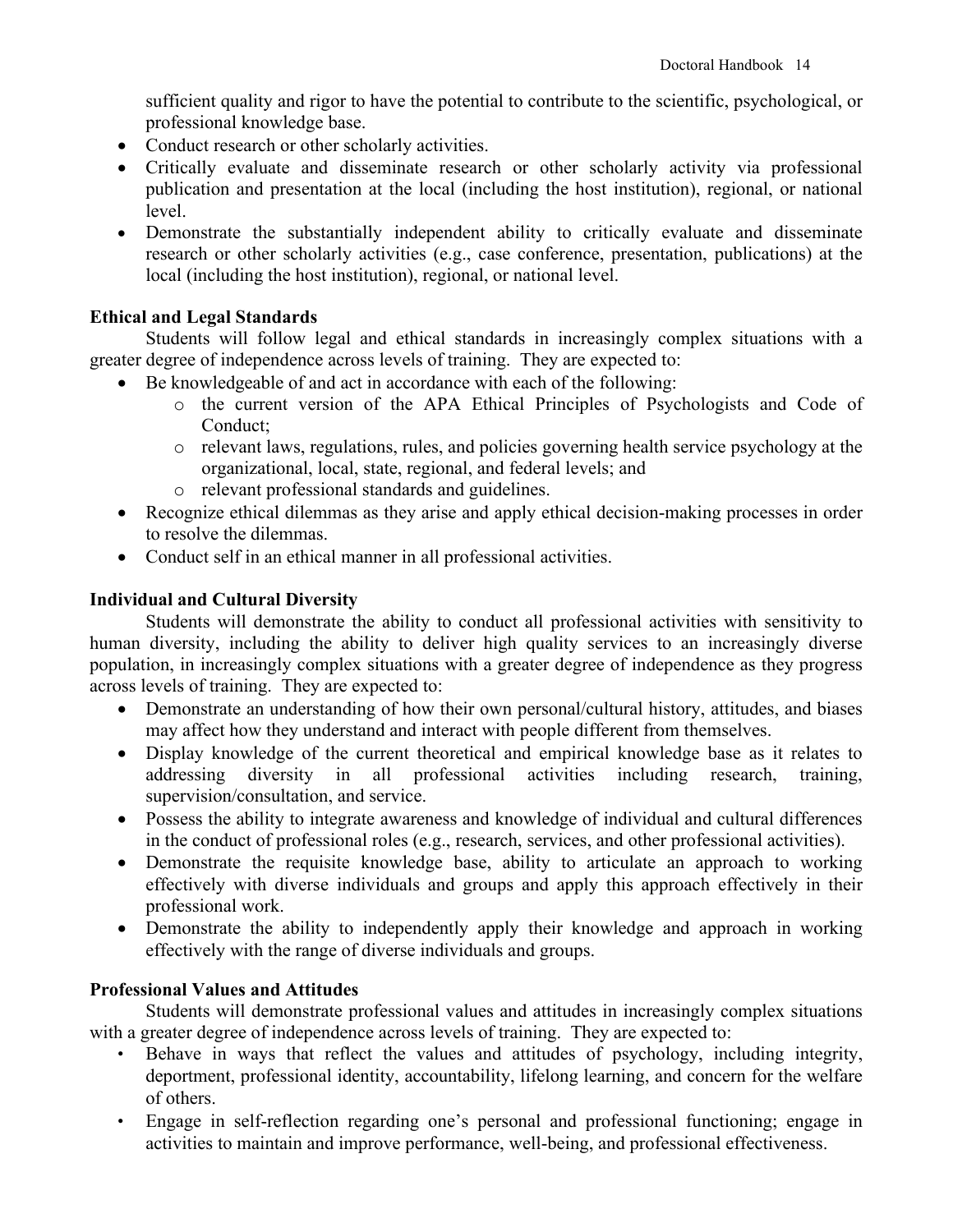- Actively seek and demonstrate openness and responsiveness to feedback and supervision.
- Respond professionally in increasingly complex situations with a greater degree of independence as they progress across levels of training.
- Demonstrate the ability to independently apply their knowledge and approach in working effectively with the range of diverse individuals and groups encountered during internship.

# **Communication and Interpersonal Skills**

Students will demonstrate professional communication and interpersonal skills in increasingly complex situations with a greater degree of independence across levels of training. They are expected to:

- Develop and maintain effective relationships with a wide range of individuals, including colleagues, communities, organizations, supervisors, supervisees, and those receiving professional services.
- Produce and comprehend oral, nonverbal, and written communications that are informative and well-integrated; demonstrate a thorough grasp of professional language and concepts.
- Demonstrate effective interpersonal skills and the ability to manage difficult communication well.

### **Assessment**

Students will demonstrate competence in conducting evidence-based assessment in increasingly complex situations with a greater degree of independence across levels of training. They are expected to:

- Demonstrate current knowledge of diagnostic classification systems, functional and dysfunctional behaviors, including consideration of client strengths and psychopathology.
- Demonstrate understanding of human behavior within its context (e.g., family, social, societal and cultural).
- Demonstrate the ability to apply the knowledge of functional and dysfunctional behaviors including context to the assessment and/or diagnostic process.
- Select and apply assessment methods that draw from the best available empirical literature and that reflect the science of measurement and psychometrics; collect relevant data using multiple sources and methods appropriate to the identified goals and questions of the assessment as well as relevant diversity characteristics of the service recipient.
- Interpret assessment results, following current research and professional standards and guidelines, to inform case conceptualization, classification, and recommendations, while guarding against decision-making biases, distinguishing the aspects of assessment that are subjective from those that are objective.
- Communicate orally and in written documents the findings and implications of the assessment in an accurate and effective manner sensitive to a range of audiences.

# **Intervention**

Students will demonstrate competence in developing, conducting, and evaluating evidencebased interventions in increasingly complex situations with a greater degree of independence across levels of training. They are expected to:

- Establish and maintain effective relationships with the recipients of psychological services.
- Develop evidence-based intervention plans specific to the service delivery goals.
- Implement interventions informed by the current scientific literature, assessment findings, diversity characteristics, and contextual variables.
- Demonstrate the ability to apply the relevant research literature to clinical decision making.
- Modify and adapt evidence-based approaches effectively when a clear evidence-base is lacking,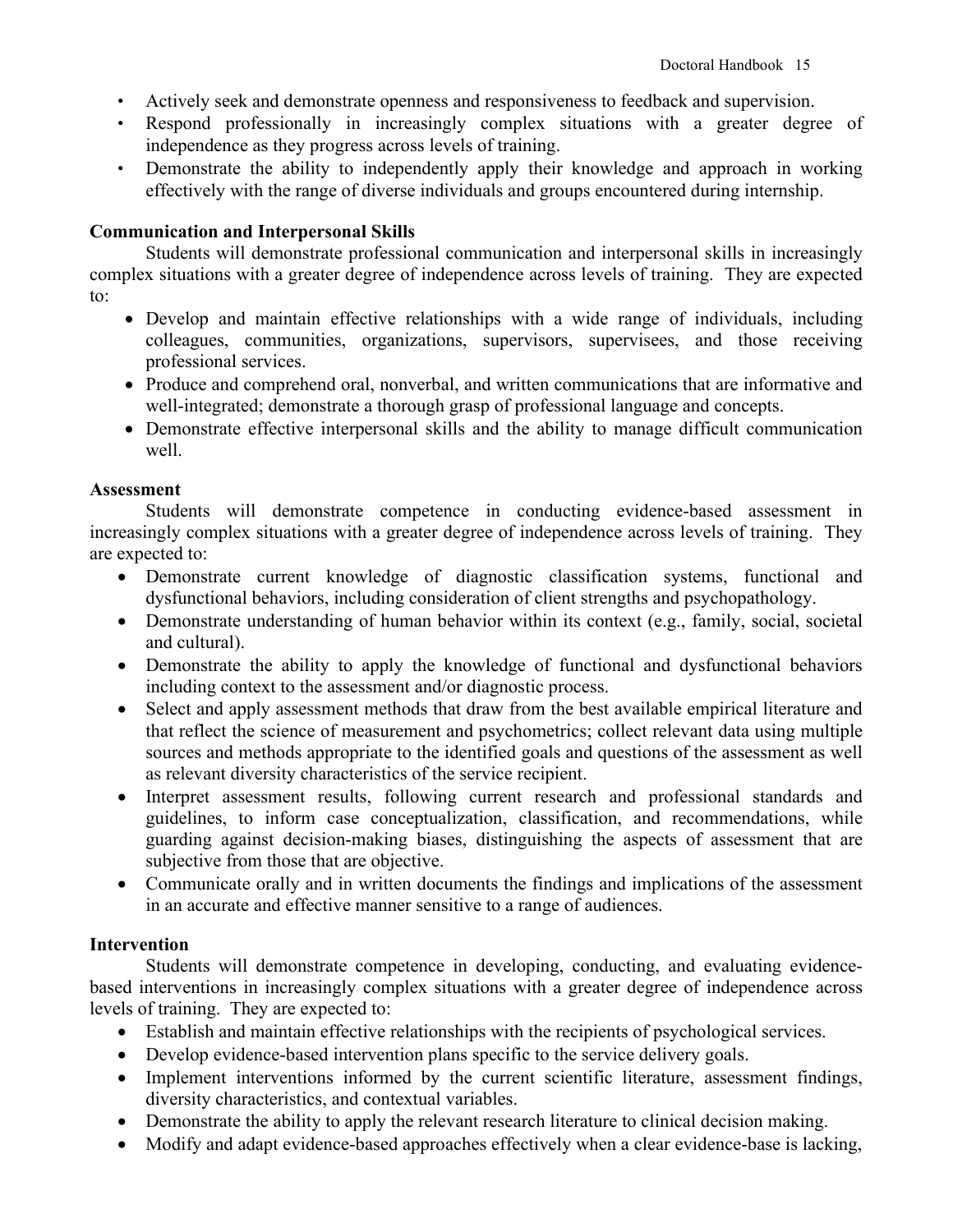• Evaluate intervention effectiveness and adapt intervention goals and methods consistent with ongoing evaluation.

### **Supervision**

Students will demonstrate competency in supervision through mentoring and monitoring of trainees and others in the development of competence and skill in professional practice and the effective evaluation of those skills. They are expected to:

- Demonstrate knowledge of supervision models and practices.
- Apply this knowledge in direct or simulated practice with psychology trainees, or other health professionals. Examples of direct or simulated practice examples of supervision include, but are not limited to, role-played supervision with others, and peer supervision with other trainees.

### **Consultation and Interprofessional/Interdisciplinary Skills**

Students will demonstrate competence in consultation and interprofessional/interdisciplinary interactions in increasingly complex situations with a greater degree of independence across levels of training. They are expected to:

- Demonstrate knowledge and respect for the roles and perspectives of other professions.
- Demonstrates knowledge of consultation models and practices.
- Apply this knowledge in direct or simulated consultation with individuals and their families, other health care professionals, interprofessional groups, or systems related to health and behavior. Direct or simulated practice examples include but are not limited to (a) role-played consultation with others, and (b) peer consultation, provision of consultation to other trainees, and (c) actual consultation to teachers, parents, or other professionals.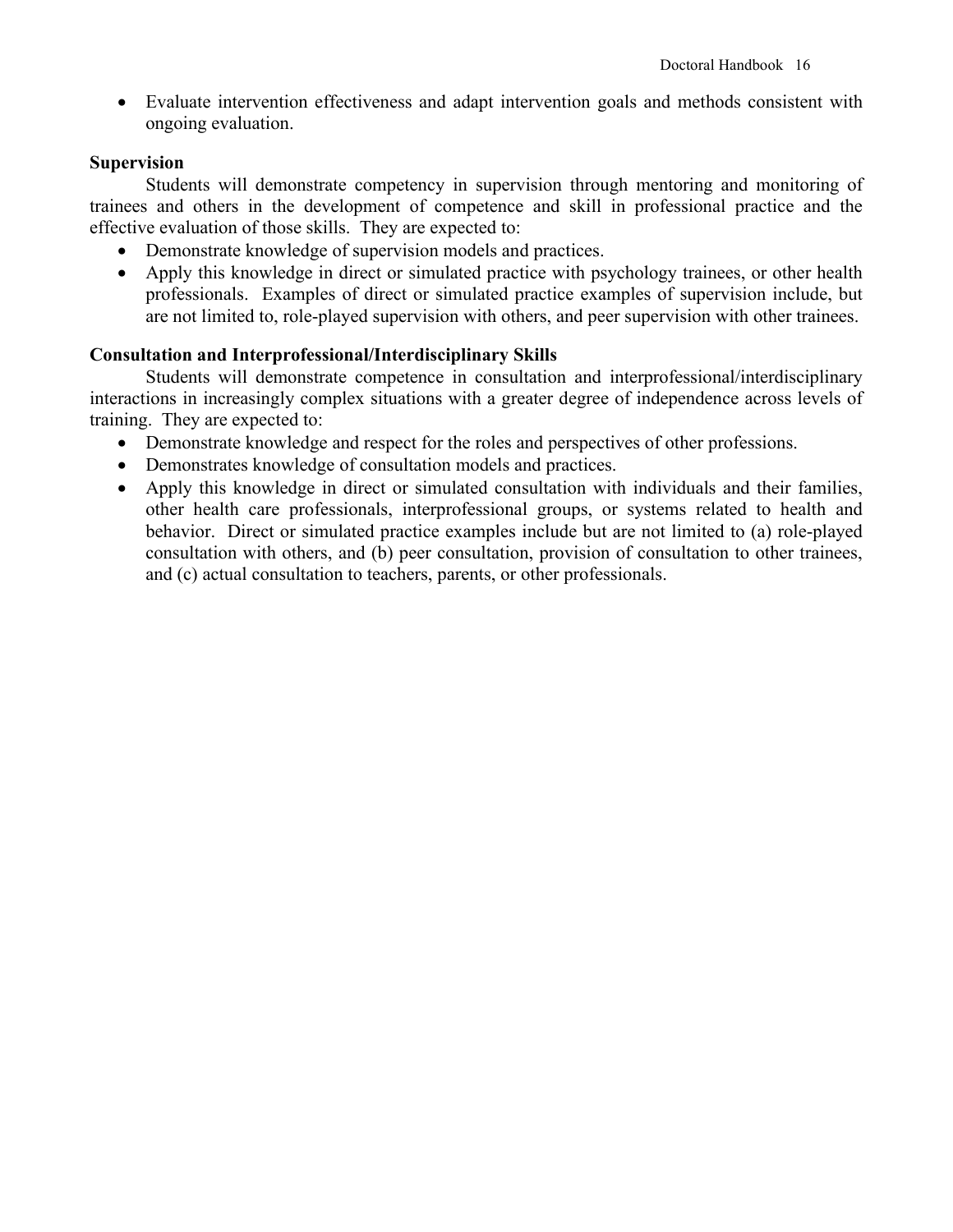### **Program of Study**

The following requirements are designed in accordance with the expectations for accreditation by the American Psychological Association and for achieving state and national credentialing and licensure. Therefore, electives or alternate courses for requirements must be chosen only with the approval of program faculty. Students should complete the Degree Plan Worksheet (see Appendix B) with the Program Director each year. A typical program of study is included in Appendix C. **Note that, due to Graduate School requirements, students should enroll in 7000-level courses before completing a master's degree and 8000-level courses after completing a master's degree.**

Recognizing the importance of traditional and emerging instructional methodologies for the completion of curriculum requirements, the program will allow up to two courses taught using distance education methodologies to be applied to the fulfillment of program requirements. Enrollment in such courses must receive prior approval of the Program Director for students enrolled in the program or, for such courses already completed, approval of the Program Director at the time of program entrance. This policy will be reviewed periodically as a means of keeping up-to-date with online offerings and the need for flexibility in training practices.

|    | 1. Summary of Degree Areas               | <b>Hours Required</b> |
|----|------------------------------------------|-----------------------|
|    | a. Research and Quantitative Foundations | 12                    |
|    | b. Psychology Foundations                | 15                    |
|    | c. School Psychology Concentration       | 36                    |
|    | d. Professional Focus                    | 6                     |
|    | e. Master's Thesis                       | 3                     |
|    | f. Practicum & Internship                | 18                    |
| g. | Dissertation                             | $6$ to 9              |
|    | <b>Total Hours</b>                       | 96 to 99              |
|    |                                          |                       |

# 2. **Description of Curriculum**

### a. **Research and Quantitative Foundations (12 hrs.)**

PSYC 7301 Research Design & Methodology (3)\* PSYC 7302 Advanced Statistics in Psychology I (3)\* PSYC 7303 Advanced Statistics in Psychology II (3)\* PSYC 7304 Measurement Theory and Psychometrics (3)\* *Note.* \* To be completed in first 2 years of residency.

### b. **Psychology Foundations (15 hrs.)**

PSYC 7000 History and Systems of Psychology (3) PSYC 7207 Developmental Psychology (3) PSYC 7217 Social Psychology (3) PSYC 7701 Behavioral Neuroscience (3) PSYC 7407 Cognition and Emotion (3)

c. **School Psychology Concentration (33 hrs.)** *School Psychology Foundations* **(24 hrs.)** PSYC 7800 Introduction to School Psychology (3)\* PSYC 7803 Psychoeducational Assessment I (3)\* PSYC 7804 Psychoeducational Assessment II (3)\* PSYC 7805 Psychological Consultation (3)\* PSYC 7806 Interventions in School Psychology (3)\* PSYC 7807 Advanced Interventions in School Psychology (Academic Interventions) (3)\* PSYC 7416 Child Psychopathology (3)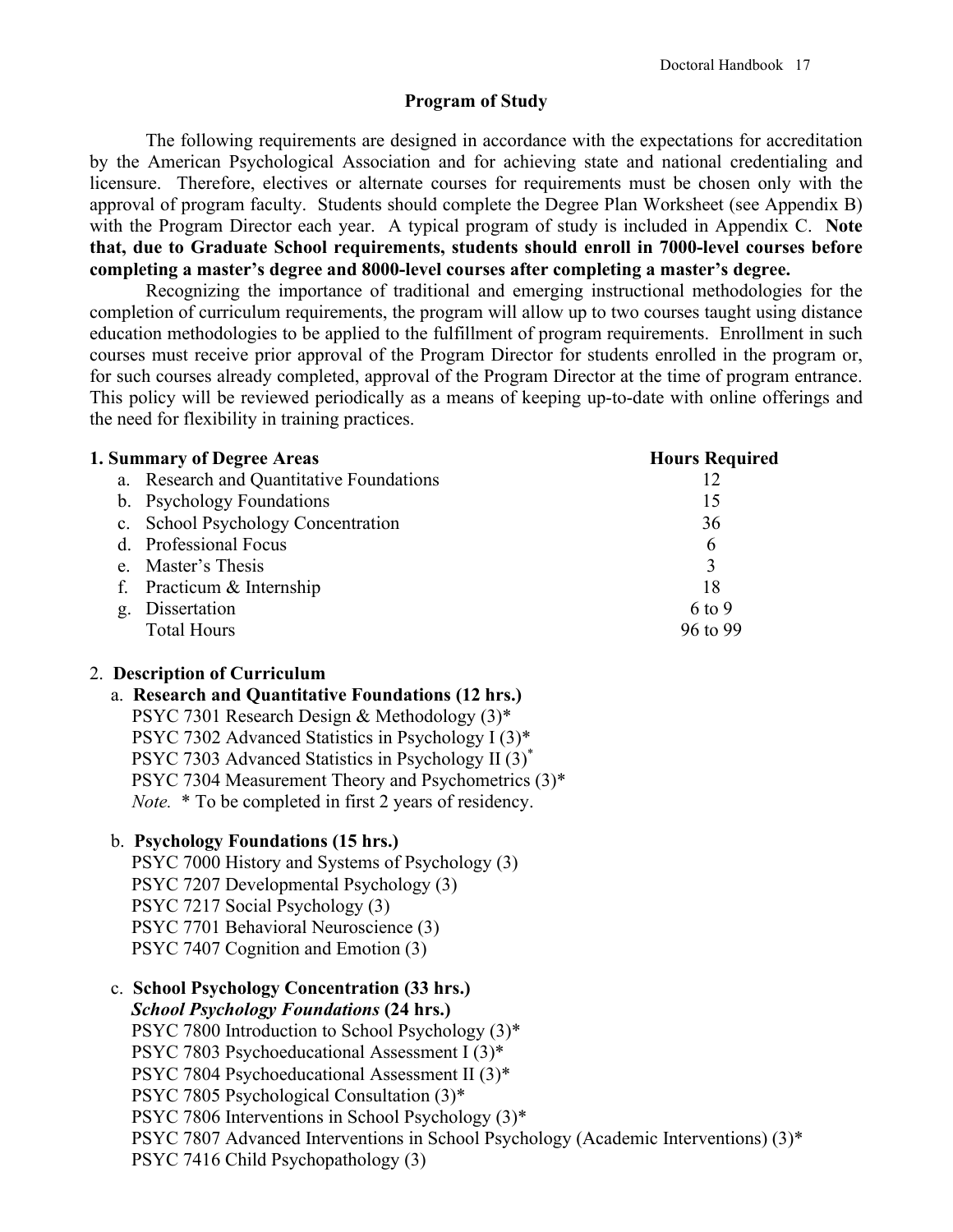PSYC 7434 Clinical Psychotherapies: Appreciating Our Differences (3) *Note.*  $*$  To be completed in first 2 years of residency.

### *Educational Foundations* **(9 hrs.)**

 SPED 7514 Introduction to Applied Behavior Analysis (3) SPED 7000 Introduction to Exceptional Learners (3)

LEAD 7100 Education & Community (3)

These courses are included in the curriculum with the primary purpose of promoting graduating students' licensure Tennessee State Department of Education licensure (formerly certification) of school psychologists.

### d. **Professional Focus (6 hrs.)**

A minimum of two courses should be selected (in consultation with the program director and student's major professor) to complete a focus. Specialized practicum experiences and additional courses from other areas of the curriculum can be packaged together to enhance this professional focus.

### e. **Master's Thesis (3 hrs.)**

PSYC 7996 (3)

Students should register for thesis hours under their major professor's name. Once the student has registered for thesis hours, then continuous enrollment in PSYC 7996, for a minimum of one hour each fall and spring semester, is required until the thesis has been defended. Students are not required to enroll in thesis hours during the summer, unless the thesis is defended during the summer term.

# f. **Practicum & Internship (18 hrs.)**

PSYC 7614a Assessment Practicum in School Psychology (3)\*

PSYC 7614b Consultation and Intervention Practicum in School Psychology (3)\*

PSYC 8809 Advanced Practicum in School Psychology (6)

PSYC 8999 Predoctoral Internship (6, categorized as "EX" for externship with a designated grade of "NC" for non-credit.)

 *Note.* \* To be completed in first 2 years of residency.

# g. **Dissertation (6 to 9 hrs.)**

### PSYC 9000

 Students should register for dissertation hours under their major professor's name. No less than 6 and nor more than 9 hours of dissertation credit may count toward degree requirements. Once the student has registered for dissertation hours, then continuous enrollment in PSYC 9000, for a minimum of one hour each fall and spring semester, is required until the dissertation has been defended. Students are not required to enroll in dissertation hours in the summer, unless the dissertation is defended during the summer term. Thus, as evident in the typical program of study (Appendix C), students usually enroll for 3 hours of credit during the spring semester before beginning the internship year and then 1 hour of credit during the fall, spring, and summer semesters of their internship year.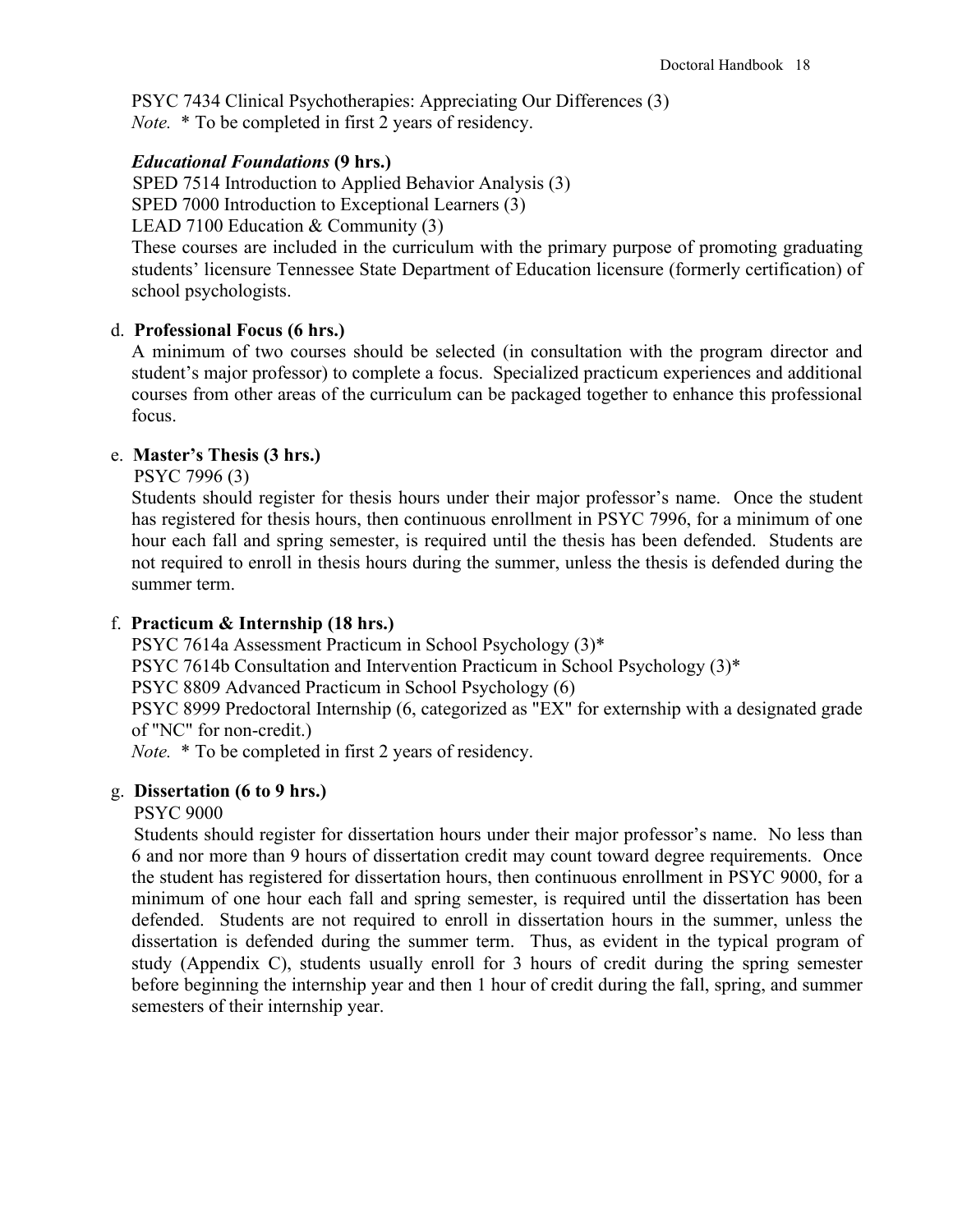# **3**. **Enrollment Requirements**

 Prior to internship, students are expected to pursue graduate work on a full-time basis (at least 9 semester hours each semester) during the fall and spring semesters of study. Students should plan to graduate in the semester (or summer session) in which the internship officially ends, which is usually the summer semester (assuming the dissertation has been defended by that time).

 As an extension of the American Psychological Association's regulations appearing in the *Guidelines and Principles for Accredited Programs,* the program requires a minimum of three fulltime academic years of graduate study (or equivalent) and a one-year internship before the Ph.D. is awarded. At least two of the academic training years must be completed at The University of Memphis with the student in full-time residence at the University. This residency requirement has two primary purposes: student development and socialization, and student assessment. Regarding student development, residency allows students (1) to concentrate on course work, professional training, and scholarship; (2) to work closely with professors, supervisors, and other students; and (3) to acquire the habits, skills, and insights necessary for attaining a doctoral degree in psychology. With regard to student assessment, it allows faculty, training staff, supervisors, and administrators to execute their professional, ethical, and potentially legal obligations to assess all elements of student competence. Students typically complete the program in 5 years, including the internship. Degrees are awarded after completion of all program requirements, including the internship.

# **Description of Specific Program Requirements**

# **Professional Focus**

Students are required to complete 6 additional hours of coursework (beyond the standard curriculum) towards a professional focus. The specific coursework is flexible but must be approved by student's major professor and Program Director. Students often select practicum placements that align with their professional focus. Professional foci have included, but are not limited to, academic school psychology, psychological interventions, pediatric psychology, statistics and measurement, assessment psychology, social justice, and applied behavior analysis.

# **Master's Thesis**

Students are required to complete a quantitative or qualitative research project as part of the M.S. degree. This master's thesis should ideally be proposed by the end of the first year of study and completed by the end of the second year, but some students propose their thesis in the fall of their second year and defend in the fall of their third year. However, the thesis must be defended prior to the end of the third year of training, as failure to meet this timeline will cause delays in the completion of other important milestone requirement including the comprehensive examination and application to internship. A thesis completed as part of a master's degree taken elsewhere must be reviewed and accepted by the program by the end of the first semester of doctoral study. Thesis requirements appear in the Department of Psychology Graduate Program Handbook (https://www.memphis.edu/psychology/graduate/pdfs/psychology-graduate-student-handbook11- 2020.pdf). Research topics are chosen in consultation with the student's major professor and may be drawn from areas within psychology and education.

Students must register for thesis hours (3) under their major professor's name during the semester in which they plan to defend their thesis. Per University guidelines, once the student has registered for thesis hours, then continuous enrollment for a minimum of one hour each fall and spring semester is required until the thesis has been defended. Students are not required to enroll in thesis hours in the summer unless the thesis is defended during the summer term. Forms to be completed at the proposal and defense stages are listed in Appendix H. Students must submit all forms and their completed thesis to the Graduate School by the specified deadline during the semester (or session) in which they defend their thesis.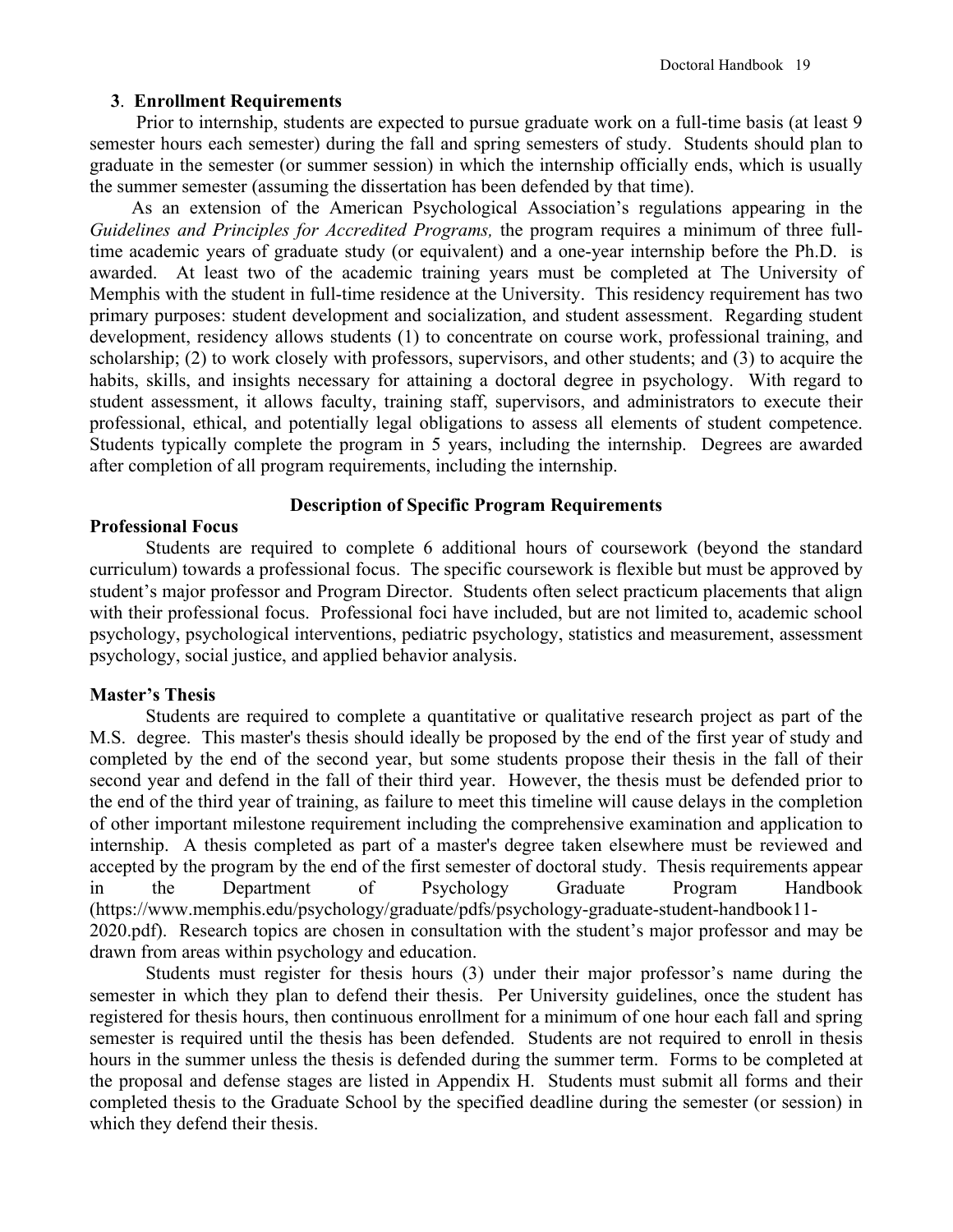### **Professional Experience and Practicum Experiences**

The Professional Experience (PE) requires that each doctoral student volunteer one half-day (or equivalent) per week to work with a local school psychologist. The PE continues throughout the fall semesters of the first year of training. Supervision is provided by local school psychologists who provide the practicum coordinator with an evaluation of students' experiences at the end of the first semester. The primary purpose the PE is to familiarize students with the educational system as a whole and to expose them to alternative roles and functions of school psychologists.

# *Practica*

In addition to the PE, students complete four practica prior to internship. It is expected that students will generate a minimum of 1,000 hours of practicum experiences during predoctoral training. A minimum of 200 hours is required in the first-year assessment practicum, 250 hours in the secondyear intervention and consultation practicum, and 550 hours across the two advanced practica completed in years 3 and 4. Approximately 25% of these hours should be direct contact hours. A minimum of one hour of clinical supervision each week is required. However, the supervision required for a given practicum experience should be commensurate with the complexity of the work and developmental level of the student. Supervision is provided by individuals holding a doctorate in school psychology or a related field and who are licensed health service psychologists. However, students may shadow a certified school psychologist during their Profession Experience (PE) described above. Students should follow Association of Psychology Postdoctoral and Internship Centers (APPIC; [http://www.appic.org\)](http://www.appic.org/) guidelines in preparing logs of their practicum experiences. They should employ Time2Track [\(https://time2track.com/\)](https://time2track.com/) to track practicum hours, clients, and services provided; a subscription is purchased by the Psychology Department for each student. (Go to <http://www.apa.org/gradpsych/2012/03/cover-match-steps.aspx> for more information about tracking practicum hours).

The first practicum (PSYC 7614a) is taken during the assessment sequence (PSYC 7803 and 7804) in the first year, and the second practicum (PSYC 7614b) is taken during the intervention and consultation sequence (PSYC 7805, 7806, and 7807) in the second year. The sequential placement of the practica ensures a connection between psychoeducational assessment and intervention and consultation roles and functions. The first-year practicum requires completion of assessment cases in both The University of Memphis Psychological Services Center and the Shelby County Schools (or another local education agency), as well as engagement in benchmarking assessment and progress monitoring in a local elementary school. The second-year practicum requires students to complete consultation, counseling, and prevention activities in local schools and community agencies.

Two advanced practica (associated with PSYC 8809) are completed during the third and fourth years, allowing students to gain greater breadth and depth in their clinical experiences. Assignments to specific practicum sites are made by the program faculty in consultation with students based on their training needs and professional goals, and in consideration of available sites. Students often complete practicum placements that align with their focus area, and they may use that practicum coursework towards completing that requirement. Common placements for the advanced practicum include The University of Memphis Psychological Services Center, the Shelby County Schools Head Start program, the Shelby County Schools Threat Assessment Team, St. Jude Children's Research Hospital, Kindred Place, the University of Tennessee Health Science Center's Boling Center for Developmental Disabilities, and local school districts. More information is included in Appendix D. Letters of agreement between the student and practicum site are required prior to the student practicum placement. This practicum agreement details the roles and expectations of the experience, including a description of the clinical training activities and supervision to be provided. These advanced practica are coordinated by the Program Director, Dr. Meisinger, and a practicum agreement form must be completed before beginning the practicum (see Appendix E). Students should coordinate and register for 8809 under her name and direction.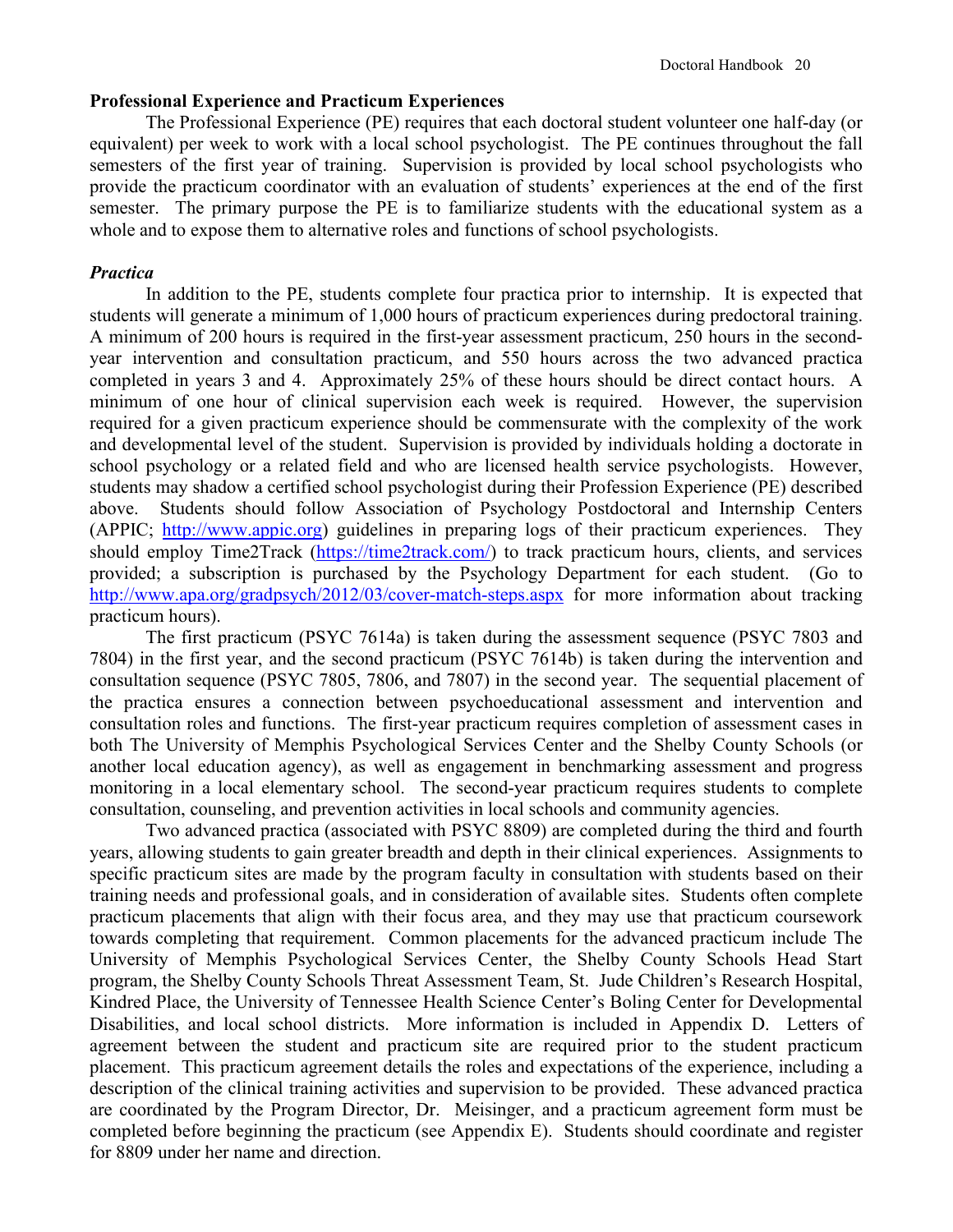Students enrolled in the advanced practica (PSYC 8809) also participate in Doctoral Forum with program faculty on campus in the Psychology Department. These meetings are typically held twice a month throughout the fall and spring semesters. The purpose of the forum is threefold. First, professional issues and standards of conduct for the practice of school psychology are addressed. Example topics include the scientist–practitioner training model (including the nature of scientific thinking and its role in school psychology), available career paths and long-term goals, current and emerging professional standards for conduct and training, applying for and selection of an APAaccredited internship, requirements for obtaining licensure as a health service psychologist, current and emerging ethical and legal standards and issues, and other professional development issues. Guest speakers and student-lead discussions of selected readings complete the advanced practicum experience by facilitating in-depth discussion of issues related to the practice of school psychology. Second, the forum provides a venue to (a) discuss and monitor students' progress in advanced practica and (b) plan for future placements. Students regularly discuss redacted cases, allowing students to broaden their clinical experiences by learning from one another's experiences. These meetings between the instructor and the students also facilitate open communication regarding any challenges related to the practicum experience. Lastly, students develop competency in the provision of supervision. Students gain knowledge of supervision models and practice through direct instruction and facilitated discussions. During spring semesters, students apply this knowledge through live peer supervision of first-year students completing assessment cases in our training clinic and through review of supervision videos. Doctoral Forum also serves a group supervision for students, given the dual emphasis on clinical case presentations and didactics.

### *Practicum Credits and Evaluation.*

Students are required to register for at least one practicum (3 hrs.) course per year, but they may take additional credits across semesters as needed. Practicum students are provided grades (S, U, or IP) for each experience. Continuation in the program is contingent on an overall satisfactory grade (S) in each practicum. Students are rated by the supervisor on several areas including Personal Characteristics, Work Habits, Administrative and Legal Ethical Practices, Response to Supervision, Assessment, Intervention, Consultation, and Research and Evaluation. These ratings provide information on specific student characteristics, dispositions, and relevant training domains. Students also evaluate and rate their practicum experiences for program evaluation purposes. A student may receive a grade of Unsatisfactory for a practicum if (a) the field-based supervisor reports that students are not meeting the expectation for the practicum or internship experience on the Practicum/Internship Student Evaluation Form or (b) fail to complete the requisite number of hours associated with the experience.

### *Legal Requirements*

Effective July 1, 2007, Tennessee state law requires background checks for all graduate students who are assigned to field and clinical placements where direct interaction with children and adolescents in school and related settings is involved. There is a \$42.00 fee to secure this background check. For inquiries regarding background checks, please call Tennessee Bureau of Investigation at 615-744-4095. Follow these steps to schedule your complete the background check:

A. Registration and Payment

- 1. Go to the website [www.identogo.com.](http://www.l1enrollment.com/)
- 2. Select Tennessee as your state.
- 3. Select online scheduling to make your appointment.
- 4. After entering your name, you will see a drop-down menu. Select "Non-DCS Child Care/Adoption Providers" from this menu.
- 5. Next you will select "Child-Related Worker Private" from the second drop down menu.
- 6. Enter the ORI Number: TNCC79121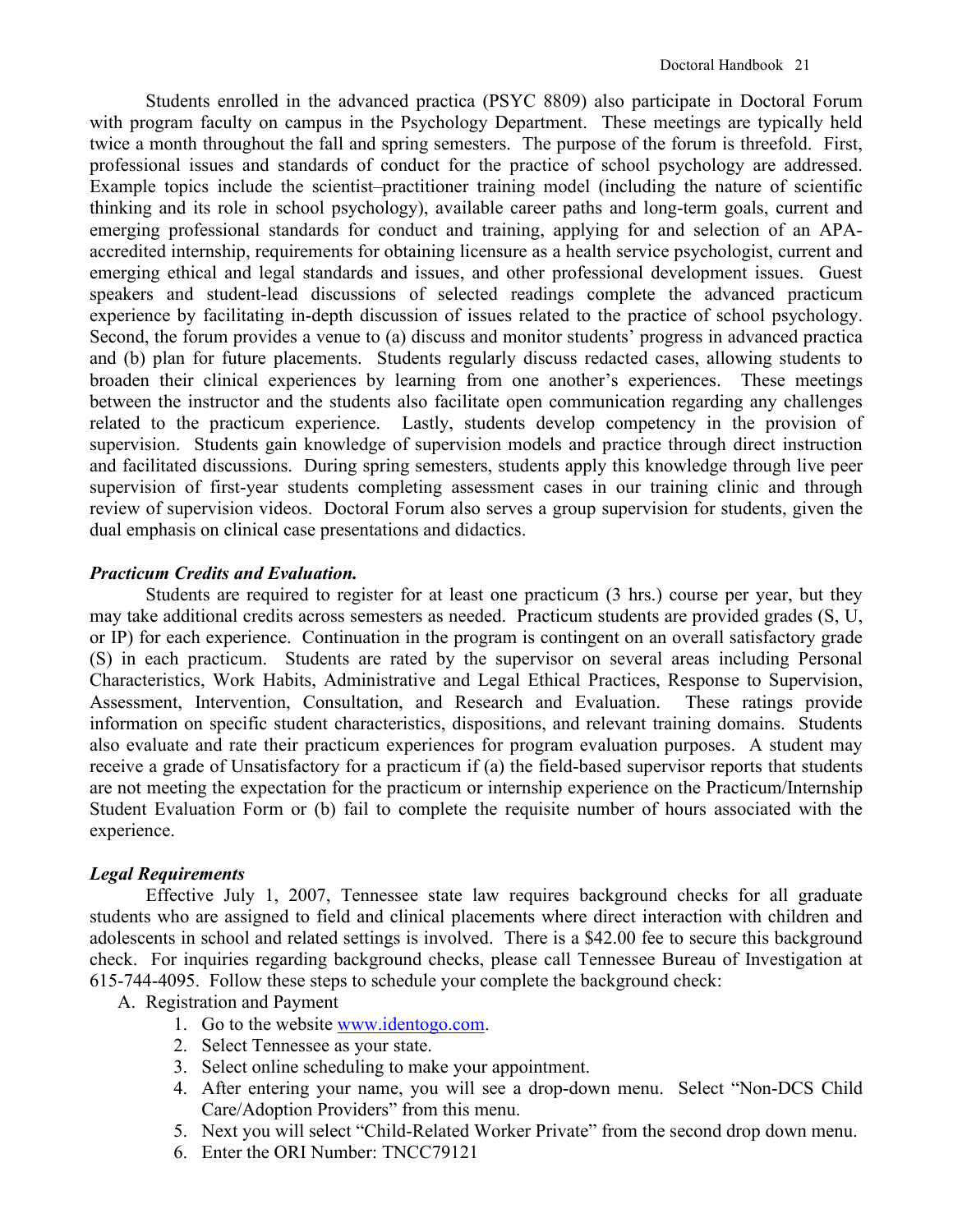- 7. The next screen will ask you if you want to be fingerprinted for The University of Memphis and you will select "Yes." If it does not say The University of Memphis, you have entered the wrong ORI Number, select "No" and reenter the correct ORI Number.
- 8. You will then enter your zip code, select a site, and complete your fingerprinting application.
- B. Fingerprinting
	- 1. Bring a valid driver's license or state issued ID card and the method you selected to pay for your fingerprinting to the site where you scheduled your appointment.
	- 2. Upon completion, your results will be sent directly to the University of Memphis Office of Teacher Education.

### *Liability Insurance.*

Students are required to carry student liability insurance. The Psychology Department purchases a group student liability policy that covers all students enrolled in the school psychology program. The Program Director will email documentation regarding this policy to students each fall semester. Clinical supervisors may require copies of this documentation prior to the initiation of a practicum or internship experience, so students should retain a copy of this documentation.

### **Dissertation**

Students are required to complete a quantitative or qualitative research project for their dissertations. The doctoral dissertation must be proposed by the end of the spring semester of the year preceding the internship; typically, students are encouraged to propose their dissertations during the fall of the fourth year of study. It is preferred that data collection for the dissertation be completed before the internship begins.

Dissertation requirements appear in the *Department of Psychology Graduate Program Handbook* (https://www.memphis.edu/psychology/graduate/pdfs/psychology-graduate-studenthandbook11-2020.pdf). Research topics are decided upon in consultation with the student's major professor and may be drawn from a wide range of areas within psychology and education. Students register for dissertation hours under their major professor. Per University guidelines, once the student has registered for dissertation hours, then continuous enrollment for a minimum of one hour each fall and spring semester is required until the dissertation has been defended. Students are not required to enroll in dissertation hours in the summer unless the dissertation is defended during the summer term. Forms to be completed at the proposal and defense stages are listed in Appendix H. Students must submit all forms and their completed dissertation to the Graduate School by the specified deadline during the semester (or session) in which they defend their dissertation.

### **Internship**

To prepare students for the practice in health service psychology, they are required to complete a 2,000-hour internship. Students are encouraged to seek internship sites consistent with their professional interests, career objectives, and national standards. For example, students who are interested in becoming a Nationally Certified School Psychologist should complete at least 600 hours in a school setting. School systems, community mental health centers, and hospitals may provide appropriate contexts for internship sites, depending on the interests and objectives of the student. It is expected that students will grow professionally throughout their internship year and that they will refine their competencies in ethical and legal standards, individual and cultural diversity, professional values and attitudes, communication and interpersonal skills, assessment, intervention, supervision, and consultation and interprofessional/interdisciplinary skills.

During the fall and spring semesters of their internship year, students should register for PSYC 8999 for 3 hours credit (see Appendix C) under the Program Director's name. This course is categorized as "EX" for externship with a designated grade of "NC" for non-credit. There are no fees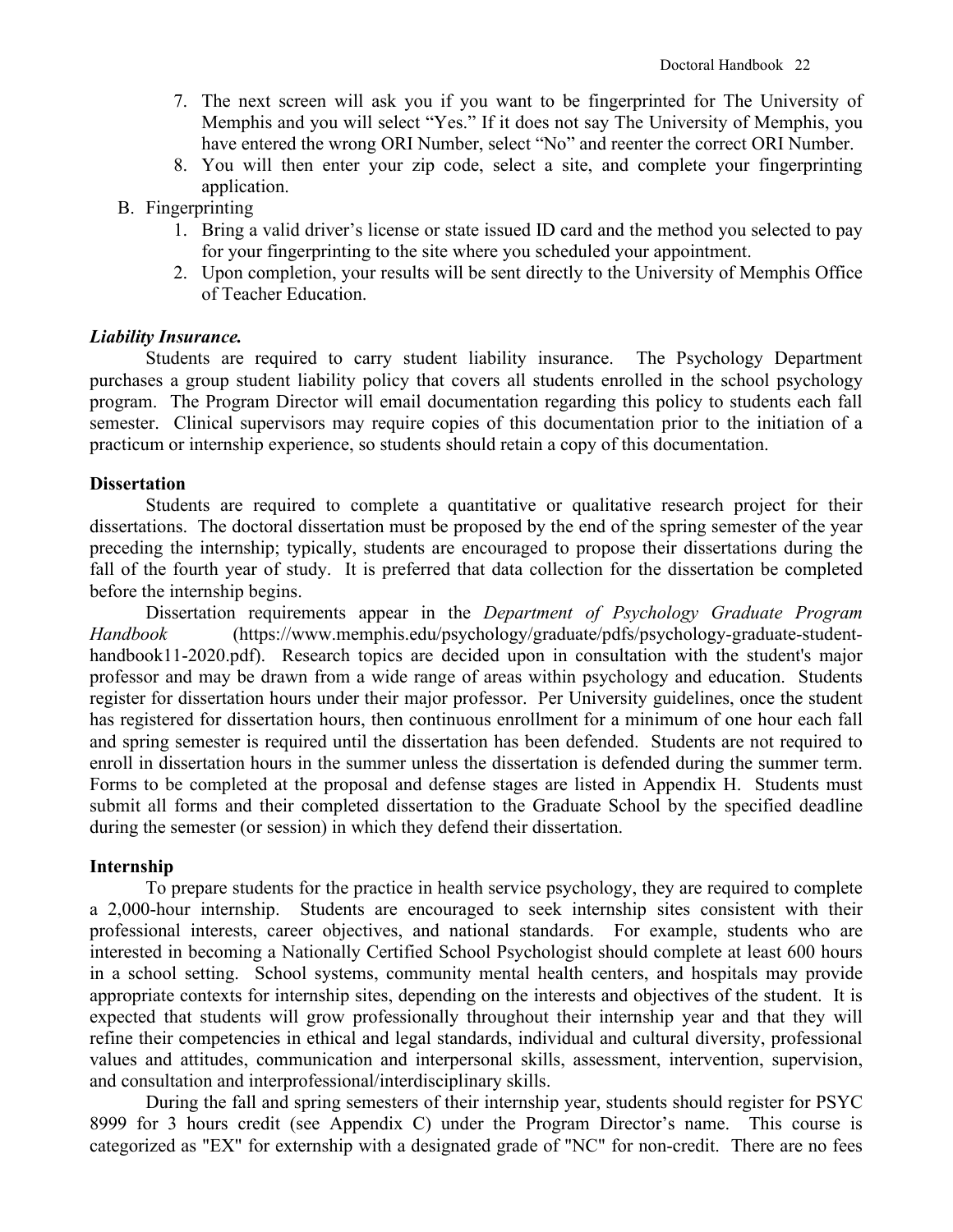associated with this course number. Please also see the information in the Graduate Student Handbook (p. 12) regarding how to apply for late-stage doctoral status, which allows students to be considered "full-time" while enrolling in only one hour per semester. This also allows students to continue deferment on student loans until graduation without enrolling in unnecessary hours.

Students are also encouraged to obtain an internship that is part of the APPIC (Association of Psychology Postdoctoral and Internship Centers) Internship Matching Program [\(http://www.appic.org\)](http://www.appic.org/) and accredited by the American Psychological Association (APA; https://www.apa.org/educationcareer/grad/internship). In the event that a student is unable to pursue a non-accredited internship, the internship site must conform to the Council of Directors of School Psychology Programs (CDSPP) guidelines [\(http://sites.google.com/site/cdspphome/cdspp-internship-guidelines\)](http://sites.google.com/site/cdspphome/cdspp-internship-guidelines). If the internship site is non-accredited, a formal plan of internship should be approved by the student, supervisor, and Program Director.

In recent years, students have completed these APA-accredited internships in school, hospital, and clinic settings: the Nebraska Internship Consortium in Professional Psychology Munroe-Meyer Institute at the University of Nebraska Medical Center; Dallas Independent School District, Texas; Florida State University Multidisciplinary Evaluation and Consulting Center; Texas Child Study Center; Cypress Fairbanks Independent School District, Texas; Lewisville Independent School District, Texas; and the Louisiana School Psychology Internship Consortium.

Students typically apply for internships during their fourth year (or equivalent) in the program. Students must have completed their comprehensive examination before applying for the internship. Students are encouraged to follow APPIC guidelines in preparing logs of their practicum experiences to prepare for the application process, and during their third year of study, to begin reviewing application requirements described on the APPIC website [\(http://www.appic.org\)](http://www.appic.org/). Program faculty maintain readings on internships and a copy of the *Directory of Internships for Doctoral Students in School Psychology*, prepared by the Joint Committee on Internships (CDSPP, Division 16-APA, NASP). Students should consult *Internships in Psychology: The APAGS Workbook for Writing Successful Applications and Finding the Right Fit* by [Carol Williams-Nickelson,](http://www.amazon.com/s/ref=ntt_athr_dp_sr_1?_encoding=UTF8&sort=relevancerank&search-alias=books&field-author=Carol%20Williams-Nickelson) [Mitchell J. Prinstein,](http://www.amazon.com/s/ref=ntt_athr_dp_sr_2?_encoding=UTF8&sort=relevancerank&search-alias=books&field-author=Mitchell%20J.%20Prinstein) and [W. Gregory Keilin,](http://www.amazon.com/s/ref=ntt_athr_dp_sr_3?_encoding=UTF8&sort=relevancerank&search-alias=books&field-author=W.%20Gregory%20Keilin) which is updated frequently. The student should plan to graduate when internship officially ends, usually in the summer (assuming the dissertation has been completed).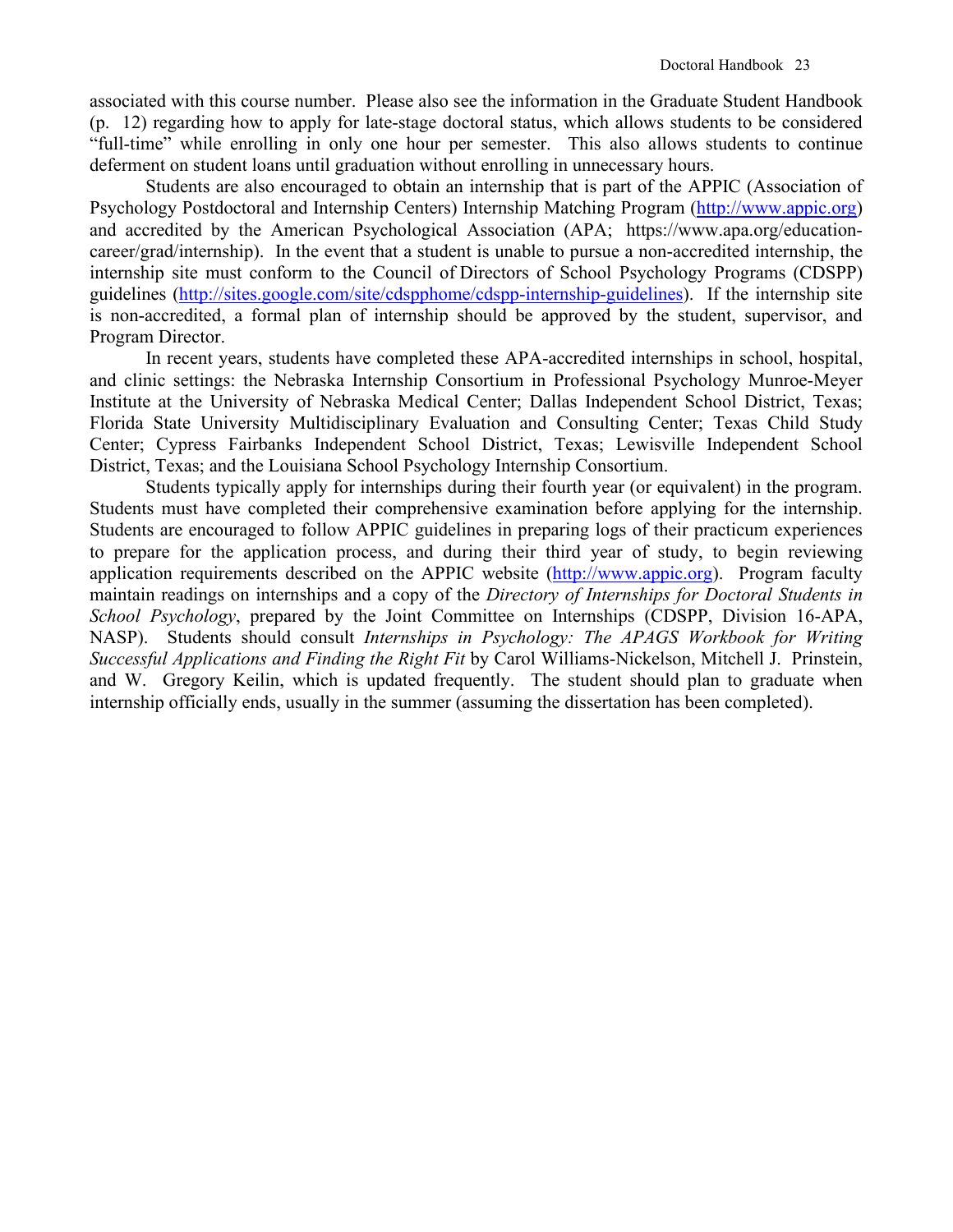### **PART III Policies, Expectations, and Other Information**

### **Advising**

Advising of students is primarily done by the Program Director to determine the schedule of study, transfer credits, assistantship assignments, etc. Consistent with the Psychology Department Graduate Student Handbook (p. 15), transfer credit for courses taken elsewhere but accepted by the Program Director as counting toward the doctoral degree must be submitted for university approval by the end of the first year of doctoral study. (Go to https://www.memphis.edu/psychology/resources/mediaresources.php Transfer Credit Request, Doctoral Program—to ensure that transfer credits appear on students' graduate transcripts.) Students entering the program with a master's or educational specialist degree tend to finish the program in 4 years (3 years of full-time residency on campus and 1 year on internship). During initial advisement, a degree plan worksheet (Appendix B) is completed with the student, and copies are retained by the Program Director and the student. This plan is completed early during the first semester in which the student is enrolled. The Program Director should retain an updated copy of the student's degree plan worksheet. Following this session, each student is linked to a major professor who is a faculty member of the School Psychology Program, and Program Director and the major professor will maintain ongoing academic and personal advising of the student. Students may work with faculty outside the school psychology concentration but retain their primary academic advising from their Program Director and major professor in school psychology. Students should meet with their major professor at least once per semester for planning purposes. Each student's academic and personal progress is reviewed annually during evaluation sessions.

### **Records Retention**

The program maintains records of each student's education and training experiences and evaluations for evidence of their progression through the program, as well as for future reference and credentialing purposes. The program maintains copies of admissions files, practicum/ internship evaluations and agreements, annual evaluation documents, Student Improvement Plans, Alumni Survey data, and other program-level documents associated with the training experience. Students are provided with copies of these documents and are encouraged to retain them. These records are in the process of being scanned and stored in a secure online storage system provided by the University of Memphis (i.e., OneDrive). The OneDrive system is secured by user authentication and security rights management, and is approved for Family Educational Rights & Privacy Act (FERPA) data storage by the university [https://www.memphis.edu/its/security/data-storage-guidelines.php.](https://www.memphis.edu/its/security/data-storage-guidelines.php) Only school psychology faculty and administrative staff have access to these records. A hard copy of student's milestone forms (i.e., thesis, comprehensive examination, and dissertation) are maintained at the department level by the Graduate Programs Secretary, Cynthia Walker, and are stored in a locked cabinet in her office.

### **Assessments and Evaluations**

Student and program evaluations are ongoing throughout training. The following are the regular evaluations conducted for student selection, progress monitoring, and program completion. Practica, internship, and follow-up evaluations assure ongoing demonstrations of competence throughout the period of training and into the post-graduate years. Student evaluation methods include activities embedded in courses and practica, course grades, portfolio reviews, milestone committee ratings (i.e., thesis, dissertation, comprehensive examination), ratings by practicum and internship supervisors, and ratings by supervisees. In addition, self-evaluations of program competencies and satisfaction with the program are obtained via self-ratings, interviews and surveys at scheduled times during program completion and afterward.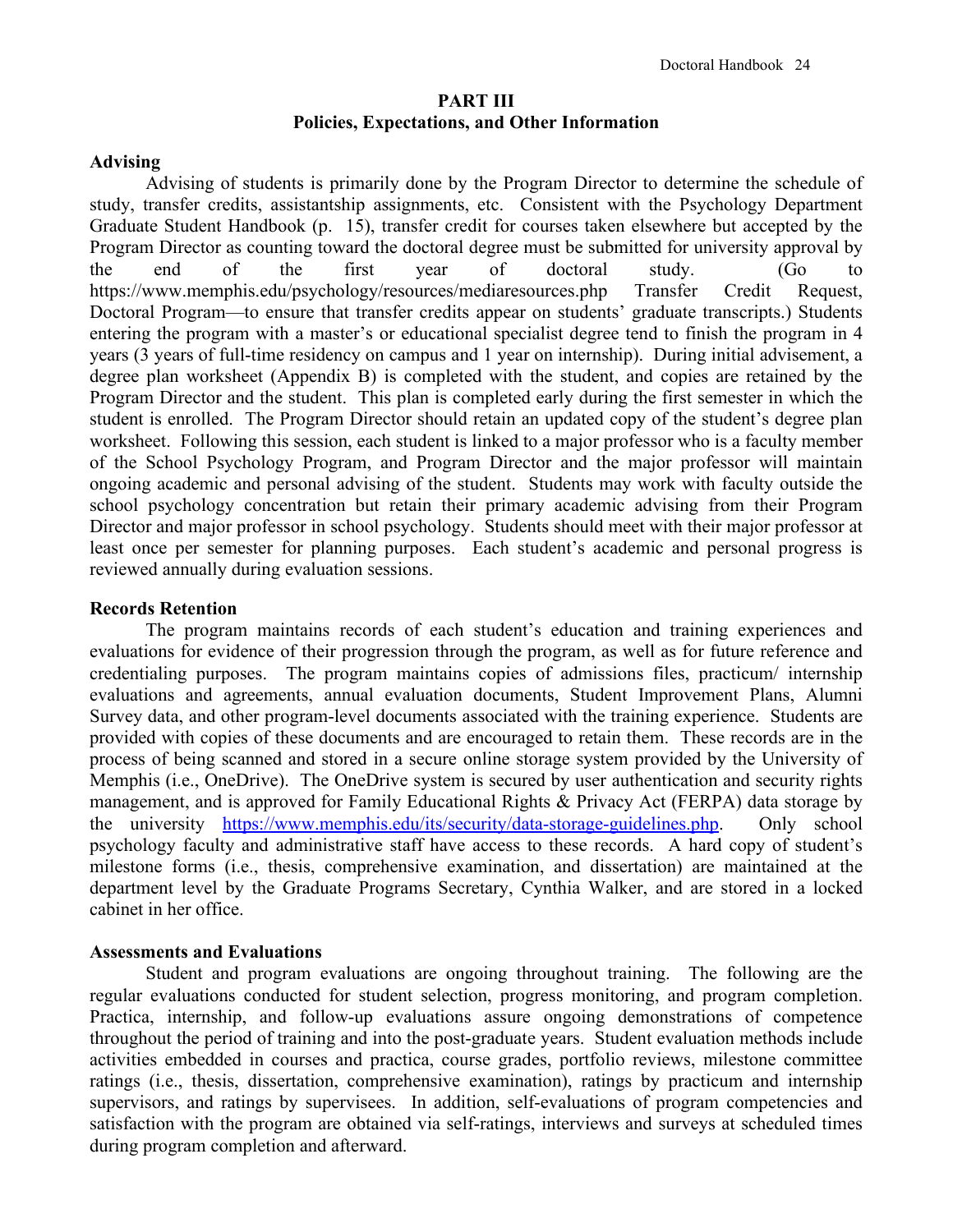### *Admission Requirements and Expectations*

The first evaluation is the review of applicants for admission. The criteria for admission to the doctoral program appear in *The University of Memphis Graduate Catalog*  [\(https://catalog.memphis.edu/index.php\)](https://catalog.memphis.edu/index.php) and include quantitative and qualitative measures. Applicants submit a standard form reporting their demographic information, academic training, grade point average, and GRE scores; a personal statement; and three letters of recommendation. These materials are reviewed by program faculty with the expectations that applicants (a) have training in psychology and strong interests in the research and practice of school psychology and (b) exceed the minimal expectations for grade point average and GRE set forth by the Graduate School. (See Student Admissions, Outcomes, and Other Data at https://www.memphis.edu/psychology/graduate/index.php). The strongest applicants complete a face-to-face interview with faculty and are guided during their visit to campus by current students. Those applicants unavailable for such an interview complete an interview by phone or video conference. Students whose goals for training match well with the program and whose research interests match well with current faculty research are selected.

Students from diverse backgrounds and students with disabilities are encouraged to submit applications for admission. The University of Memphis will promote and ensure equal opportunity for all persons without regard to race, color, religion, sex, national origin, sexual orientation, disability status, age, or status as a qualified veteran with a disability or veteran of the Vietnam era. The Office of Institutional Equity website is [http://www.memphis.edu/oie/.](http://www.memphis.edu/oie/) There is a comprehensive program of services and academic accommodations designed to provide access and opportunity is available to qualified students with disabilities through Disability Resources for Students. Its website is [http://www.memphis.edu/drs/index.php.](http://www.memphis.edu/drs/index.php)

### *Course Assessments*

Every course for credit in the program—as well as all practica—have embedded assessments, outcome assessments, or both. These assessments include routine course examinations, case study analyses, research reports, evaluations of readings, in-class presentations, and practicum and internship evaluations. In combination, these assessments provide an ongoing evaluation of students throughout the program.

### *Grades and Retention*

The Program Director reviews student grades at the end of each semester to ensure that these criteria are met. Information about expectations for academic performance, probation, and grade appeals is covered in the Department of Psychology Graduate Student Handbook: https://www.memphis.edu/psychology/graduate/pdfs/psychology-graduate-student-handbook11- 2020.pdf .

University Graduate School policy requires that a GPA of 3.0 be maintained in all graduate work or the student will be placed on academic probation. Grades of D and F will not apply toward any graduate degree but will be computed in the GPA. Continuation of any type of university or external agency financial support will be contingent upon academic performance above the minimally acceptable 3.0 GPA level. Consistent with goals from the Graduate School, students whose cumulative grade point average drops below 3.0 are placed on probation. Continuation in the program beyond two consecutive semesters on probation can be granted if recommended by the Program Director and Graduate Coordinator and approved by the Arts and Sciences' Director of Graduate Studies and the Dean of the Graduate School. If, in the opinion of the program faculty and the Graduate School, a degree-seeking student is not making satisfactory progress toward degree completion, the student will be dismissed from the program.

Grades of D or F must be repeated if they are to count for graduation. No more than seven hours of C-, C, or C+ grades will be applied toward degree requirements. Grades of C-, C, or C+ may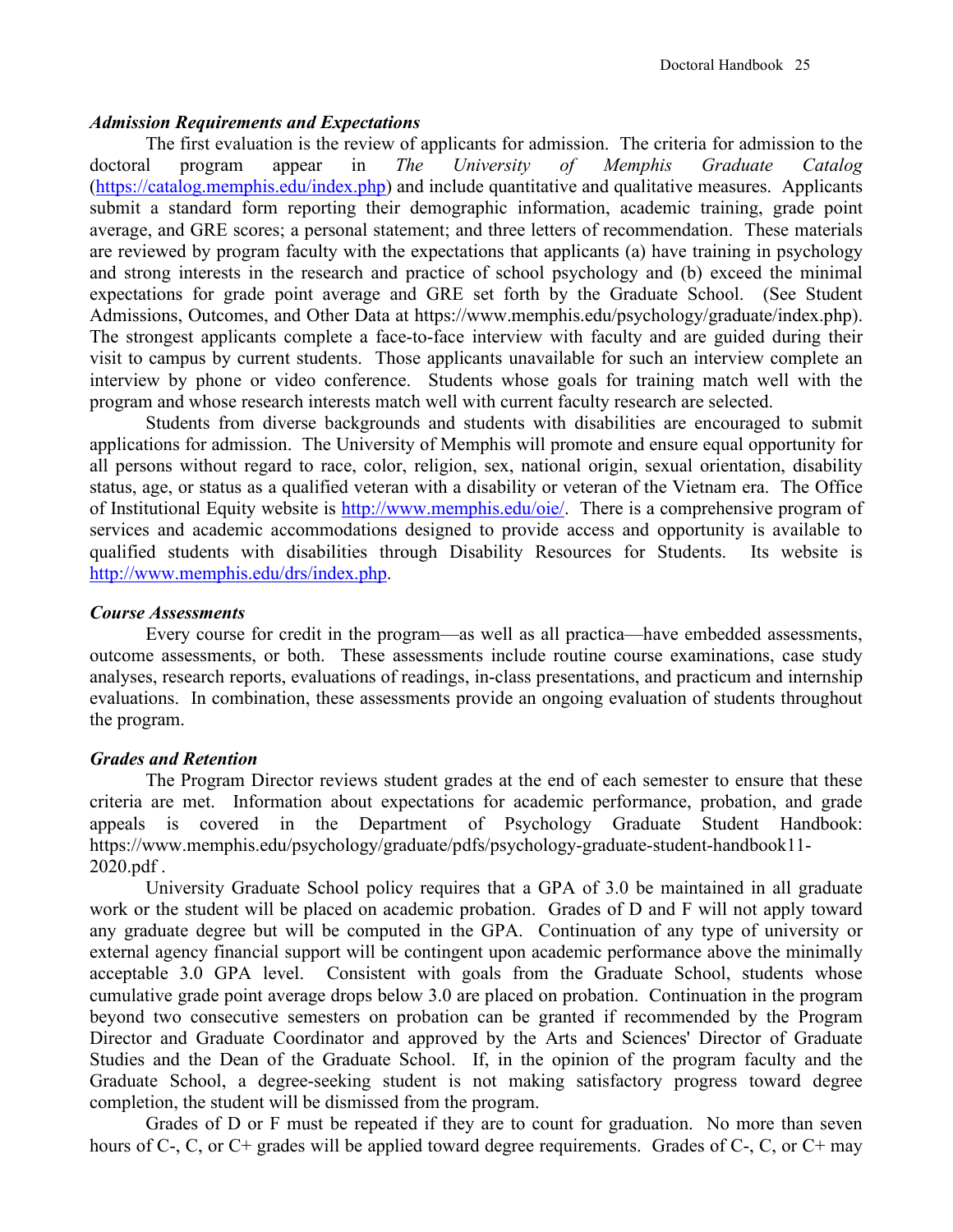need to be repeated to keep the GPA over 3.0. No course may be taken more than twice. Students may repeat a course to earn a higher grade only if the earned grade was lower than a B. Only the grade earned in the second attempt will be included in the computation of the cumulative GPA. A maximum of two courses may be repeated to improve a grade lower than a B. Program policy concerning the repeating of a course to improve a grade is the same as the University policy (see Graduate Catalog, [https://catalog.memphis.edu/index.php\)](https://catalog.memphis.edu/index.php).

The minimal level of achievement for required courses is a grade of B or "Satisfactory" (S) for PSYC 7614a Assessment Practicum in School Psychology, PSYC 7614b Consultation and Intervention Practicum in School Psychology, PSYC 8809 Advanced Practicum in School Psychology, and PSYC 8999 Predoctoral Internship. In addition, students who receive a grade below a B must complete that course again following a student improvement plan (see the section that follows) developed by the student and faculty (following the APA's competency remediation plan, https://www.apa.org/ed/graduate/competency-resources).

### *Practicum/Internship Supervisor Evaluations*

Supervisors complete evaluative ratings of students during practica and internship that correspond with the profession-wide competencies (see Appendix F). Evaluations are completed at the end of each semester of practicum and at the mid-point and the end of internship. Students are rated by the on-site supervisor on several areas including Personal Characteristics, Work Habits, Administrative and Legal Ethical Practices, and Response to Supervision, Assessment, Intervention, Consultation, & Research and Evaluation. If a student is completing an APA-accredited predoctoral internship, then the evaluation form used by that site may be used instead of the program-required form. In addition, the practicum instructors review all Practicum/Internship Student Evaluation Forms and communicate with practicum supervisors to ensure that students are meeting the expectations for the practicum experience and completing requisite number of hours associated with the experience. If a student receives an Unsatisfactory rating of 1 on any items the practicum evaluation form completed by the supervisor at any point in the year, the practicum instructor will contact the supervisor and student to collect additional information and to discuss whether modifications to the experience or additional supports would be beneficial. A student improvement plan (see the section that follows) may be developed in conjunction with the student and supervisor to promote the student's professional development. If students receive an unsatisfactory grade in a practicum course must complete that course again following a student improvement plan developed by the student and faculty (see the section that follows).

### *Practicum Supervisor Evaluations*

Students evaluate the quality of training received at the end of the practicum experience using the Supervisor Self-Reflection and Supervisor Feedback Survey (SSFS; Simon & Swerdlick, 2017) (see Appendix G). This survey is based on the Developmental, Ecological, and Problem-Solving (DEP) model of supervision and is composed for four domains: (a) interpersonal process associated with the supervisory relationship, (b) sensitivity to developmental stage of supervisee, (c) attention to ecological, systemic, multicultural, and diversity in professional practice, and (d) application of problem-solving and data-based practices.

### *Doctoral-Student Supervisor Evaluations*

Student competencies in supervision are measured via ratings by faculty and practicum supervisors using a segment of the same rating form used to evaluate students during practica and internship (see Section I: Provision of Supervision in Appendix F) as well as ratings by supervisees. To obtain ratings by supervisees, first year students being supervised by third- and fourth-year students participating in supervision training complete ratings of their supervisors.

### *Annual Review and Portfolio Assessment*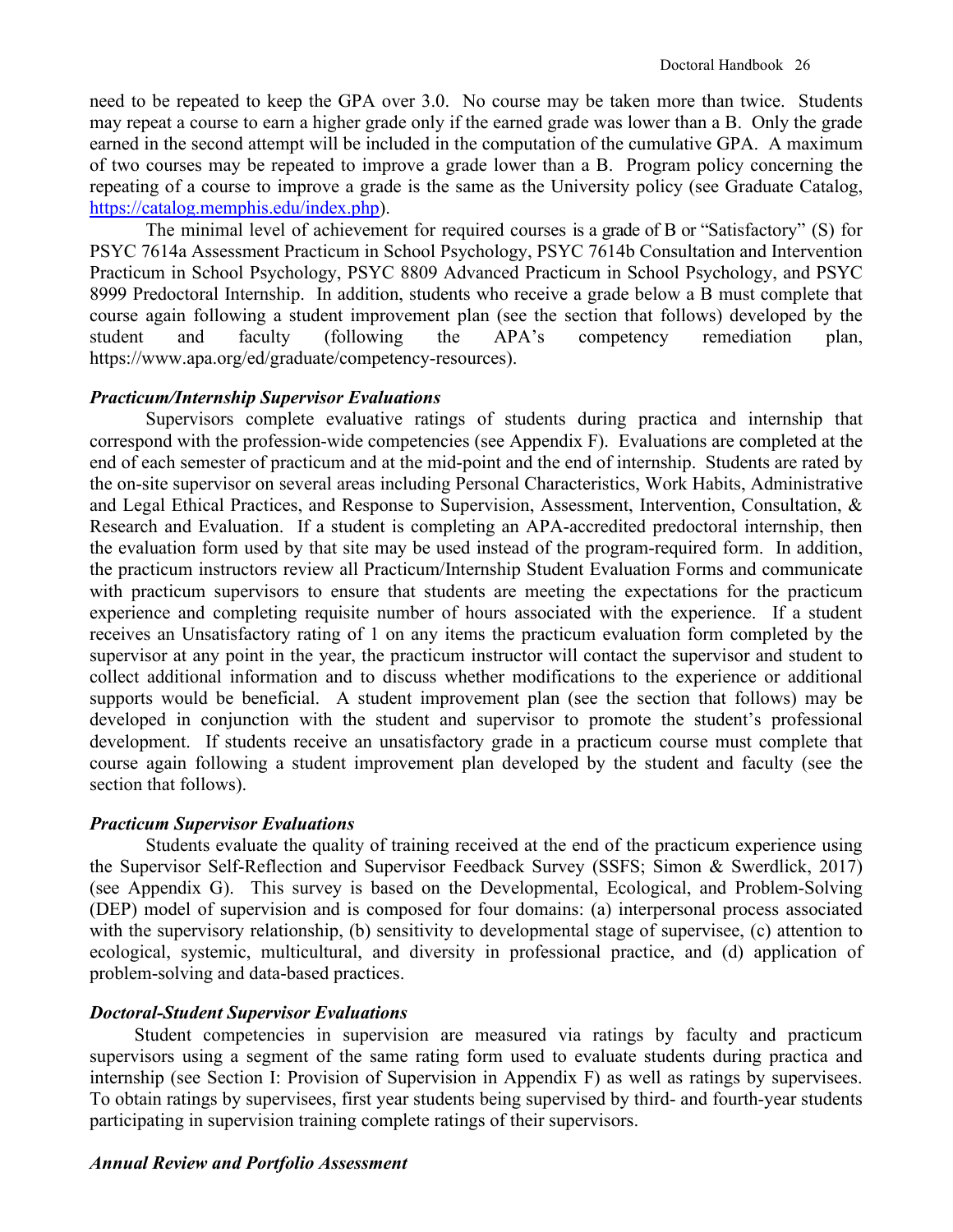Each student's progress is reviewed by program faculty at least once per year (i.e., typically late May or early June in addition to progress reviews during advising each semester). The annual review follows the policy for student evaluation, reviewing both academic and professional progress in the program, and provides information on the quality of the program.

The periodic evaluation of students is important to judging their progress and that of the program. Periodic evaluation sessions identify student strengths and weaknesses as they relate to students' success as school psychologists. The evaluations also provide the opportunity to establish short- and long-range goals for continued professional development and to acquire specific career information. In addition, periodic evaluations provide the opportunity to establish short- and longrange goals for program development and delivery. Thus, periodic evaluation is a two-way process that provides information related to both student and program development.

The general format of the review is guided by the Student Evaluation and Performance Portfolio Summary (SEPPS), which reviews progress toward the profession-wide competencies. The SEPPS is included with the student's electronic portfolio at the time of the session and is subsequently rated by the faculty. As part of this review, students submit an updated curriculum vitae (CV), the SEPPS form (see Appendix F), and an updated Degree Plan Worksheet (see Appendix B) which should include prior course grades and projected activities for the upcoming year, and a digital portfolio (submitted online via a OneDrive folder developed for you) supporting content included in the SEPPS form.

Each student maintains an electronic portfolio throughout the program. The portfolio is organized according to the profession-wide competencies and is reviewed as part of the annual evaluation. As part of the annual evaluation, the portfolio, including the SEPPS form, must be made available at least one week in advance of the student's annual evaluation session. In completing the SEPPS form, students are encouraged to provide responses that are keyed to specific documents in the portfolio that provide evidence for the program competencies. First-year students are encouraged to seek the assistance of their student mentor in organizing their portfolios.

Based on the SEPPS form, the portfolio, and any other assessments that relate to the competencies of the program, one or more program faculty will rate students' progress using the Annual Evaluation Rubric form (see Appendix G). Following the review session, the form is provided to the student and a copy is maintained by the Program Director. Students who receive a rating in any competency area that are below the minimal level of achievement (see Appendix G for a breakdown of the minimum level of achievement by year), a student improvement plan (see the section that follows) will be developed by the student and faculty (following the APA's competency remediation plan, [http://www.apa.org/ed/graduate/competency-resources.aspx\)](http://www.apa.org/ed/graduate/competency-resources.aspx). Interns are evaluated through separate procedures at mid-year and at the end of the internship.

### *Student Improvement Plan*

If a student is not meeting the grade-point-average criterion, the individual-course-grade criteria, milestone project completion deadline, completing their practicum in a satisfactory manner, or faculty ratings on the annual evaluation fall below the minimal level of achievement criteria, a student improvement plan is developed. The Program Director, relevant faculty, and practicum supervisors, when appropriate, will confer and meet with the student to discuss the student's progress, prescribe remedial activities to be completed (which typically means repeating a course or practicum), develop goals, select assessment methods, and determine a timeline for completion. The student is provided a document with written feedback from that meeting in the form of a student improvement plan (following the APA's competency remediation plan, [http://www.apa.org/ed/graduate/competency](http://www.apa.org/ed/graduate/competency-resources.aspx)[resources.aspx\)](http://www.apa.org/ed/graduate/competency-resources.aspx). The student, Program Director, relevant faculty and practicum supervisors, and the Department Chair will review and sign the plan. At an agreed-upon date, attainment of these goals is evaluated, and a letter of completion or a new student improvement plan is developed. Consistent with the university policy on termination, https://catalog.memphis.edu/content.php?catoid=23&navoid=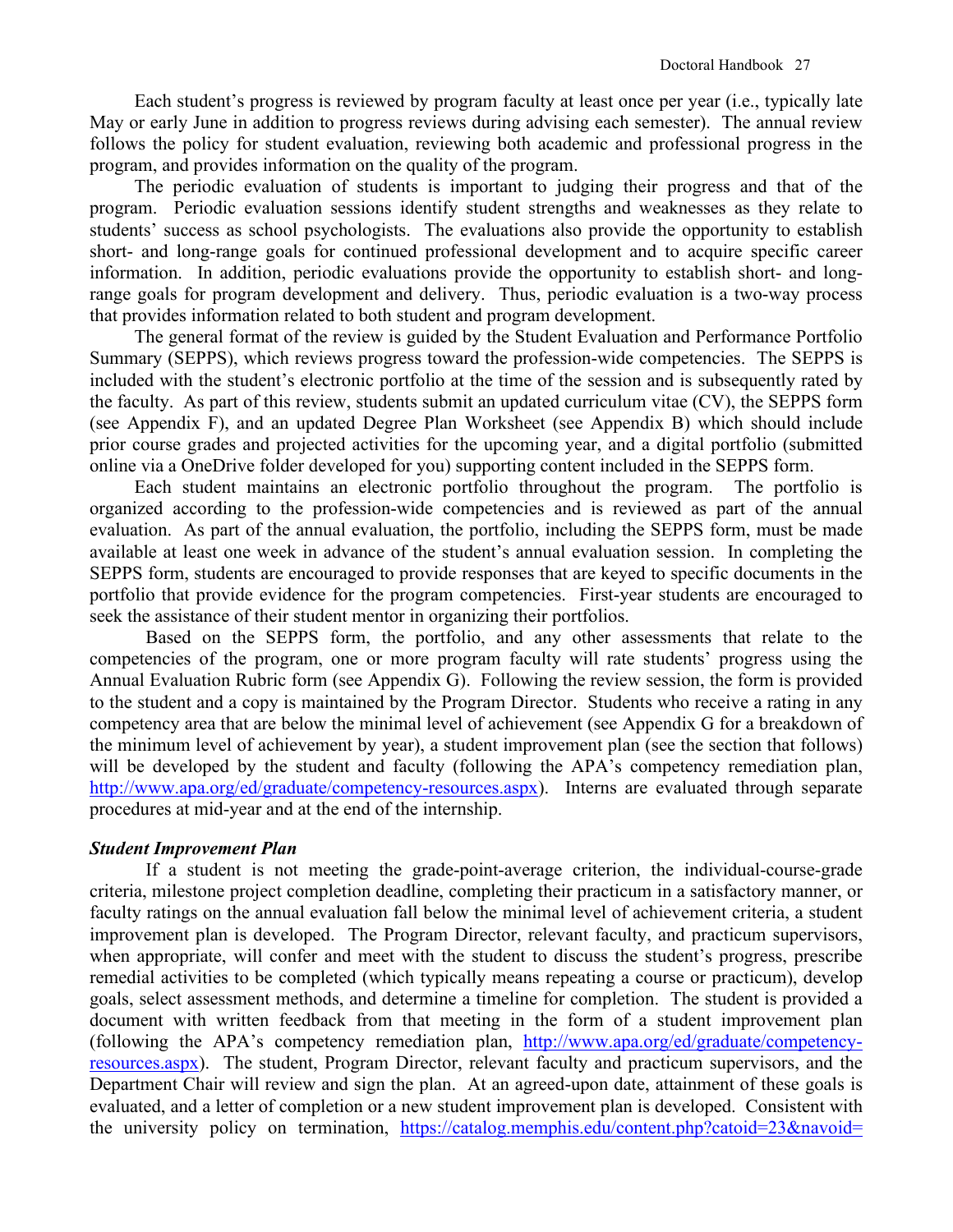[1223&hl=pROBATION&returnto=search#termination,](https://catalog.memphis.edu/content.php?catoid=23&navoid=%201223&hl=pROBATION&returnto=search#termination) failure to successfully complete a student improvement plan may result in termination from the program.

### *Comprehensive Examinations*

toward completion of the dissertation.

Consistent with the *Department of Psychology Graduate Program Handbook* https://www.memphis.edu/psychology/graduate/pdfs/psychology-graduate-student-handbook11- 2020.pdf), students are required to pass a comprehensive examination. The comprehensive examination serves as the *specialty examination* or *qualifying examination*; the terms are sometimes used interchangeably in the *Graduate Program Handbook.* There shall be no required major area paper, nor may a major area paper or other second milestone project substitute for the comprehensive examination. The comprehensive examination is to be completed by the end of the summer of the third year of study. The successful completion of the comprehensive examination precedes work

**Structure of the Examination.** The school psychology program employs the comprehensive examination to evaluate students' development in five of the profession-wide competency areas:

- **A. Ethical and Legal Standards.** Students will follow legal and ethical standards in increasingly complex situations with a greater degree of independence across levels of training. They are expected to:
	- a. Be knowledgeable of and act in accordance with each of the following:
		- i. the current version of the APA Ethical Principles of Psychologists and Code of Conduct;
		- ii. relevant laws, regulations, rules, and policies governing health service psychology at the organizational, local, state, regional, and federal levels; and iii. relevant professional standards and guidelines.
	- b. Recognize ethical dilemmas as they arise and apply ethical decision-making processes
		- in order to resolve the dilemmas.
	- c. Conduct self in an ethical manner in all professional activities.
- **B. Individual and Cultural Diversity.** Students will demonstrate the ability to conduct all professional activities with sensitivity to human diversity, including the ability to deliver high quality services to an increasingly diverse population, in increasingly complex situations with a greater degree of independence as they progress across levels of training. They are expected to:
	- a. Demonstrate an understanding of how their own personal/cultural history, attitudes, and biases may affect how they understand and interact with people different from themselves.
	- b. Display knowledge of the current theoretical and empirical knowledge base as it relates to addressing diversity in all professional activities including research, training, supervision/ consultation, and service.
	- c. Possess the ability to integrate awareness and knowledge of individual and cultural differences in the conduct of professional roles (e.g., research, services, and other professional activities).
	- d. Demonstrate the requisite knowledge base, ability to articulate an approach to working effectively with diverse individuals and groups and apply this approach effectively in their professional work.
	- e. Demonstrate the ability to independently apply their knowledge and approach in working effectively with the range of diverse individuals and groups.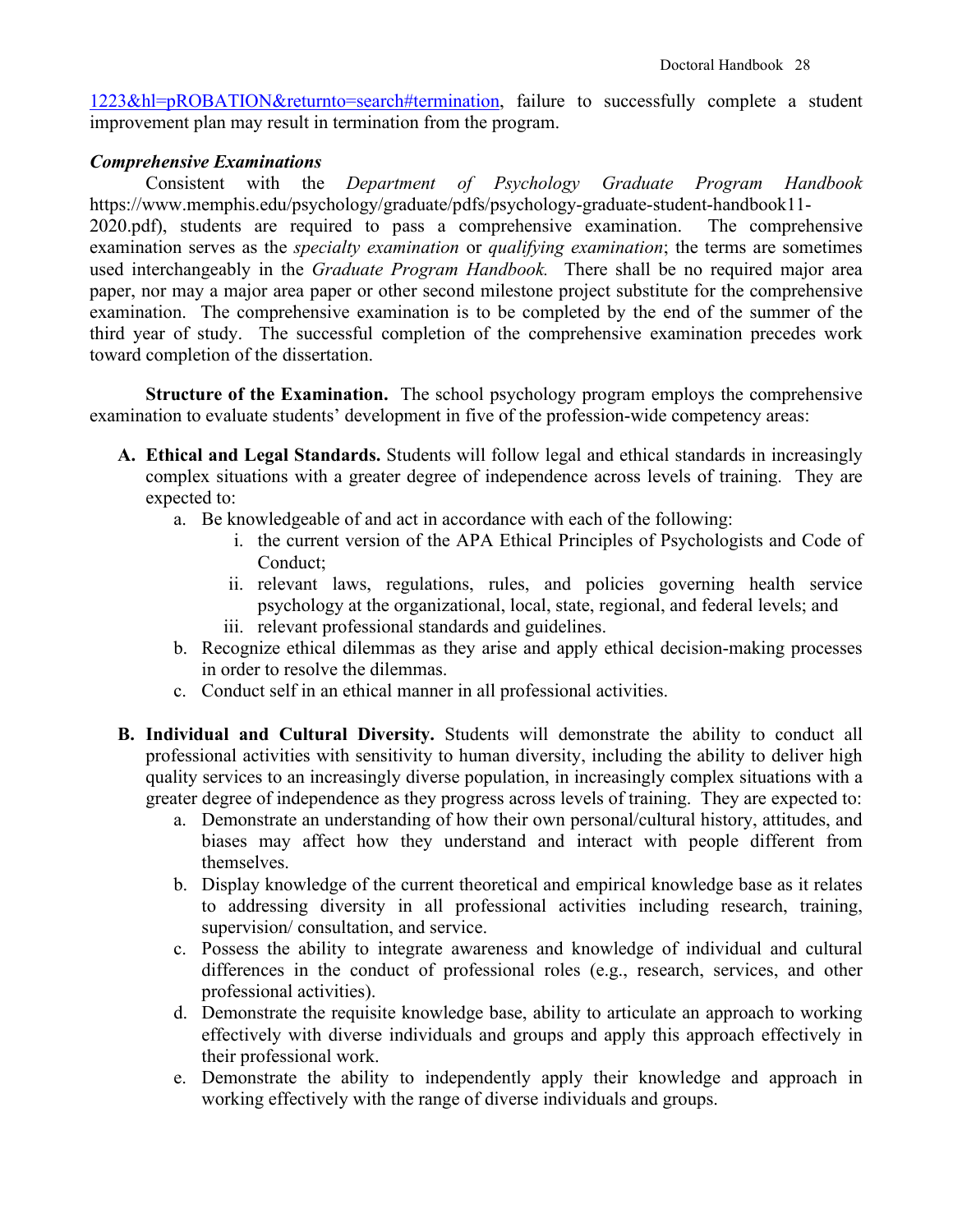- **C. Assessment.** Students will demonstrate competence in conducting evidence-based assessment in increasingly complex situations with a greater degree of independence across levels of training. They are expected to:
	- a. Demonstrate current knowledge of diagnostic classification systems, functional and dysfunctional behaviors, including consideration of client strengths and psychopathology.
	- b. Demonstrate understanding of human behavior within its context (e.g., family, social, societal, and cultural).
	- c. Demonstrate the ability to apply the knowledge of functional and dysfunctional behaviors including context to the assessment and/or diagnostic process.
	- d. Select and apply assessment methods that draw from the best available empirical literature and that reflect the science of measurement and psychometrics; collect relevant data using multiple sources and methods appropriate to the identified goals and questions of the assessment as well as relevant diversity characteristics of the service recipient.
	- e. Interpret assessment results, following current research and professional standards and guidelines, to inform case conceptualization, classification, and recommendations, while guarding against decision-making biases, distinguishing the aspects of assessment that are subjective from those that are objective.
	- f. Communicate orally and in written documents the findings and implications of the assessment in an accurate and effective manner sensitive to a range of audiences.
- **D. Intervention.** Students will demonstrate competence in developing, conducting, and evaluating evidence-based interventions in increasingly complex situations with a greater degree of independence across levels of training. They are expected to:
	- a. Establish and maintain effective relationships with the recipients of psychological services.
	- b. Develop evidence-based intervention plans specific to the service delivery goals.
	- c. Implement interventions informed by the current scientific literature, assessment findings, diversity characteristics, and contextual variables.
	- d. Demonstrate the ability to apply the relevant research literature to clinical decision making.
	- e. Modify and adapt evidence-based approaches effectively when a clear evidence-base is lacking.
	- f. Evaluate intervention effectiveness and adapt intervention goals and methods consistent with ongoing evaluation.
- **E. Consultation and Interprofessional/Interdisciplinary Skills.** Students will demonstrate competence in consultation and interprofessional/interdisciplinary interactions in increasingly complex situations with a greater degree of independence across levels of training. They are expected to:
	- a. Demonstrate knowledge and respect for the roles and perspectives of other professions.
	- b. Demonstrates knowledge of consultation models and practices.
	- c. Apply this knowledge in direct or simulated consultation with individuals and their families, other health care professionals, interprofessional groups, or systems related to health and behavior. Direct or simulated practice examples include but are not limited to (a) role-played consultation with others and (b) peer consultation, provision of consultation to other trainees.

Consistent with this intent, the written portion of the examination includes at least four items and lasts a maximum of 6 hours. The examination includes 2 hours (and at least one examination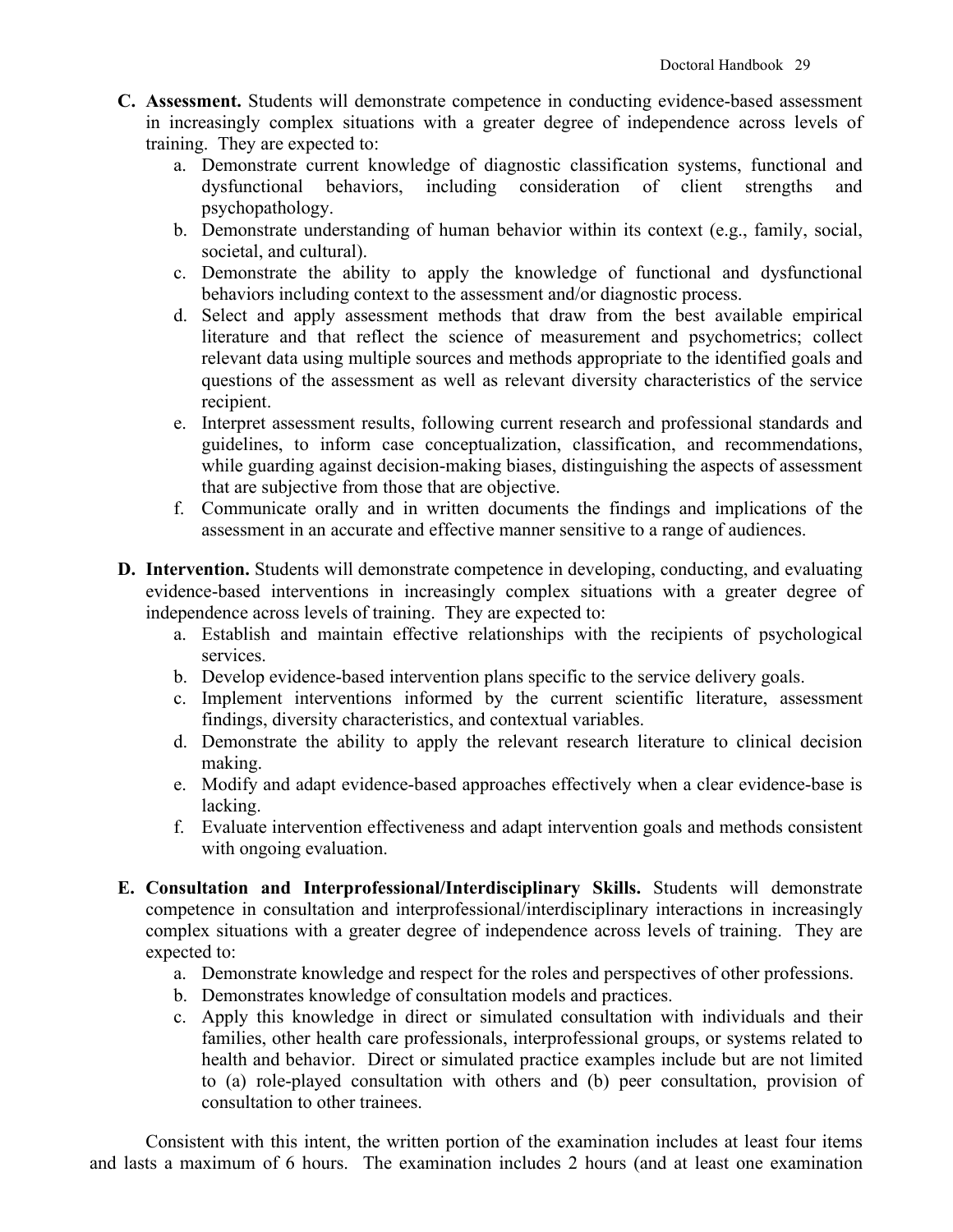item) devoted to **ethical and legal standards in service to children, families, and others.** At least 1 hour (and at least one examination item) should be devoted to each of these competency areas: **assessment, consultation,** and **intervention** practices. Based on the committee's decision, more than one hour and more than one item may be devoted to **assessment, consultation,** and **intervention**  practices. In addition, another item may cut across these competency areas. At least one of the items devoted to **ethical and legal standards, assessment, consultation,** and **intervention** should explicitly address **how individual and cultural diversity may affect assessment, consultation, and intervention practices.** Following these guidelines, a student's examination may include four to six items. Examinations will typically have the following structure as their base, but an additional item can be added (for a total of six items) or one of the 1-hour items can be extended to 2 hours. Knowledge of ethics and law is typically assessed by two items:

- Ethical and legal standards (2 items, 2 hours)
- Assessment (1 item, 1 hour)
- Consultation (1 item, 1 hour)
- Intervention (1 item, 1 hour)

Approximately 2 weeks following the completion of the written portion of the examination, the student will complete an oral portion of the examination with committee members.

**Committee Composition and Examination Processes.**The comprehensive examination committee shall consist of at least the student's major professor (who will chair the committee), the Program Director, and one other faculty member outside of the school psychology area. The chairperson must be a full member of the Graduate Faculty. Other committee members may be full, associate, or adjunct members of the Graduate Faculty.

The committee as a whole (including the student) shall convene an organizational meeting to discuss the examination, resources available to the student (see Appendix F), and the responsibilities of each committee member. The committee shall establish dates for submitting questions to the committee chair, for administering the examination, and for completing the examination. The examination is not to be administered sooner than 6 weeks following the organizational meeting. The dates of the written and oral portions of the examination will be announced publicly at least 1 week in advance.

Responses to the written portion of the examination are to be typed by the student and completed in the Psychology Building over no more than a 2-day period. No instructional materials are to be available to the student during the examination. The committee chair distributes the entire completed examination for evaluation by committee members.

The oral portion of the examination shall be conducted at a designated time following the written examination (ordinarily, within 2 weeks following the examination). The oral portion of the examination reviews areas of the written examination. Typically, the student will be first asked to comment on their written response to each examination item and then respond to committee members' questions about that item. No formal presentation (e.g., supported by slides) or written documents are required of the student.

**Evaluation of Competencies.**At the culmination of the oral portion of the examination, each committee member will independently complete a rating form to evaluate the whole of the student's responses (see Appendix F). The items on the rating form address the six program competencies outlined previously, and each item is rated on a 3-point scale: *unsatisfactory*, *satisfactory*, and *excellent*. Items rated by at least half of the committee members as unsatisfactory (e.g., 2 of 4 or 2 of 3 members) will necessitate that the student complete a reexamination focusing on the competency domains that were deemed not to be addressed in a satisfactory manner.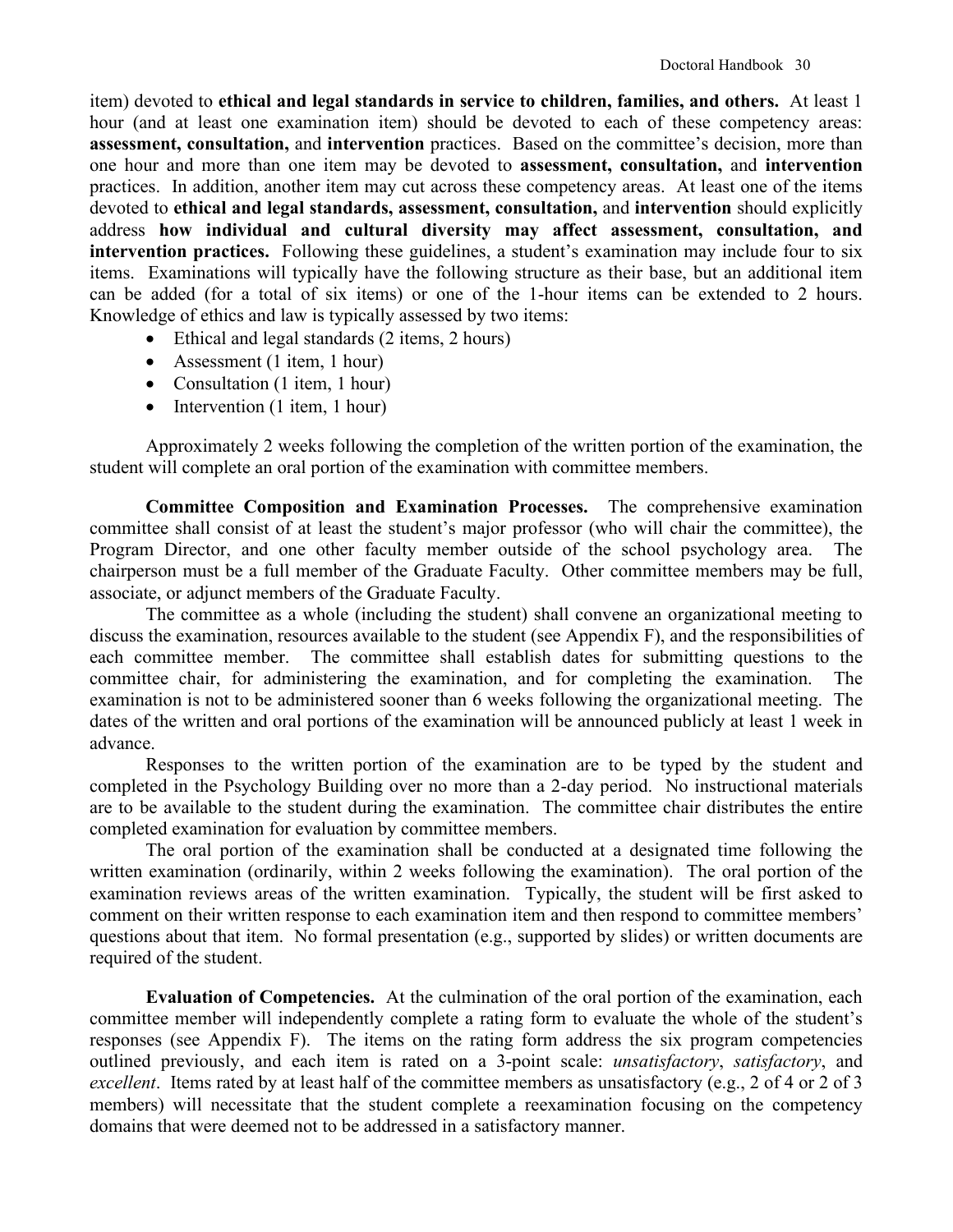When a reexamination is required, the student to be given a remedial program to assist in preparing for reexamination. This remedial program will be specified in writing and signed by the chair of the student's committee, the Program Director, and the student. The reexamination shall not occur fewer than 6 weeks following the original oral portion of the examination. Only one reexamination is permitted. Failure to perform satisfactorily across competency areas on the second examination will result in a recommendation to the department chairperson that the student be terminated from the program.

The committee chairperson is responsible for providing a copy of the written examination and the student's responses to the Program Director or the department chairperson who will place them in the student's permanent file. Forms to be completed at the proposal and defense stages are listed in Appendix H.

### *Alumni Survey*

Within 2 years and 5 years of completion of the program, graduates complete an evaluation of the program. This survey focuses on training needs, employment, and licensure for independent practice as a psychologist and health services provider.

### **Research Expectations and Research Area Colloquium Attendance**

Throughout the program students participate in one or more research laboratories with core program faculty. In addition to completing a thesis and dissertation project, students regularly engage in other collaborative research projects with their fellow students and faculty. Students are expected to attend the *Child, Adolescent, and Family Studies Research Colloquium*, which meets on a monthly basis during the fall and spring semesters. The students often present their research at the colloquium regarding their master's thesis and doctoral dissertation as well as other projects with which they may be involved. Furthermore, students are expected to attend and offer presentations at program-level colloquia and attend other departmental and program functions (e.g., faculty candidate interviews and social gatherings). As students matriculate through the program, they are expected to take an increasingly independent role as producers and consumers of research. Students formulate research questions, design studies, and disseminate results to state and national conference presentations and through peer-reviewed journal publications. Students are also invited to co-review with faculty manuscripts submitted for publication.

### **Student Resources**

The University and Department provides a comprehensive array of services to support graduate students with academic, financial, health, and personal issues and thereby facilitate student progress through the program. Information on these support mechanisms is disseminated by during registration, broadcast emails, posted notices, and on the website.

### *Financial Resources*

Students are provided graduate assistantships of 20 hours per week throughout the duration of their on-campus residency (typically 4 years) as long as they remain in good standing. Students serve as research assistants, teaching assistants, or clinical placement students. Exceptions are made, in very rare occasions, to this provision of an assistantship when students have previously secured an assistantship elsewhere on campus or through funding by relevant agencies. These assistantships are 1 year in duration. With very few exceptions, we do not expect students on assistantships to have additional employment activities. If such employment opportunities arise, especially if the work involves the provision of clinical services, students should discuss them with their major professor and Program Director.

Students completing graduate assistantships earn a stipend of \$17,000 per year before earning a master's degree (with a thesis) and a stipend of \$18,000 per year afterward. Tuition and online fees are covered by the Psychology Department during the fall and spring semesters for up a minimum of 9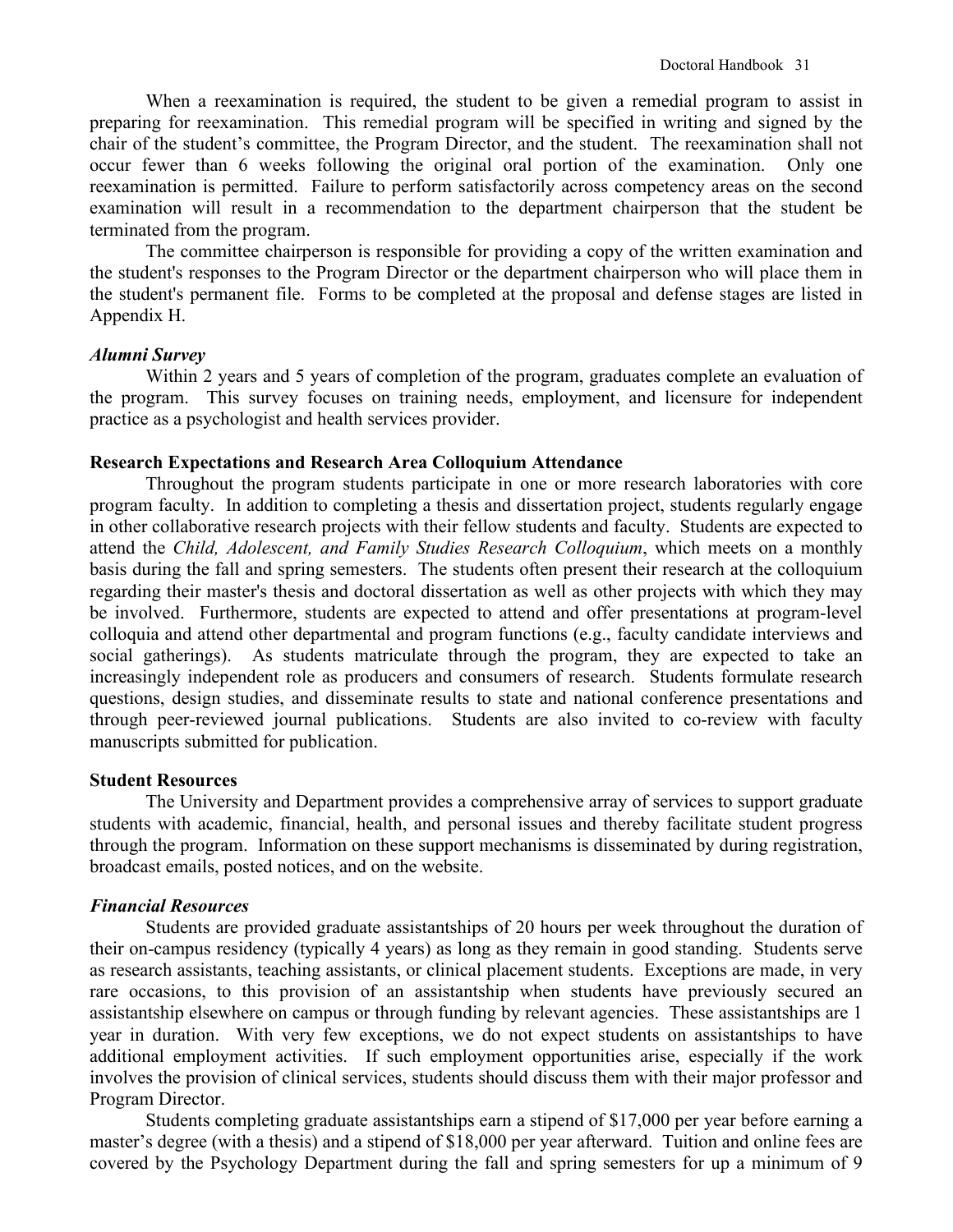hours a semester and a maximum of 12 hours a semester. Consistent with the policy that students are not expected to complete courses during the summer, tuition is not covered for summer courses (or thesis or dissertation hours). Students who wish to graduate with a master's degree in August and need to defend a thesis project during the summer months will be required to pay for the thesis credit hours during a summer session.

A variety of additional options for financial support and awards are provided throughout the university (https://www.memphis.edu/gradschool/current\_students/fellowships-awards.php) including:

- Options for financial assistance (e.g., student loans) may be explored through the University of Memphis Office of Student Financial Aid [\(www.memphis.edu/financialaid/\)](http://www.memphis.edu/financialaid/). This welldesigned website gives information on student loans, scholarships, and student employment. Other helpful information for students is provided on [https://www.memphis.edu/students/.](https://www.memphis.edu/students/)
- The University of Memphis has numerous scholarship programs, the most prestigious of which is the Van Vleet Memorial Fellowship. Van Vleet scholars receive full tuition wavier and \$16,000 in each of the four years of study. Two awards are given per year to graduate students entering the University. See https://www.memphis.edu/gradschool/current students/awardsvanvleet.php
- The First-Generation Ph.D. Fellowship provides financial assistance to graduate students from Tennessee who will be the first person in their immediate family to earn a doctorate and who are underrepresented in their disciplines. The award offers a \$6,000 stipend plus a tuition waiver. See http://www.memphis.edu/gradschool/current\_students/fellowships/first\_generation [.php](http://www.memphis.edu/gradschool/current_students/fellowships/first_generation%20.php)
- The Bartley Award is offered by the Psychology Department to incoming doctoral students across the Ph.D. programs (\$15,000/year for 20 hours of work per week for 4 years).
- The Predoctoral Diversity Awards may be offered by at least two departments each year. The amount of the awards varies by discipline and is renewable for up to 5 years. All include a tuition scholarship. Each year departments compete based on their record of recruiting and graduating minority students. See

https://www.memphis.edu/philosophy/graduate/fellowships.php

- The University of Memphis Society Doctoral Fellowship is awarded each year to a full-time doctoral student based on academic achievement. The award includes a \$2,500 prize.
- The Morton Thesis/Dissertation Awards honor outstanding master's degree and doctoral students whose thesis or dissertation prospectus has been approved by their committee. The awards amount to \$500 for a thesis and \$750 for dissertations. See https://www.memphis.edu/gradschool/current\_students/awards-morton.php
- The School Psychology Program Director's Award is issued to the student who demonstrates outstanding performance in and service to the school psychology program. The award carries a \$500 to \$1000 prize.
- A number of travel awards are offered by the University's Graduate Student Association and the Psychology Department chair has made available \$40,000 each year to support travel for psychology graduate students through the Graduate Student Coordinating Committee. For more information go to<http://www.memphis.edu/psychology/graduate/gscctravel.php>

# *Academic Resources*

The university and department provide an array of academic resources to facilitate progress through the program, including:

• Disability Resources for Students [\(https://www.memphis.edu/drs/\)](https://www.memphis.edu/drs/) offers a comprehensive program of services and academic accommodations designed to provide access and opportunity is available to students with disabilities. Students should contact Disability Resources for Students (DRS), 110 Wilder Tower, 678-2880. They should also notify the Program Director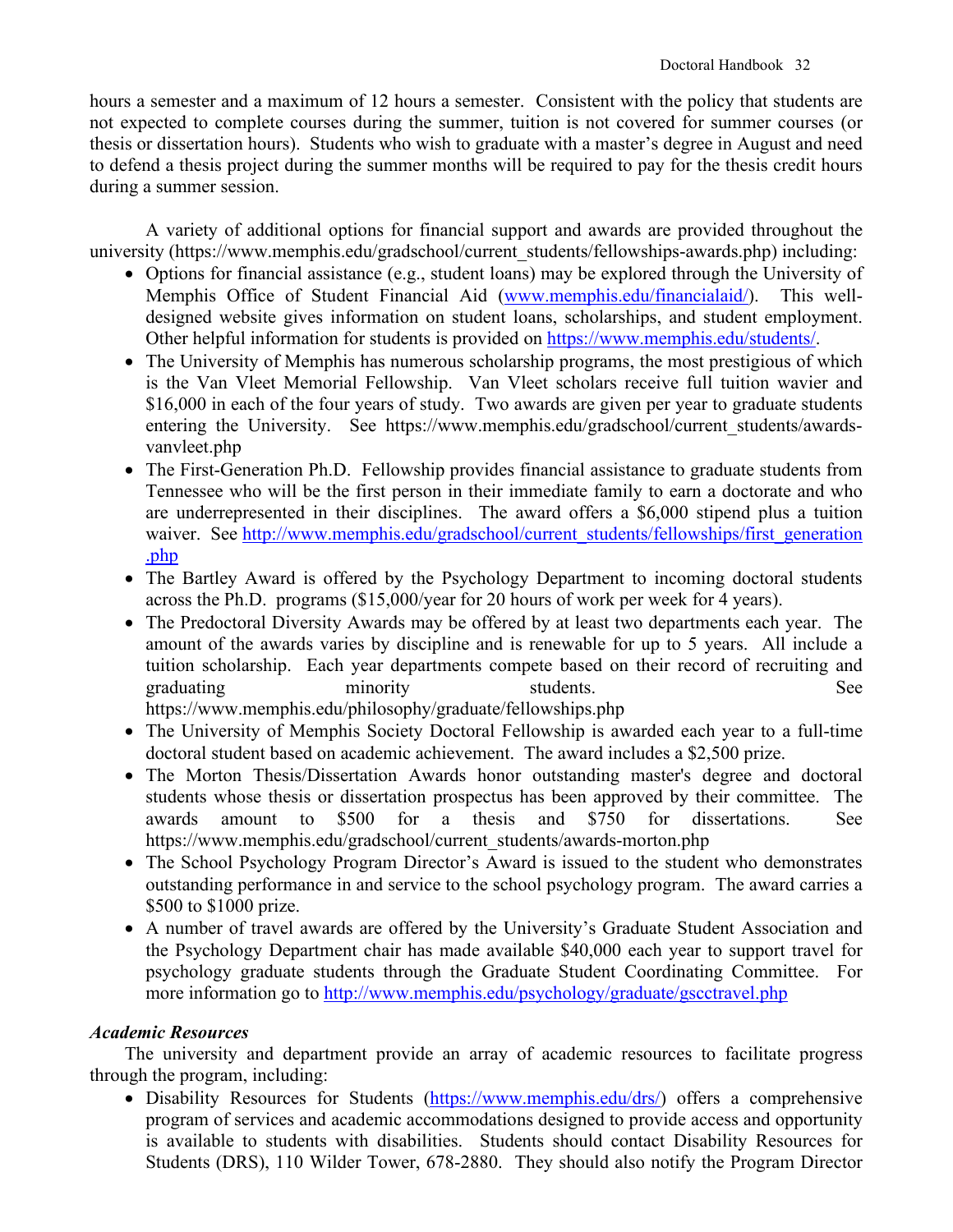within the first semester of enrollment as well as provide instructors of each course for which accommodations will be requested with the memo from DRS. Instructors are required to accommodate only students who have a disability recognized by DRS.

- The Center for Writing and Communication [\(https://www.memphis.edu/cwc/\)](https://www.memphis.edu/cwc/) offers free, oneon-one consultations on their writing and speaking assignments, including editing and proofreading services.
- Information Technology Services [\(https://www.memphis.edu/its/\)](https://www.memphis.edu/its/) staff members are available to provide services, training, applications, and infrastructure to support graduate student needs as students, teachers, and researchers. The University of Memphis provides state-of-the-art computing facilities for student and faculty use, including a 24-hour TigerLAN lab. Thirty-five additional labs with more than 700 PC and Apple workstations and "smart" classrooms complement teaching and research. Requests for support can be entered at [https://umhelpdesk.memphis.edu/.](https://umhelpdesk.memphis.edu/)
- The university's Ned R. McWherter Library provides one of the most electronically up-to-date information repositories within hundreds of miles [\(https://www.memphis.edu/libraries/\)](https://www.memphis.edu/libraries/). Library collections contain more than 13 million items, which include monographs, periodical volumes, federal and state documents, maps, and manuscripts. Holdings include nearly 3.1 million microformat materials and more than a million bound volumes. The library also has an extensive collection of videos on psychotherapy available for free streaming from the library website [\(http://bibliotech.memphis.edu/record=e1000867~S4\)](http://bibliotech.memphis.edu/record=e1000867%7ES4).
- All graduate students are assigned an office in the Psychology Building. They may use personal computers in their offices, supported by Wi-Fi.
- Students have access to desktop computers and printers through research labs and computer labs in the Psychology Building (Room 102 for PC lab and Room 103 for Mac Lab) and elsewhere on campus.
- The Subject Pool in the Psychology Department at the University of Memphis [\(https://www.memphis.edu/psychology/resources/index.php\)](https://www.memphis.edu/psychology/resources/index.php) is a resource available to students who are conducting research with participants who are more accessible than the general public.

# *Wellness and Personal Health Resources*

A variety of wellness and personal health resources are offered by the university to promote mental, physical, and emotional health for graduate students with and without families. These services include:

- A variety of wellness services are available including nutrition services, massage therapy, yoga, and fitness programs [\(https://www.memphis.edu/campusrec/wellness/wellness.php\)](https://www.memphis.edu/campusrec/wellness/wellness.php). A stateof-the art recreation center was recently built on campus, which offers a numerous recreational and fitness opportunities [\(https://www.memphis.edu/campusrec/\)](https://www.memphis.edu/campusrec/).
- The Student Health Center [\(https://www.memphis.edu/health/\)](https://www.memphis.edu/health/) is a clinic on campus that offers services to students free of charge. This clinic emphasizes campus-wide health promotion, disease prevention, and acute episodic outpatient medical care. The facility is staffed with a physician, nurse practitioners, registered nurses, licensed practical nurses, laboratory and x-ray technologists, and a health educator. Short-term, acute illnesses and injuries can be treated, and a number of specialty clinics (e.g., family planning, wellness clinics) are available.
- Student health insurance is available through the TBR Student Health Insurance Exchange [https://www.memphis.edu/health/about/insurance\\_exchange.php.](https://www.memphis.edu/health/about/insurance_exchange.php) Created under the Affordable Care Act (ACA), this online marketplace may be used to purchase subsidized health insurance coverage.
- The Counseling Center (https://www.memphis.edu/counseling/) provides free counseling, wellness, and psychiatric services for University of Memphis students. Its goal is to help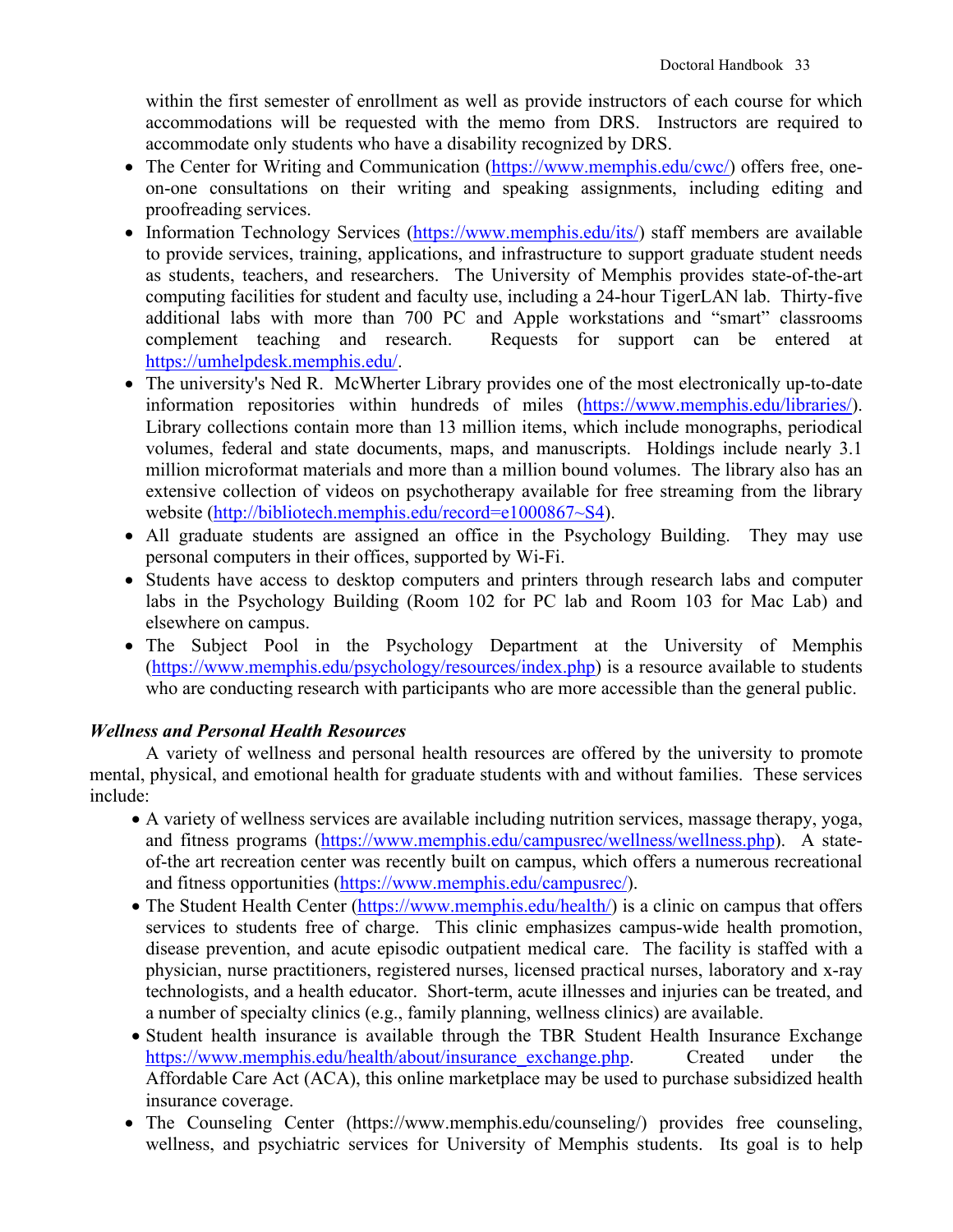students thrive in academic pursuits by helping them manage emotional, psychological, and interpersonal problems.

- Information for on-campus and off-campus childcare for students and other family friendly resources may be found at [https://www.memphis.edu/familyfriendly/o](https://www.memphis.edu/familyfriendly/)r at <https://www.memphis.edu/studentinvolvement/communityengagement/parenting-students.php> .
- Four lactation rooms are currently available on campus for lactating students, and more are planned within the upcoming year (https://www.memphis.edu/academicsuccess/students/nursingmom.php).
- Memphis Area Legal Services offers free legal assistance in civil cases [\(www.malsi.org\)](http://www.malsi.org/), and the University of Memphis Law School collaborates with this process (https://www.memphis.edu/law/experiential-learning/inhouse-clinics.php).

### *Student Representation*

Graduate students in all programs are represented in departmental governance by the Graduate Student Coordinating Committee (GSCC) composed of representatives from each of the programs (see [https://www.memphis.edu/psychology/graduate/gsccabout.php\)](https://www.memphis.edu/psychology/graduate/gsccabout.php). The 10 student representatives (one from School Psychology program) have three votes in most departmental matters and participate in several activities; the GSCC representatives do not vote on matters reserved for the Tenure and Promotion Committee and matters related to other students. Students are encouraged to actively participate in the GSCC.

School psychology students also belong to the School Psychology Association (SPA) and are expected to participate in this group. In addition to holding regular meetings and in-service programs, the SPA members serve as mentors to new students. Elections for GSCC and SPA positions are held once per year. Travel funding is available through the GSCC[\(https://www.memphis.edu/psychology/](https://www.memphis.edu/psychology/graduate/gscctravel.php) graduate/gscctravel.php) and the College of Arts and Sciences Travel Enrichment Fund [\(https://www.memphis.edu/sga/travel/index.php\)](https://www.memphis.edu/sga/travel/index.php).

### *Alumni Advisory Board*

The Alumni Advisory Board (AAB) was formed as an avenue to integrate alumni feedback and utilize their expertise for program evaluation and improvement purposes. The board is comprised of four to five members who are diverse in terms of their race and ethnicity, gender identity, years since degree, and selected career setting. Board members will be invited to serve for a three-year term by the program faculty, with advice from current AAB members. A meeting will be held with the Program Director and other available faculty on an annual basis. The Program Director will provide aggregate data on recent student retention & recruitment, licensure, employment setting, and professional activities for alumni, faculty retention and recruitment plans, curricular /training experience changes, needs and goals analyses, and other relevant information. The AAB members advise program faculty on a variety of topics including, but not limited to, the program's mission and aims, curricular needs, clinical training experiences, research training experiences, and recruitment/retention of diverse students and faculty, alumni communication, alumni support, and fundraising efforts.

### **Student Rights and Administrative Procedures**

School psychology students are expected to behave in accordance with the University's Code of Student Rights and Responsibilities, found here: [https://www.memphis.edu/osa/pdfs/csrr.pdf.](https://www.memphis.edu/osa/pdfs/csrr.pdf) Procedures for taking a leave of absence, reporting harassment/discrimination, and pursuing a grievance are covered in the Department of Psychology Graduate Student Handbook, which can be found at: (https://www.memphis.edu/psychology/graduate/pdfs/psychology-graduate-student-handbook11- 2020.pdf).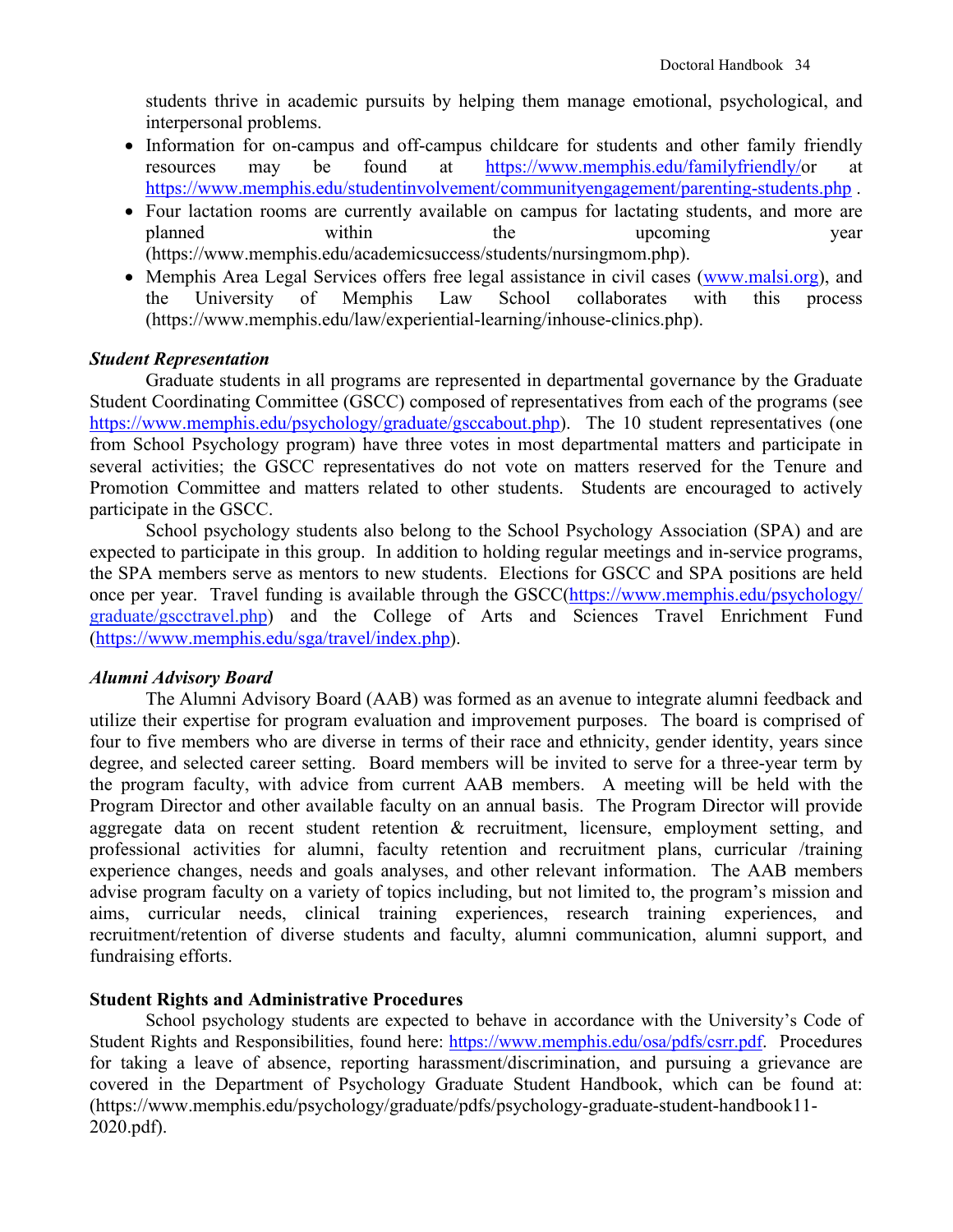### *Leave of Absence*

All School Psychology students, consistent with department and university policy, are expected to maintain continuous enrollment during the fall and spring semesters. A student who plans not to enroll for a semester or more must request a leave of absence in writing. The Leave of Absence Request Form (Appendix B in the Department of Psychology Graduate Student Handbook) must indicate the general reason for the request and specify the anticipated date of return. Submission of this form will be taken as confirmation that the student understands that department funding, upon return to the program, will be based on the conditions approved by the program at the time the leave is granted, contingent on budget availability. This request must be approved by the director of training, the graduate coordinator, and the department chair. The student should be aware that the University may require submission of an application for readmission to the University. Any extensions beyond the period initially requested must be justified and reapproved by all parties. Students who fail to return to the program at the end of their approved leave without notification to the program may be considered for termination from the graduate program.

### *Harassment and Discrimination Grievance Procedures*

The University of Memphis, Department of Psychology, and School Psychology program does not tolerate sexual or racial harassment or discrimination (see [https://memphis.policytech.com/dotNet/documents/?docid=429&public=true\)](https://memphis.policytech.com/dotNet/documents/?docid=429&public=true).

The University procedures for dealing with suspected harassment may be found at [http://www.memphis.edu/oie/harrassment/index.php.](http://www.memphis.edu/oie/harrassment/index.php) Harassment is conduct that is based on a person's race, color, religion, creed, ethic or national origin, sex, sexual orientation, gender identity/expression, disability, age (as applicable), status as a covered veteran, genetic information, or any other category protected by federal or state civil rights law that (a) adversely affects a term or condition of an individual's employment, education, participation in an institution's activities or living environment; (b) as the purpose or effect of unreasonably interfering with an individual's employment or academic performance or creating an intimidating, hostile, offensive or abusive environment for the individual; or (b) is used as a basis for or a factor in decisions that tangibly affect an individual's employment, education, and/or participation in an institution's activities or living environment. Examples of such conduct include, but are not limited to (a) verbal or physical conduct relating to a student's national origin, race, surname, skin color or accent, offensive or derogatory jokes based on a protected category; racial or ethnic slurs; (b) pressure for dates or sexual favors or other unwanted sexual advances; (c) unwelcome comments about a person's religion or religious garments; (d) offensive graffiti, cartoons, or pictures; or (e) offensive remarks about a person's age.

Discrimination is treating someone less favorably because of that person's race, color, religion, creed, ethnic or national origin, sex, sexual orientation, gender identity/expression, disability, age (as applicable), status as a covered veteran, genetic information, or any other category protected by federal or state civil rights law. Discrimination may also result from having a policy or practice that has a disproportionately adverse impact on protected class members. Examples of conduct that fall into the definition of discrimination include, but are not limited to, (a) disparity of treatment in educational programs and related support services on the basis of membership in a protected class, and (b) retaliation for asserting protected antidiscrimination rights, filing complaints or protesting practices which are prohibited under this policy.

As Department of Psychology administration and faculty (including School Psychology faculty) have a responsibility for ensuring that discrimination, harassment, or inappropriate conduct is immediately reported so that a prompt investigation can occur, they deal expeditiously and fairly with allegations of harassment or discrimination. All complaints or concerns of alleged or possible harassment or discrimination are taken seriously and reported to the Director and Institutional Equity & Chief Compliance Officer: Tiffany Baker Cox; The University of Memphis; 156 Administration Building; Memphis, TN 38152-3370; Tel: (901) 678-2713[;tbaker1@memphis.edu.](mailto:tbaker1@memphis.edu)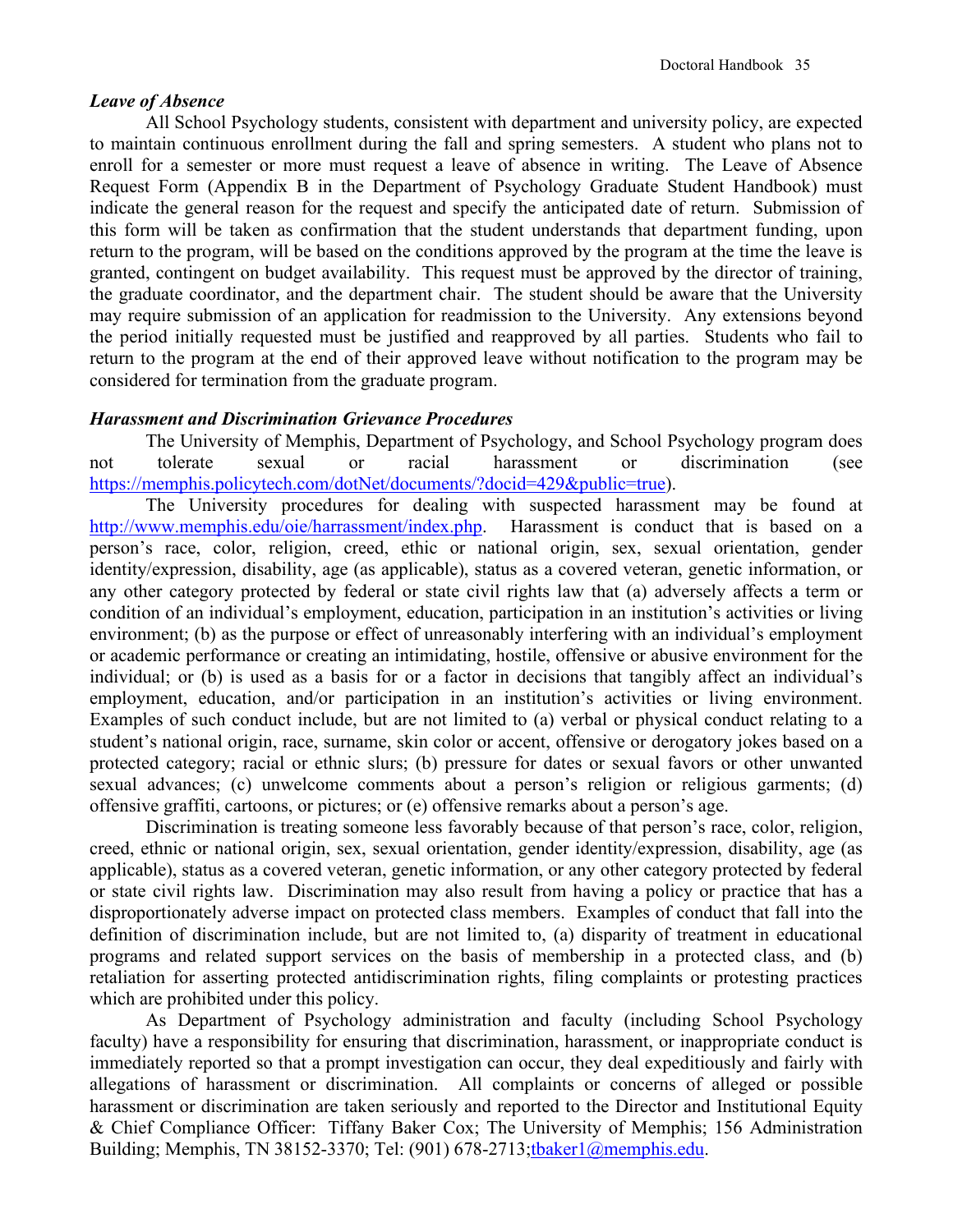Students and faculty can file a complaint of discrimination, harassment, sexual misconduct or retaliation may contact the office by

- Sending an email to  $oie@$ memphis.edu,
- Calling 901-678-2713, or
- Completing the online [Complaint Form](https://dynamicforms.ngwebsolutions.com/ShowForm.aspx?RequestedDynamicFormTemplate=13f91a43-687d-4d2a-943f-d898873fe9f1) [\(https://www.memphis.edu/oie/complaint.php\)](https://www.memphis.edu/oie/complaint.php)

Anyone occupying a management or supervisory role who knowingly allows or tolerates discrimination, harassment, or retaliation, including the failure to immediately report such misconduct is in violation of this policy and subject to discipline.

### *Grade Disputes*

If you want to dispute a grade, you should talk with the instructor first in an effort to work out the dispute. If you are not satisfied with the resolution, you may consult with the Department Chair, Associate Chair, our Program Director, or Graduate Coordinator. Or you may submit a grade appeal to the Graduate School, see [https://www.memphis.edu/registrar/students/records/grade-change.php.](https://www.memphis.edu/registrar/students/records/grade-change.php)

### *Other Grievances*

In other cases of problems, students should communicate with the person with whom they have a complaint and try to come to a resolution. They should also feel free to consult informally with faculty and peers, including GSCC officers, and discuss the issue confidentially. They may elect to have a GSCC officer meet with a department administrator to discuss ways to resolve the problem. They may also contact the GSCC officers by email or put a written complaint into the GSCC mailbox. If they are unsatisfied or remain concerned about the problem after consulting informally with the faculty member or other students, they may directly go to the school psychology program director, any other graduate program director, the graduate coordinator, the department associate chair, or the department chair to address the problem. They may email them or put a written complaint into their mailboxes. With the exception of harassment and discrimination complaints (see above), the nature of these conversations can be kept confidential. Finally, they may take a more formal step and form a Grievance Committee. A full description of this procedure may be found in Appendix A of the Department of Psychology Graduate Student Handbook, which can be found at: Department of Psychology Graduate Student Handbook, which can be found at: (https://www.memphis.edu/psychology/graduate/pdfs/psychology-graduate-student-handbook11- 2020.pdf).

### **Professional Identity, Legal and Ethical Behavior, and Respect for Diversity**

### *First-Year Colloquium*

During the first year of their training in the Department of Psychology, students must attend the weekly First-Year Colloquium series. This colloquium is held on Friday afternoons throughout the academic year and includes presentations and discussions of current faculty research programs and their implications, as well as covers a breadth of topics germane to student success (e.g., professional issues, ethics, diversity). Additionally, students are required to review the department handbook.

# *Legal and Ethical Standards*

Students are held to the highest professional standards, and professional behavior is a very important part of completing the school psychology program. Students are expected to demonstrate ethical behaviors throughout their training and practice activities. The University's policy on academic integrity can be found at https://www.memphis.edu/osa/students/academic-misconduct.php and https://www.memphis.edu/umtech/student\_success/integrity.php.

The Psychology Department and the School Psychology program take all matters involving academic dishonesty very seriously, and students are responsible for following proper guidelines. Plagiarism, cheating, and other forms of academic dishonesty are prohibited. Students guilty of academic misconduct, either directly or indirectly, through participation or assistance, are immediately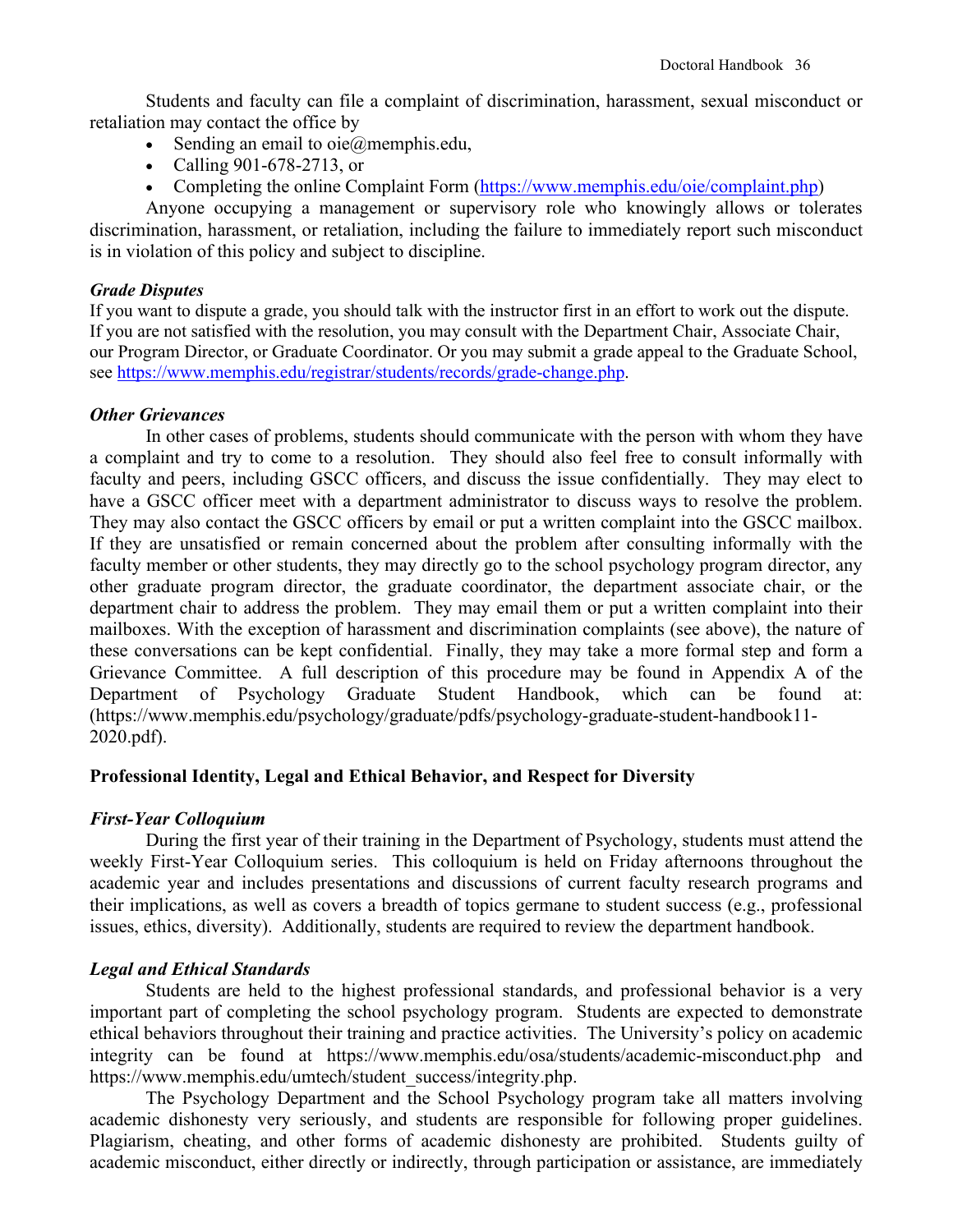responsible to the course instructor and program faculty in addition to other possible disciplinary sanctions that may be imposed through the regular institutional disciplinary procedures. If academic misconduct is detected as part of completion of a course, instructors must follow these three steps:

- 1. Notify the student in writing (most likely via email) of the misconduct and allow the student five business days to respond to the allegation.
- 2. Schedule a meeting with the student to discuss the evidence of misconduct.
- 3. After meeting with the student (or if the student fails to attend the meeting), (a) make a decision regarding appropriate action (called a *summary judgment*) or (b) refer the matter to the Academic Integrity Committee, as described in more detail here:
	- a. If instructors find sufficient evidence exists to conclude that a violation did occur, they may make a decision regarding the appropriate penalty (e.g., a failing or diminished grade for the assignment, examination, or course in question), as explicitly indicated in the syllabus. The instructor then communicates their summary judgment to the chair of the department within five business days of meeting with the student. After receiving notice of the action taken, the chair will then notify the student of this summary judgment within five business days.
	- b. Rather than making a summary judgment on their own, instructors may instead defer disciplinary action to the Academic Integrity Committee and provide the evidence of academic misconduct.
	- c. The student appeals process is detailed here:<https://www.memphis.edu/osa/pdfs/csrr.pdf>

From a broader perspective, the Ethical Principles of Psychologists and Code of Conduct of the American Psychological Association [\(http://www.apa.org/ethics/code/index.aspx\)](http://www.apa.org/ethics/code/index.aspx) and NASP Principles for Professional Ethics (https://www.nasponline.org/standards-andcertification/professional-ethics) should guide professional conduct. In order to receive the Program Director's endorsement and faculty recommendations for applications for internships, licensure, credentialing, or employment, it is not sufficient to have merely completed the academic requirements. All students are to have additionally demonstrated their knowledge of and conformity with ethics, laws, and other professional guidelines throughout all stages of the program.

### *Diversity Standards*

Students are expected to demonstrate respect for diversity. Diversity means the fair representation of all groups of individuals, the inclusion of minority perspectives and voices, and the appreciation of different cultural and socioeconomic group practices. The University of Memphis, the Department of Psychology, and the School Psychology program aspire to foster and maintain an atmosphere that is free from discrimination, harassment, exploitation, or intimidation. In addition, the American Psychological Association (APA) has explicit policies regarding the issues of and writing about race, gender, class, sexual orientation, disability, ethnicity, and religion. These standards can be found in the *Publication Manual of the APA* or at the APA's website for the Office of Ethnic Minority Affairs [\(http://www.apa.org/pi/oema/](http://www.apa.org/pi/oema/)[\).](http://www.apa.org/pi/oema/)) Overall, the program is committed to providing training that will prepare all students to work with client populations that are diverse with respect to a variety of characteristics, and students should treat clients and research participants with respect and dignity regardless of their race, gender, class, sexual orientation, disability, ethnicity, religion (or absence of religion). Students completing practica and internships are required to provide services to all clients deemed appropriate by their supervisors.

Students are required to attend and participate in both the Department's monthly Welcoming Diversity Forum [\(http://www.memphis.edu/psychology/diversity-committee/welcoming-diversity](http://www.memphis.edu/psychology/diversity-committee/welcoming-diversity-forum.php)[forum.php\)](http://www.memphis.edu/psychology/diversity-committee/welcoming-diversity-forum.php) and events in the Welcoming Diversity Colloquium series (https://www.memphis.edu/psychology/diversity-committee/colloquium-series.php). They are encouraged to support other diversity, inclusion, and equity initiatives in the department and across campus, including events hosted by the Benjamin L. Hooks Institute for Social Change [\(http://www.memphis.edu/benhooks/\)](http://www.memphis.edu/benhooks/) and the Office of Multicultural Affairs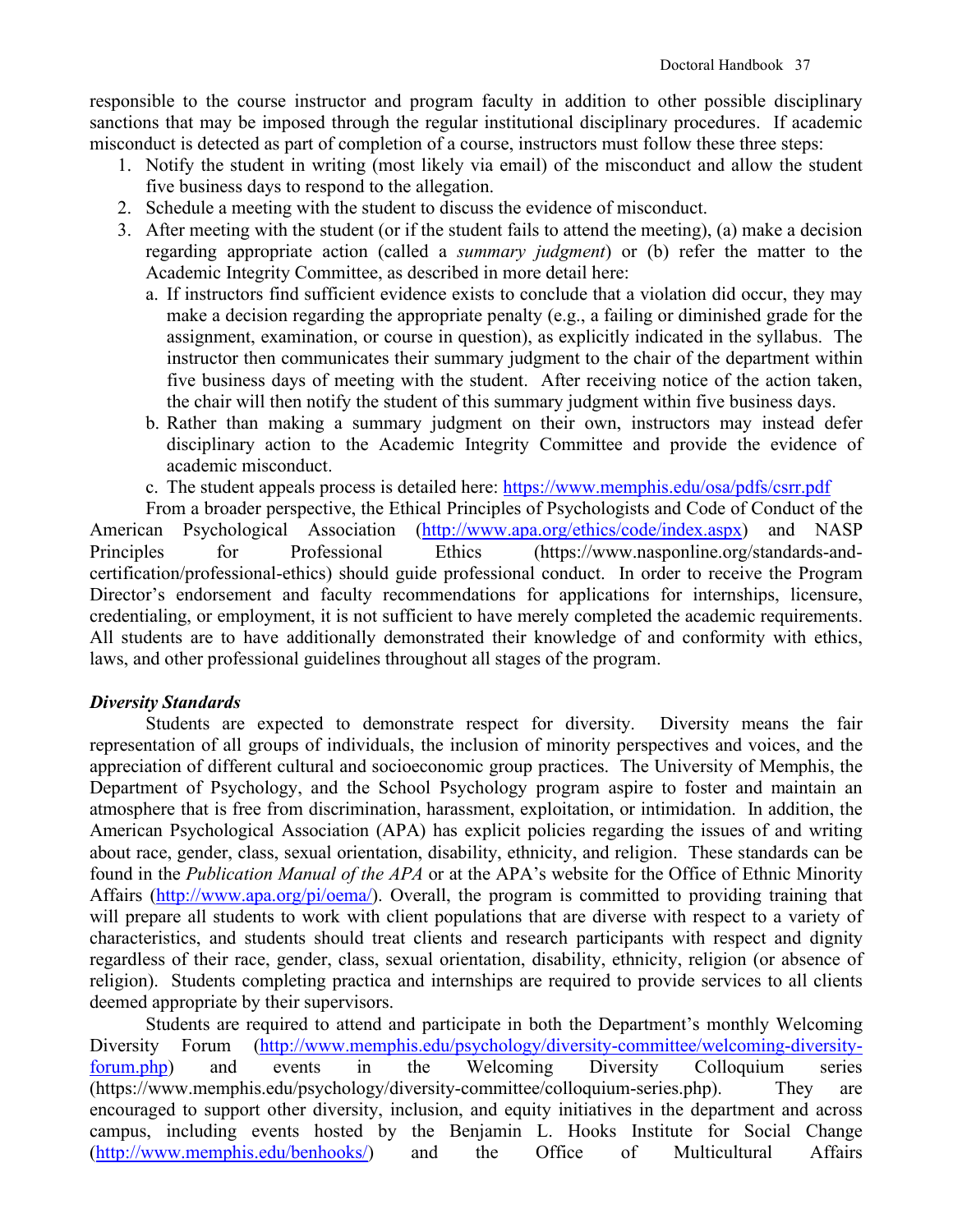(https://www.memphis.edu/multiculturalaffairs/). They may also participate in the ALANA (African American, Latino/Latina, Asian American, Native American) Group (https://www.memphis.edu/psychology/diversity-committee/alana\_psych\_group.php), which is frequently under the leadership of school psychology doctoral students. Students may also participate in a department-sponsored affinity group for students who identify as LGBTQ+, the LGBTQ+ Task Force, and other social justice initiative groups at the department level.

Students are made aware that The University of Memphis offers a number of services and organizations to facilitate a better understanding and acceptance of individuals of all types. They include the following:

- The **Office of Institutional Equity** [\(http://www.memphis.edu/oie/\)](http://www.memphis.edu/oie/) monitors the University's policy on equal opportunity and affirmative action in employment and education and provides relevant training resources.
- **International Students Office (**https://www.memphis.edu/iss/) supports the international population at The University of Memphis by providing advice on immigration matters, employment, taxation, cultural adjustment, and other practical issues. The office conducts an international student orientation each semester, coordinates insurance information, and assists student groups.
- **Disability Resources for Students** [\(http://www.memphis.edu/drs/\)](http://www.memphis.edu/drs/) helps ensure equal access to all university programs and activities for students with disabilities, helps all members of the university community understand and accommodate their needs, and promotes the independence of such students.
- The **University of Memphis Office of Multicultural Affairs** (https://www.memphis.edu/multiculturalaffairs/) promotes diversity and inclusion by providing a range of opportunities leadership development, programs, events, scholarships, travel and guest lectures to students. The office is home to several student organizations, including the Black Student Association, Black Scholars Unlimited, Empowered Men of Color, the Hispanic Student Association, and the University of Memphis chapter of the National Association for the Advancement of Colored People. A variety of resources for members of the LGBTQ+ and allies are also available [\(https://www.memphis.edu/multiculturalaffairs/lgbtq/index.php\)](https://www.memphis.edu/multiculturalaffairs/lgbtq/index.php). For example, the Safezone Program [\(http://www.memphis.edu/safezone/](http://www.memphis.edu/safezone/)) provides training to university students, staff, faculty, and community members on how to serve as effectives allies for the LGBTQ community and provides access to a variety of resources [\(https://www.memphis.edu/safezone/resources/index.php](https://www.memphis.edu/safezone/resources/index.php) ) such as community organizations and a listing of the UM gender neutral bathroom locations. The Memphis Speech and Hearing Center also provides services for people who want to develop a voice consistent with their gender identity. [\(https://www.memphis.edu/mshc/services/slptransvoice.php\)](https://www.memphis.edu/mshc/services/slptransvoice.php).
- The **Benjamin L. Hooks Institute for Social Change** [\(http://www.memphis.edu/benhooks/\)](http://www.memphis.edu/benhooks/) promotes its mission of teaching, studying and promoting civil rights and social change primarily through teaching, research, innovative campaigns, and community engagement. For more than twenty years, the Hooks Institute has developed an impressive track record of educating, engaging, and empowering the community. See [http://www.memphis.edu/](http://www.memphis.edu/%20benhooks/)  [benhooks/](http://www.memphis.edu/%20benhooks/) for an overview.
- The **Center for Research on Women**  (https://umwa.memphis.edu/campusmap/index.php/welcome/bldg\_dept/13/396)conducts, promotes, and disseminates scholarship on women and social inequality, with particular emphasis on the relationships among race, class, gender and sexuality in the experience of Southern women. It supports a variety of events in the university and community to highlight the contributions and achievements of women including films, lectures, performances and awards.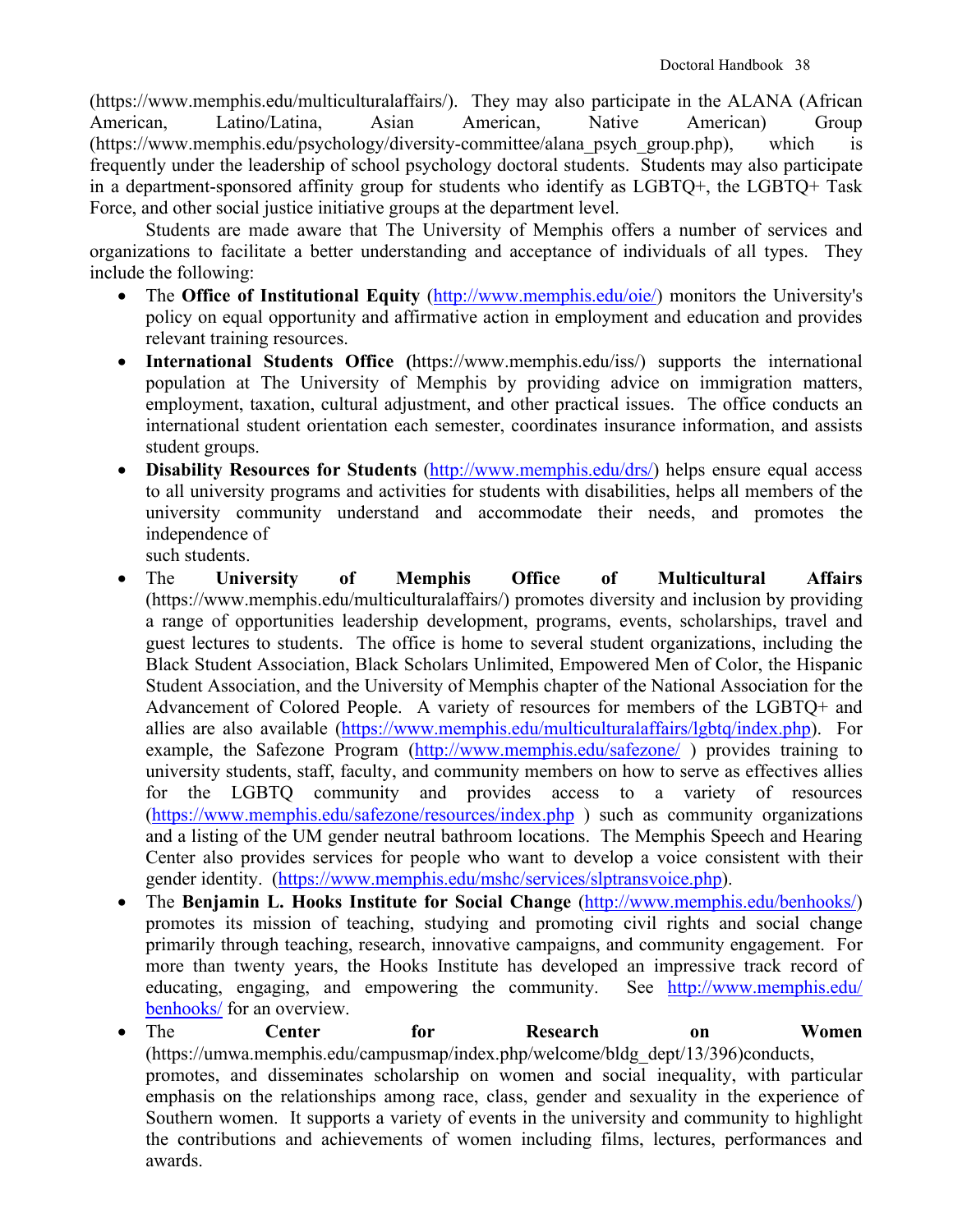- The **Stonewall Tigers** [\(https://memphis.campuslabs.com/engage/organization/stonewall\)](https://memphis.campuslabs.com/engage/organization/stonewall) is a student organization that aims to create an inclusive space on campus to students, staff, faculty, and members of the Memphis community as a whole to share a common ground and take from us whatever they need. They actively promote LGBTQ+ education, safe sex education, and activism education while keeping the spaces we inhabit safe, open, free, and welcoming to people of all backgrounds.
- The **Pride and Equity Alliance** [\(https://www.memphis.edu/pride/\)](https://www.memphis.edu/pride/) is comprised of faculty and staff (members and non-members of the LGBTQ+ community) who are working to raise awareness of the LGBTQ+ community's needs, identify and correct shortcomings at the university, combat macro and micro aggressions, review processes to ensure inclusion and fairness, and educate The University of Memphis community. The alliance mentors the LGBTQ+ student population at The University of Memphis and reviews student life to support the best student experience possible for the LGBTQ+ populations.
- The **ALANA (African American, Latino/Latina, Asian American, Native American) Group** is a registered student organization that provides a safe space and additional supports for graduate students of color around experiences unique to students of color and ethnic minority students such as unconscious biases, stereotype threat, coping with inequity, and firstgeneration student status. The goals of this group are to provide professional development, community service, promote research on racial and ethnic minority issues and offer a nurturing and supportive environment for graduate students of color and ethnic minorities.
- The **LGBTQ+ Task Force** (https://www.memphis.edu/psychology/diversitycommittee/colloquium-series.php) is a committee of faculty and students dedicated to promoting a safe, inclusive environment within the Department of Psychology by facilitating necessary changes in policy, practice, and departmental climate. The mission of this group is to disseminate information regarding resources, best practice, and current events related to sexual and gender minority identities, collaborate with university stakeholders to promote equity for students who identify as sexual and/or gender minorities, and partner with campus and community-based groups and organizations serving the local LGBTQ+ community.
- Psychology's **LGBTQ+ affinity group** provides a safe space and additional supports for graduate students of who identify as LGBTQ+. The goals of this group are to provide professional development, community service, promote research on LGBTQ+ issues and offer a nurturing and supportive environment.

# *Instruction and Evaluation of Ethical and Legal Standards*

The School Psychology program employs an integrated and distributed model to address ethical and legal standards throughout the school psychology foundational coursework and practicum/internship experiences. Across these experiences spanning the entire program from the first courses to internship, we anticipate that our students are exposed to approximately 100 contact hours and more than 200 total hours of coverage of ethics and legal standards, which exceeds 45 contact hours typically associated with a stand-alone course. Furthermore, the comprehensive examination targets ethical and legal standards. In addition, students must maintain, on file, evidence of their completion of the following three online tutorials addressing ethical behavior. Certification of completion should be submitted at 2-year or shorter intervals in their electronic portfolio materials as part of the annual review. Instructions to access these tutorials follow.

- **A. CITI: Research Ethics.** The following are basic instructions to access your Collaborative Institutional Training Initiative (CITI) account. *New Users*
	- 1. Go to [www.citiprogram.org.](https://www.citiprogram.org/)
	- 2. Click on "Create an Account" in the bottom right-hand corner of the page.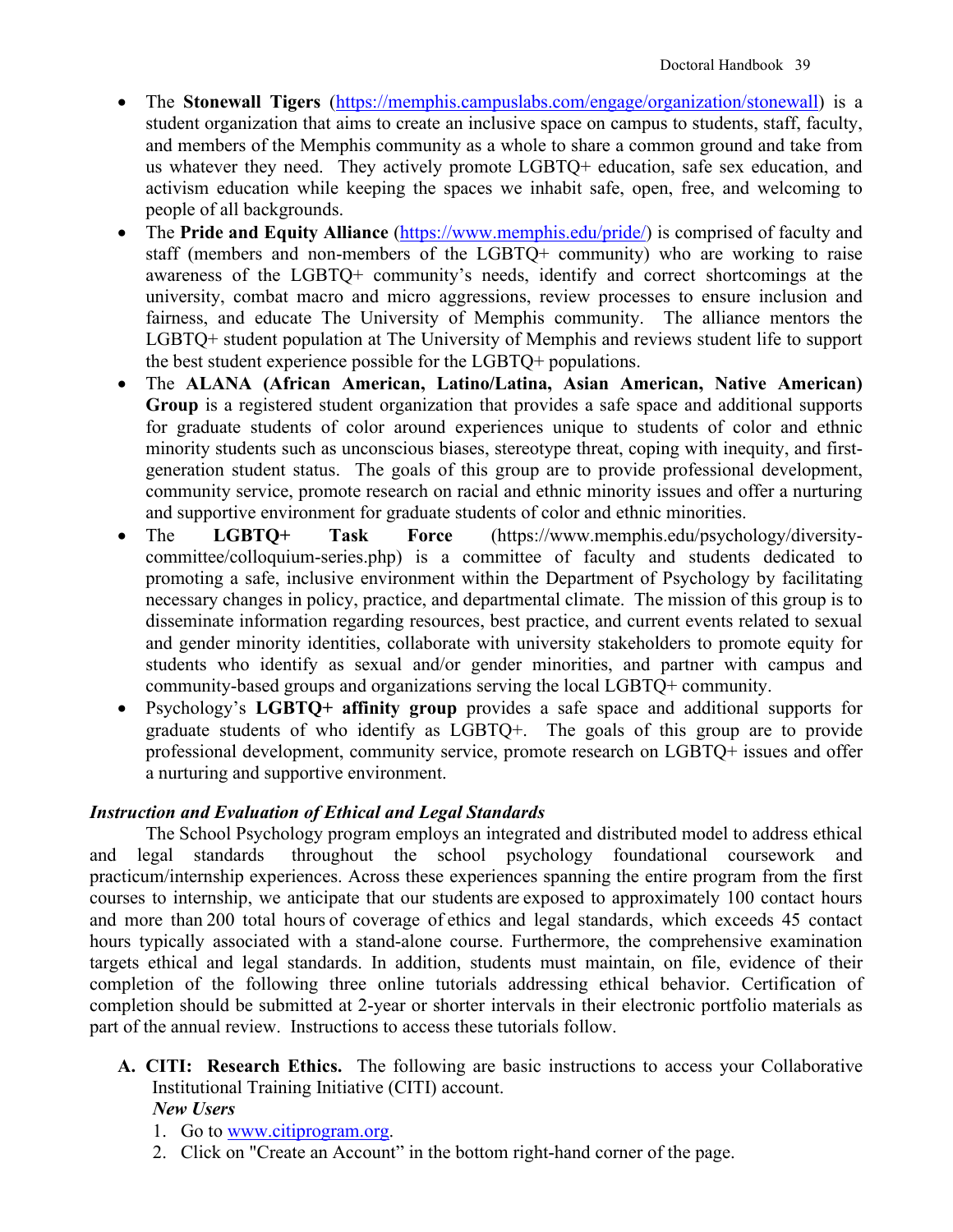- 3. On the Learner Registration Page, find "Select Your Institution or Organization" and enter University of Memphis under "Search for organization: Enter full or partial name." Hit "Continue to Step 2" button.
- 4. Enter first name, last name, and email addresses under "Personal Information." Hit "Continue to Step 3" button.
- 5. Create a username and password, and answer security questions. Hit "Continue to Step 4" button.
- 6. Enter information about your gender, ethnicity, and race. Hit "Continue to Step 5" button.
- 7. Report that you would not like to receive CUE credits (selecting "No") and answer the question about participation in research surveys. Hit "Continue to Step 6" button.
- 8. Enter information in required fields: your email address, department ("Psychology"), and role in research (probably "Student Researcher - Graduate level"). Hit "Continue to Step 7" button.
- 9. Select the curriculum.
	- a. Conflicts of Interest: "No"
	- b. Human Subjects Research: "Social & Behavioral Research Investigator." **(Do not select "Students conducting no more than minimal risk research.").**
	- c. Health Information Privacy and Security (HIPS): "Not at this time."
	- d. CITI US Export Control Regulations course: "Not at this time."
- 10. Hit "Complete Registration" button.
- 11. Hit "Finalize Registration" button.
- 12. Select University of Memphis Course: "Social & Behavioral Research Basic/Refresher."
- 13. Complete the Integrity Assurance Statement before beginning the course.
- 14. For the Basic Course, complete all 17 required modules and achieve an average score of 80% on all quizzes following these modules. **Remember that quizzes can be taken more than once to achieve the desired scores.**
- 15. Print the Completion Report (and perhaps print or save to a pdf for your records).
- 16. Before the end of your first semester on campus, email a pdf or scanned copy of the Completion Report, labeled **LASTNAME**.CITI.201**X**, to Dr. Meisinger. Students enrolled in PSCY8809 should submit the materials to Dr. Meisinger as part of Doctoral Forum.

# *Returning Users*

- 1. Log in at [www.citiprogram.org.](https://www.citiprogram.org/)
- 2. Complete the Refresher Course. Complete all refresher modules and achieve an average score of 80% on all quizzes following these modules. Remember that quizzes can be taken more than once to achieve the desired scores.
- 3. Print the Completion Report (and perhaps print or save to a pdf).
- 4. Before the end of the first semester on campus, email a pdf or scanned copy of the Completion Report, labeled **LASTNAME**.CITI.202**X**, to Dr. Meisinger. Students enrolled in PSCY8809 should submit the materials to Dr. Meisinger as part of Doctoral Forum.

# **B. Family Educational Rights and Privacy Act (FERPA)**

- 1. Go to<https://my.memphis.edu/> and log in.
- 2. On your homepage, look for a Graduate Assistant tab (if you have such an assistantship) or perhaps an Employee tab. Select it and look for the FERPA channel on the page that opens. The channel is a box on the right-hand side of the page in many cases. If you do not have a Graduate Assistant tab or Employee tab that leads to the page with the FERPA channel on it, you will have to add the channel to one of your existing tabs before you can begin: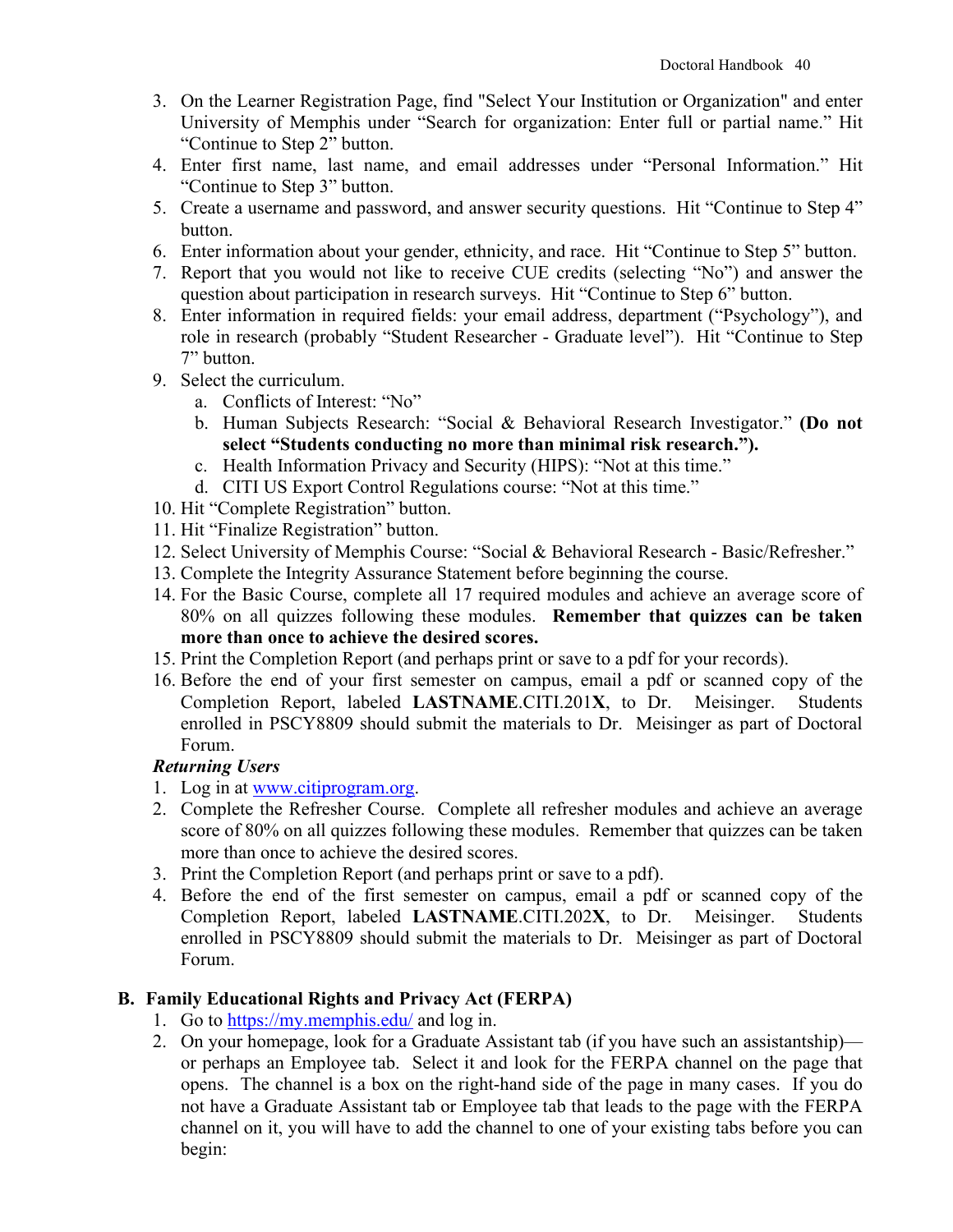- a. Click the "Content/Layout" link that appears above your row of portal tabs.
- b. The portal's "Manage Content/Layout" page appears.
- c. Highlight the tab to which you would like to add the FERPA channel.
- d. Determine which column you want the channel in; click the [Add Channel] button in that column.
- e. When prompted, "1. Select category," highlight "Select all" and click [go].
- f. When prompted, "2. Select a channel," highlight "FERPA" and click the [Add Channel] button (step 3).
- g. Click the "back to Home tab" link under the portal logo.
- h. Also see<https://www.memphis.edu/registrar/faculty/ferpa/tutorial.php>
- 3. If you have not completed the FERPA tutorial during the past 2 years, select "FERPA Tutorial" and complete it. You will receive an e-mail confirming the fact that you have completed the tutorial. Print or safe it to pdf. If you have completed the tutorial during the past 2 years, select "FERPA completion status look-up," enter your UUID to verify FERPA completion status and print (or save to pdf) the information on the following page (e.g., "name completed the FERPA tutorial on 08/19/2014. This tutorial was completed online").
- 4. Before the end of the first semester on campus, email a pdf or scanned copy of the tutorial completion document, labeled **LASTNAME**.FERPA.202**X**, to Dr. Meisinger. Students enrolled in PSCY8809 should submit the materials to Dr. Meisinger as part of Doctoral Forum.

# **C. Sexual Assault Prevention Training**

- 1. Complete the Preventing Sexual Harassment tutorial at https://www.memphis.edu/titleix/students/onlinepreventioncourse.php
- 2. Obtain a score of 80% or higher (or complete the tutorial again) and print and sign the Certificate of Completion.
- 3. Before the end of the first semester on campus, email a scanned copy of the Certificate of Completion, labeled **LASTNAME**.Harassment.202**X**, to Dr. Meisinger. Students enrolled in PSCY8809 should submit the materials to Dr. Meisinger as part of Doctoral Forum.

Nearing their final year of training on campus, students also are required to demonstrate competency in understanding of professional ethics and law on their comprehensive examination (as described on pp. 27-30). Course-based readings and assignments throughout their program, comprehensive tutorials, and direct testing via the comprehensive examination ensure that students have extensive and advanced understanding of legal and ethical standards of practice.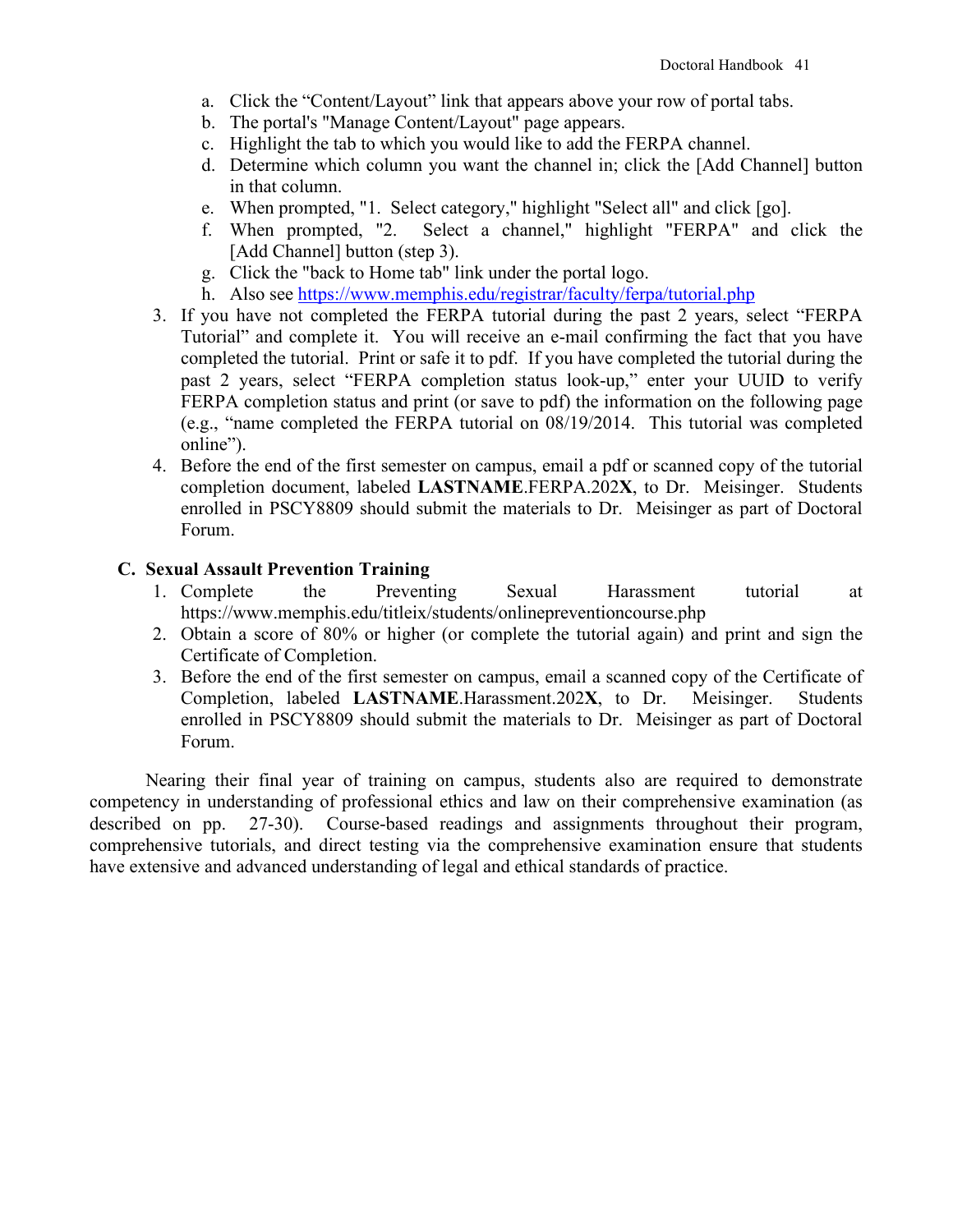### **Appendix A**

### **Policies and Procedures for The Establishment, Operation, and Maintenance Of The School Psychology Program Committee**

The School Psychology Coordinating Committee (SPCC) was originally established in 1975 by the Vice President for Academic Affairs to develop policy and curriculum for a jointly sponsored School Psychology graduate program. The committee had representation from both the Department of Psychology (College of Arts and Sciences) and the College of Education. The original committee was appointed jointly by the Chair of the Psychology Department and by the Dean of the College of Education. The Chair and the Dean were granted joint overall authority for the School Psychology Program. Originally charged with the task of developing a program approval proposal to be submitted to the Tennessee State Department of Education, the committee's efforts resulted in the development of the present program. At a meeting of July 7, 2015, it was recommended that the SPCC be reconstituted and that the MA/EdS program be brought into the governance of the Department of Psychology with the support of the College of Education via a revised committee structure. The original SPCC, composed of four persons from the Psychology Department, four persons from the COE, with one person from each administrative unit designated as co-director of the program, and student representation will cease to exist, effective at the beginning of the fall semester, 2015.

The new governing committee will be titled The School Psychology Program Committee (SPPC). The committee will govern the MA/EdS and the MS/PhD degree programs. The MA/EdS program will no longer be considered as jointly sponsored but rather will include curricula and policies that are developed by the core School Psychology faculty and a Dean's Office level representative of the College of Education. As such, the SPPC will include Dr. Sarah Irby (Director of the MA/EdS Program), Dr. Randy Floyd, and Dr. Beth Meisinger (Director of the PhD Program) from the Department of Psychology and Dr. Stephen Zanskas, Associate Dean, College of Education. In addition, student members will be asked to participate on the SPPC, as needed.

Like the former SPCC's authority over the MA/EdS degree program, the SPPC has policy authority over the MA/EdS and the MS/PhD degree programs. The committee ensures that its policies are consistent with the policies of the Department of Psychology while maintaining the necessary adaptations enacted in the past for the EdS degree governed by the College of Education (e.g., 30 semester hours beyond the MA degree including the internship and requirements of the overall sequence as approved by the SPPC). The following policies apply to the committee:

### **A. Establishment of the SPPC**

- 1. The SPPC shall consist of the following persons:
	- a. The core faculty of the School Psychology program from the Department of Psychology, to include faculty whose primary assignment is to the MA/EdS and the PhD programs; in effect, all members of the School Psychology core faculty (currently four persons).
	- b. A representative from the College of Education's administration selected by the Dean of the COE and approved by the core school psychology faculty. This is usually a Dean's Office level person with broad understanding of the COE. At the discretion of the Dean, this person may be drawn from the areas of special education, educational psychology, or counseling.
	- c. Students (e.g., from the MA/EdS level and the PhD levels of the program) may be asked to participate in the SPPC governance. The students will serve as ad hoc members, called upon as needed by the SPPC.
	- d. Faculty member vacancies are replaced in a timely fashion through the same process as the original selection procedure (see A-1-a & b, and A-2).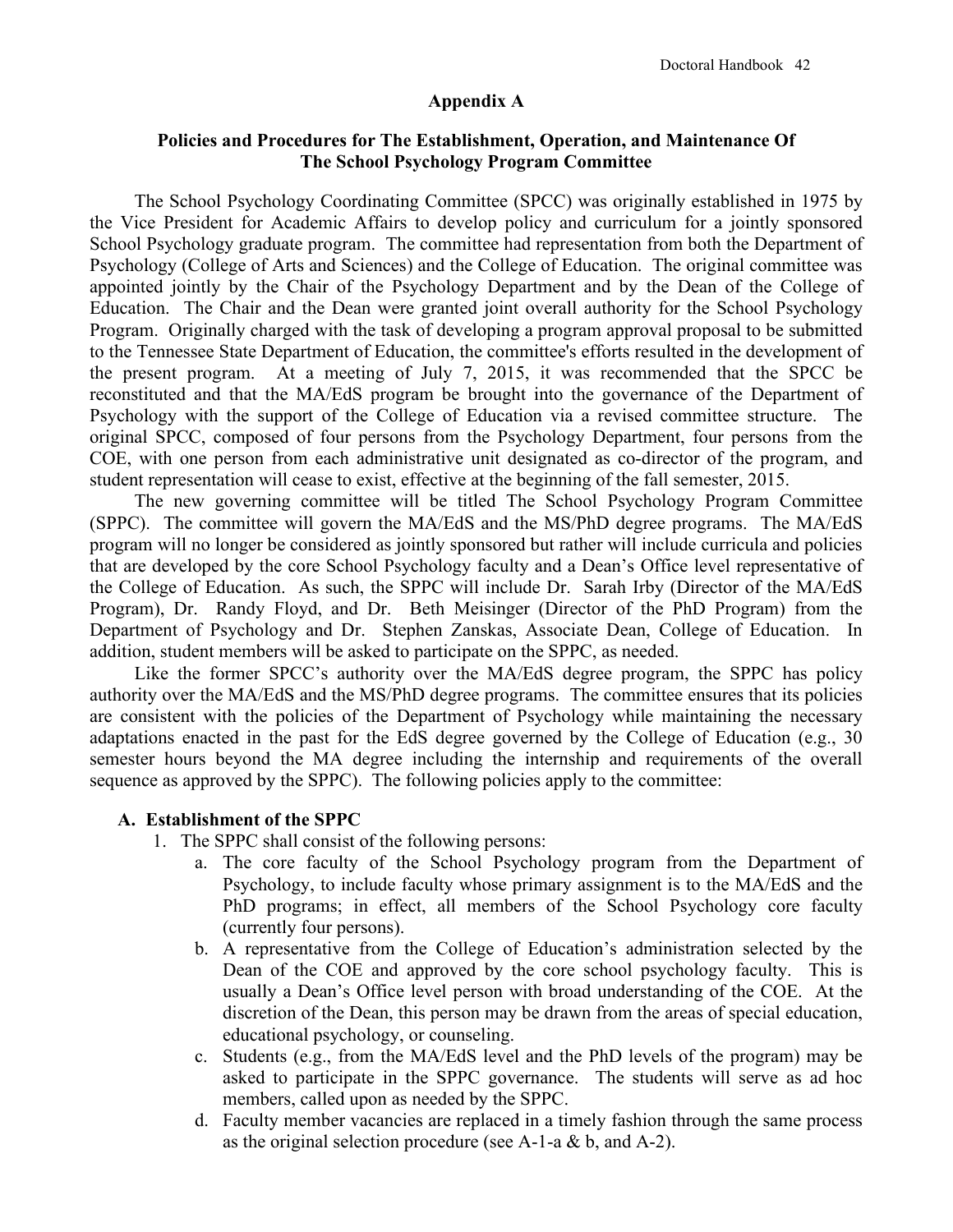- e. One or more practicing school psychologists may be asked to participate in the SPPC governance. These professionals will serve as ad hoc members, called upon as needed by the SPPC.
- 2. The SPPC requires a continuity of membership from year to year. Faculty selected to serve on the SPPC shall be expected to serve throughout their terms of appointment by the Department of Psychology or the College of Education. A core school psychology faculty member may choose not to serve for reasons acceptable to the SPPC and at the discretion of the SPPC a faculty member from another area of the Department of Psychology or the College of Education may be chosen to serve in that person's stead.
- 3. The SPPC Chair shall rotate annually between the MA/EdS and PhD program directors, beginning with the MA/EdS director for the period September 2015-August 2016.

# **B. Operating Procedures**

- 1. Meeting Times and Minutes
	- a. The SPPC shall meet at least once during each academic semester, excluding summer sessions. The meetings may be conducted through email or other electronic means.
	- b. Meeting times and dates are established by the SPPC Chair in consultation with the members of the SPPC.
	- c. Meeting locations will usually be in the Department of Psychology but may be held in the COE at the discretion of the committee.
	- d. The SPPC Chair shall announce the meeting, establish the agenda, and conduct the meeting.
	- e. Minutes of meetings are recorded by the SPPC Chair (or by a designated committee member).
	- f. Minutes are disseminated and maintained by the SPPC Chair.
- 2. Business Topics**:** The following represent the type of business that may be brought before the committee, though the committee is not limited to these examples:
	- a. program admission policies or decisions
	- b. retention or dismissal of students
	- c. special appeals or petitions prepared by students
	- d. curriculum policy decisions such as course additions, deletions, and substitutions (not to include day-to-day matters such as waivers)
	- e. selection of subcommittee members (e.g., admissions)
	- f. policies of the SPPC
	- g. accreditation
	- h. responsibilities of program faculty

# **C. Decision-Making Policies**

- 1. The presence of any three members, including the Chair and two faculty shall constitute a quorum.
- 2. The committee attempts to reach decisions by consensus, avoiding the necessity of formal votes. In situations where clear consensus cannot be reached, a vote may be requested by any committee member. A simple majority of the voting members of the committee present at the meeting shall determine the decision.
- 3. Each faculty member of the SPPC has equal voting power (1 vote).
- 4. Student ad hoc members shall neither be present nor vote on deliberations related to fellow students currently enrolled in the program (e.g., examination results, appeals, and retention decisions).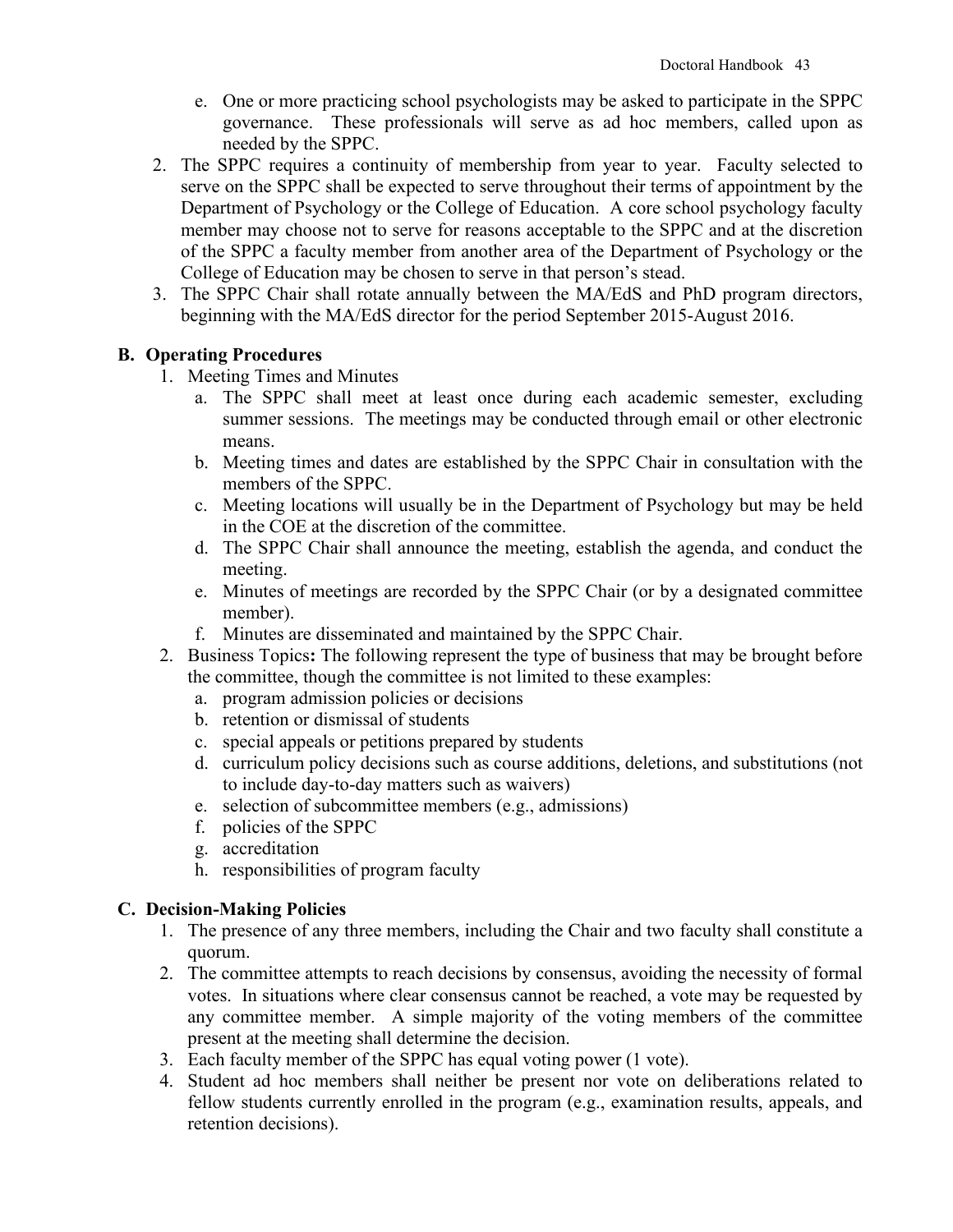5. Ultimate responsibility for the operation of the program rests with the Chair of the Department of Psychology and policy decisions regarding the program are subject to such review.

### **D. Subcommittees**

- 1. A Subcommittee on Admissions shall be established each year as per the policy on admissions.
- 2. If needed, a Subcommittee on Examinations shall be established as per the policy on examinations.
- 3. Additional subcommittees shall be established as judged appropriate by the SPPC.

# **E. Changes to these policies**

This governance document is reviewed annually to ensure that new policies and amendments to the document have been included. These policies may be temporarily suspended by the proper motion, second, and affirmative vote of two-thirds of a quorum present at a SPPC meeting; or the policies may be permanently changed by the proper motion, second, and affirmative vote of two-thirds of the SPPC's eligible voting members.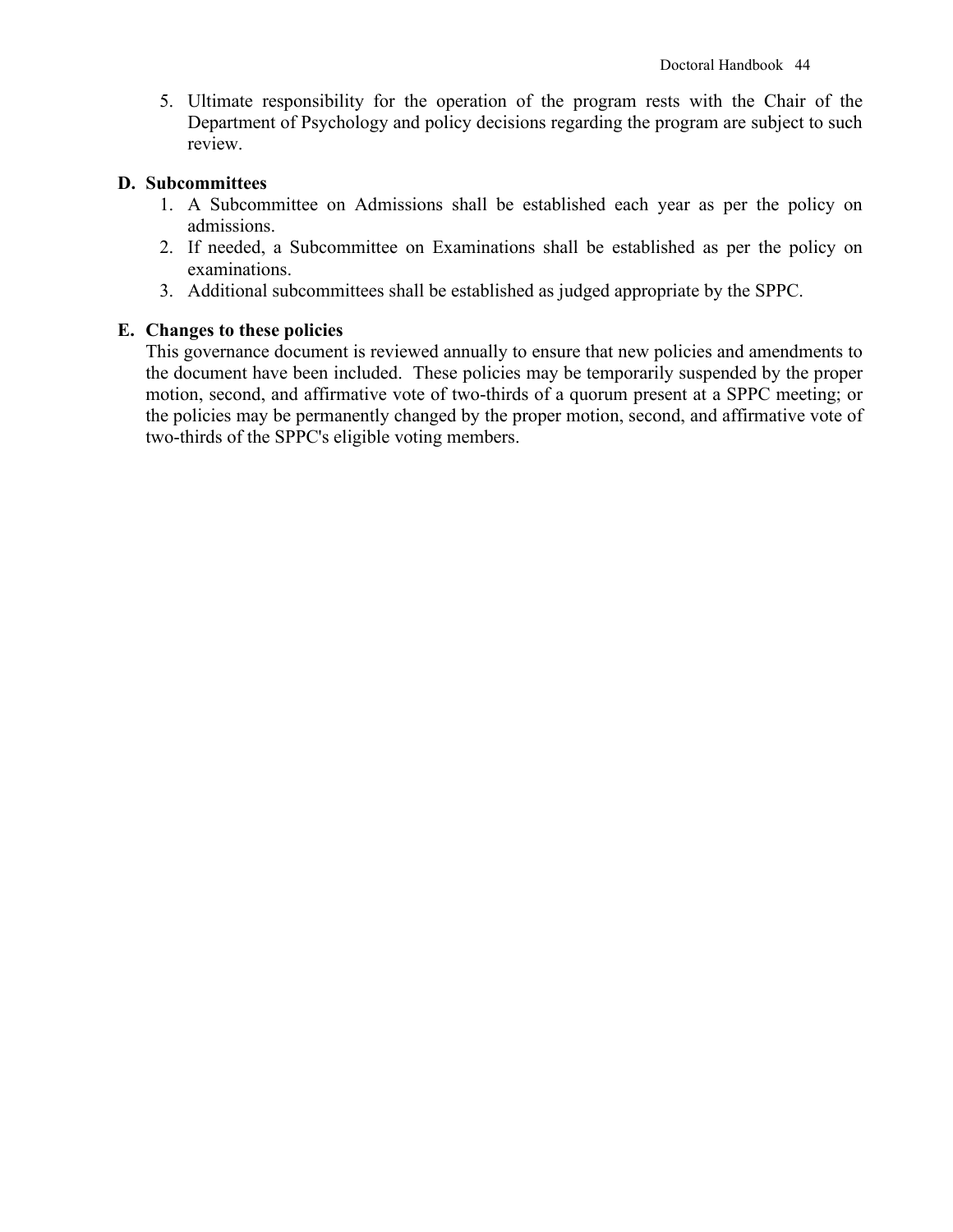### **Appendix B**

# **DEGREE PLAN WORKSHEET PH.D. CONCENTRATION IN SCHOOL PSYCHOLOGY**

Name: Major Professor:

**Due to Graduate School requirements, students should enroll in 7000-level courses before completing a master's degree and 8000-level courses after completing a master's degree.**

### **Research and Quantitative Foundations (12 hrs)**:

| Grade | Year |                                                                 |
|-------|------|-----------------------------------------------------------------|
|       |      | PSYC 7301 Research Design and Methodology $(3)^*$               |
|       |      | PSYC 7302 Advanced Statistics in Psychology I (3)*              |
|       |      | PSYC 7303 Advanced Statistics in Psychology II (3) <sup>*</sup> |
|       |      | PSYC 7304 Measurement Theory and Psychometrics (3)*             |

*Note.* \* To be completed in first 2 years. Comments:

### **Psychology Foundations (15 hrs)**:

| Grade | Y ear |                                                 |
|-------|-------|-------------------------------------------------|
|       |       | PSYC 7000 History and Systems of Psychology (3) |
|       |       | PSYC 7207 Developmental Psychology (3)          |
|       |       | PSYC 7217 Social Psychology (3)                 |
|       |       | PSYC 7701 Behavioral Neuroscience (3)           |
|       |       | PSYC 7407 Cognition and Emotion (3)             |

Comments:

### **School Psychology Concentration (33 hrs)**

### *School Psychology Foundations* **(24 hrs):**

| Grade | Year |                                                                      |
|-------|------|----------------------------------------------------------------------|
|       |      | PSYC 7800 Introduction to School Psychology (3)*                     |
|       |      | PSYC 7803 Psychoeducational Assessment I (3)*                        |
|       |      | PSYC 7804 Psychoeducational Assessment II (3)*                       |
|       |      | PSYC 7805 Psychological Consultation (3)*                            |
|       |      | PSYC 7806 Interventions in School Psychology (3)*                    |
|       |      | PSYC 7807 Advanced Interventions in School Psychology (3)*           |
|       |      | PSYC 7416 Child Psychopathology (3)                                  |
|       |      | PSYC 7434 Clinical Psychotherapies: Appreciating Our Differences (3) |

*Note.* \* To be completed in first 2 years. Comments:

# *Educational Foundations* **(9 hrs):**

| Grade                    | 'ear |                                                         |
|--------------------------|------|---------------------------------------------------------|
|                          |      | SPED 7514 Introduction to Applied Behavior Analysis (3) |
|                          |      | SPED 7000 Introduction to Exceptional Learners (3)      |
|                          |      | LEAD 7100 Education $&$ Community (3)                   |
| $\overline{\phantom{0}}$ |      |                                                         |

Comments:

### **Professional Focus (6 hrs):**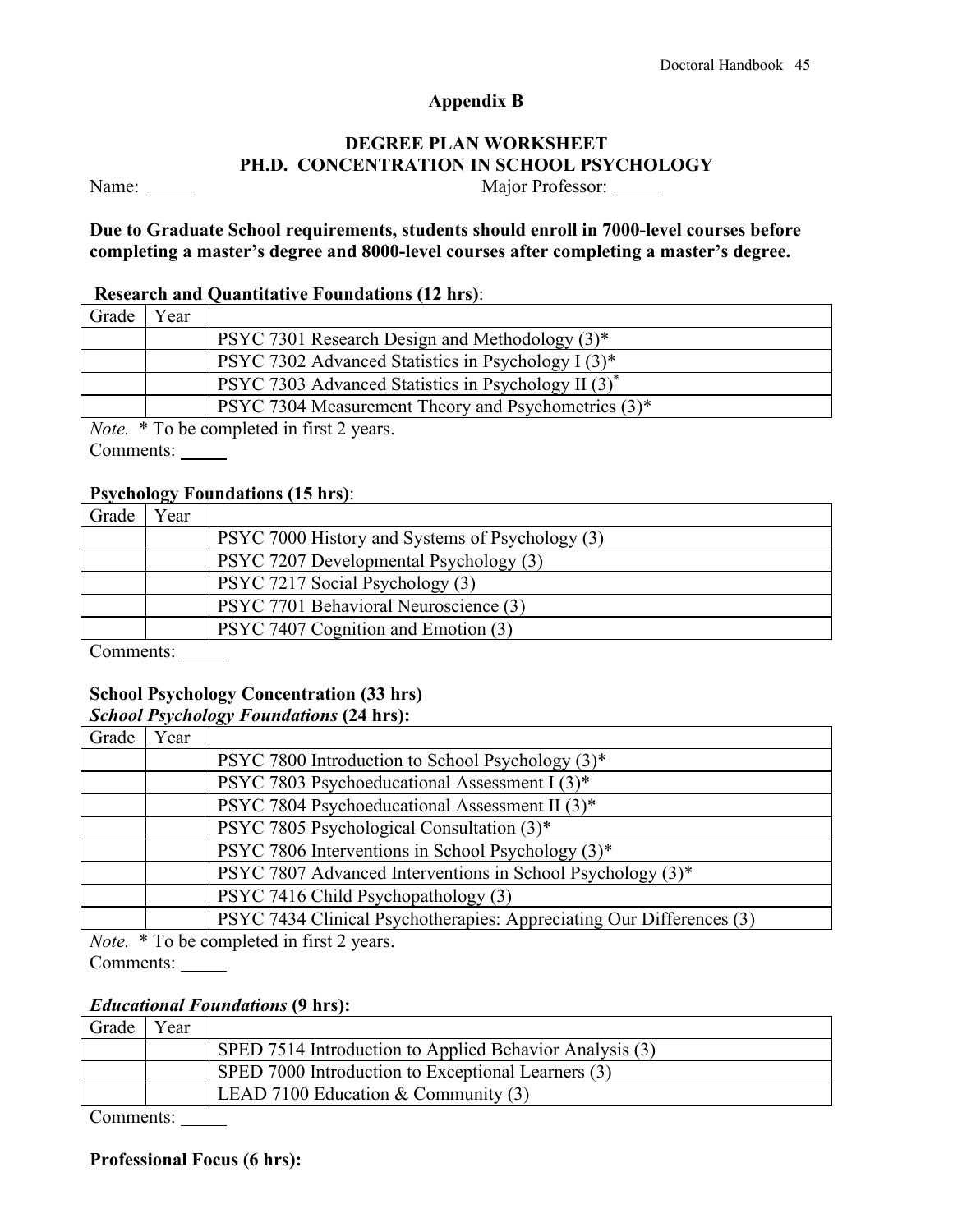A minimum of two courses should be selected (in consultation with the student's major professor) to complete a focus. Specialized practicum experiences and additional courses from other areas of the curriculum can be packaged together to enhance this professional focus.

### **Focus area:**

| TO AND ME AND |                       |  |
|---------------|-----------------------|--|
|               | Grade   Year   Course |  |
|               |                       |  |
|               |                       |  |
|               |                       |  |
|               |                       |  |
|               |                       |  |
|               |                       |  |

Comments:

### **Master's Thesis (3 hrs):**

Title: Chair: Date proposal accepted Date defended Grade Year PSYC 7996 (3) **Contract Contract** Comments:

### **Comprehensive Examination:**

Chair:

**Date proposal accepted** 

Date written examination defended

Date oral examination defended

Comments:

# **Practicum (12 hrs):**

| <b>Year 1 Practicum</b> |      |                                                          |  |
|-------------------------|------|----------------------------------------------------------|--|
| Grade                   | Year |                                                          |  |
|                         |      | PSYC 7614a Assessment Practicum in School Psychology (3) |  |
| Site:                   |      |                                                          |  |
| Supervisor:             |      |                                                          |  |
| Comments:               |      |                                                          |  |

### **Year 2 Practicum**

| Grade       | Year |                                                                                 |
|-------------|------|---------------------------------------------------------------------------------|
|             |      | PSYC 7614b Consultation and Intervention Practicum in School Psychology $(3)^*$ |
| Site:       |      |                                                                                 |
| Supervisor: |      |                                                                                 |
| Comments:   |      |                                                                                 |

# **Year 3 Practicum**

| Grade       | Year                    |                                                        |
|-------------|-------------------------|--------------------------------------------------------|
|             |                         | PSYC 8809a Advanced Practicum in School Psychology (3) |
| Site:       |                         |                                                        |
| Supervisor: |                         |                                                        |
| Comments:   |                         |                                                        |
|             | <b>Year 4 Practicum</b> |                                                        |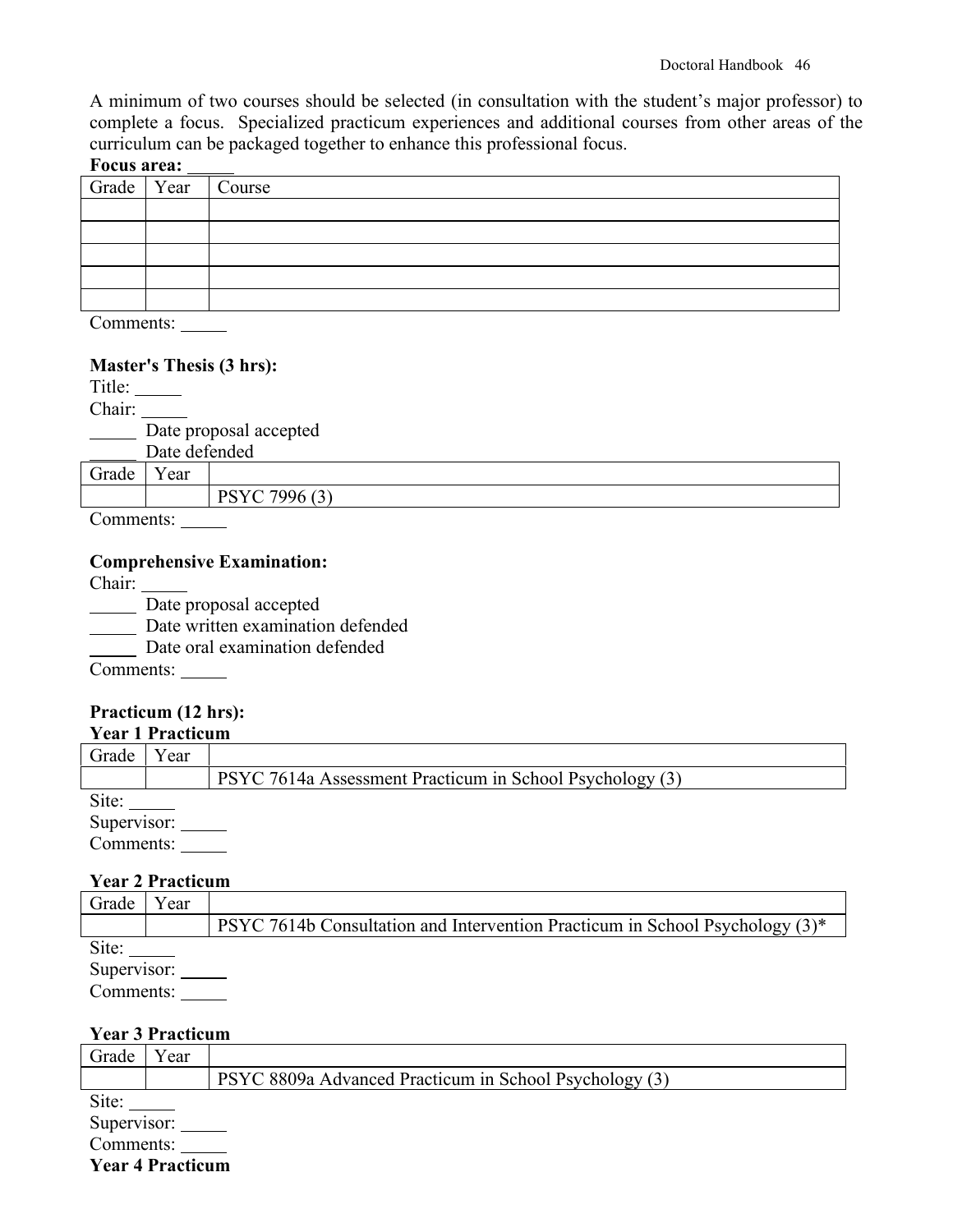| Grade | ⁄ ear |                                                        |
|-------|-------|--------------------------------------------------------|
|       |       | PSYC 8809a Advanced Practicum in School Psychology (3) |
| Site: |       |                                                        |

Supervisor:

Comments:

# **Internship (6 hrs):**

| Grade     | Year        |                          |  |  |  |  |
|-----------|-------------|--------------------------|--|--|--|--|
|           |             | PSYC 8999 Internship (6) |  |  |  |  |
| Site:     |             |                          |  |  |  |  |
|           | Supervisor: |                          |  |  |  |  |
| Comments: |             |                          |  |  |  |  |
|           |             |                          |  |  |  |  |

# **Dissertation (6-9 hrs):**

Title: Chair: Date proposal accepted Date defended

Grade Year PSYC 9000 (6-9)

Comments:

### **Additional Courses**:

| $\sim$<br>`irade<br>16. I C | - -<br>$\sim$ $\sim$ $\sim$<br>ี⊂น⊥ | $    -$<br>າບດ |
|-----------------------------|-------------------------------------|----------------|
|                             |                                     |                |

Comments:

### **All Degree Requirements Completed**

Date:

Total hours: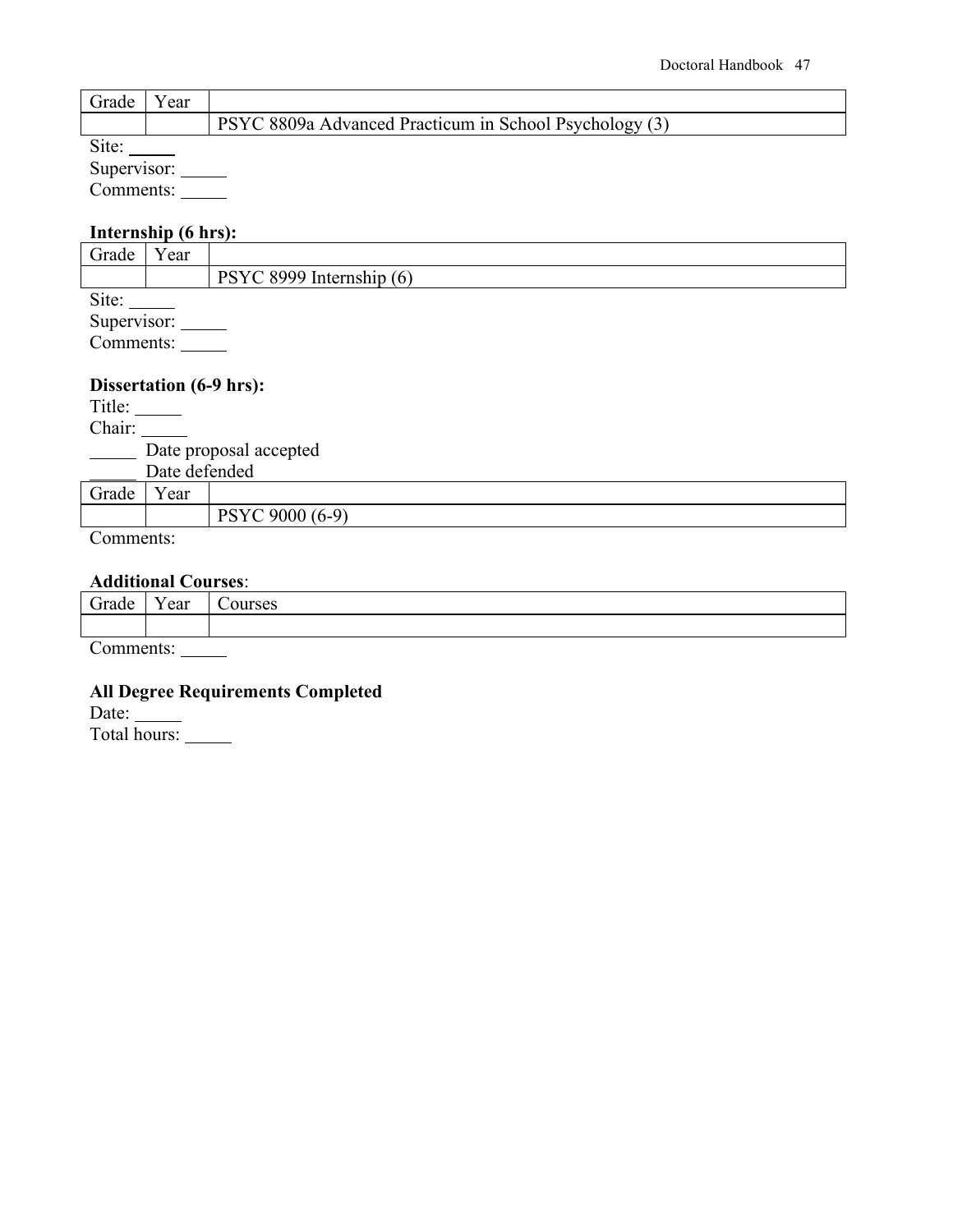# **Appendix C**

# **Ph.D. SCHOOL PSYCHOLOGY PROGRAM UNIVERSITY OF MEMPHIS**

# **Typical Program of Study**

Students who enter the program with an advanced degree (e.g., master's degree) in a related field will have an altered program of study, depending on the number of courses accepted from prior graduate coursework.

### **First Year**

# **Fall**

PSYC 7800 Introduction to School Psychology  $(3)^*$ PSYC 7803 Psychoeducational Assessment I (3) PSYC 7302 Advanced Statistics in Psychology I (3) \* SPED 7514 Introduction to Applied Behavior Analysis (3)

# **Spring**

PSYC 7804 Psychoeducational Assessment II (3)\* PSYC 7807 Advanced Interventions in School Psychology (Academic Interventions)\* PSYC 7301 Research Design and Methodology (3) \* PSYC 7614a Assessment Practicum in School Psychology (3)\*

# **Second Year**

# **Fall**

PSYC 7805 Psychological Consultation (3)\*

PSYC 7806 Interventions in School Psychology (3)\*

PSYC 7303 Advanced Statistics in Psychology II (3)\*

PSYC 7416 Child Psychopathology (3) or PSYC 7207 Developmental Psychology (3)

# **Spring**

PSYC 7434 Clinical Psychotherapies: Appreciating Our Differences (3)\* PSYC 7304 Measurement Theory and Psychometrics (3)\* PSYC 7614b Consultation and Intervention Practicum in School Psychology (3)\* PSYC 7407 Cognition and Emotion (3) or Professional Focus (3) course

# **Third Year**

# **Fall**

PSYC 7434 Clinical Psychotherapies: Appreciating Our Differences (3) Two of the following: PSYC 7416 Child Psychopathology (3), PSYC 7701 Behavioral Neuroscience (3), PSYC 7217 Social Psychology (3), or PSYC 7207 Developmental Psychology PSYC 7996 Thesis (3) OR PSYC 8809a Advanced Practicum in School Psychology (3)

# **Spring**

PSYC 7000 History and Systems of Psychology (3) SPED 7000 Introduction to Exceptional Learners (3) or LEAD 7100 Education & Community (3) PSYC 7996 Thesis (3) or PSYC 8809a Advanced Practicum in School Psychology (3)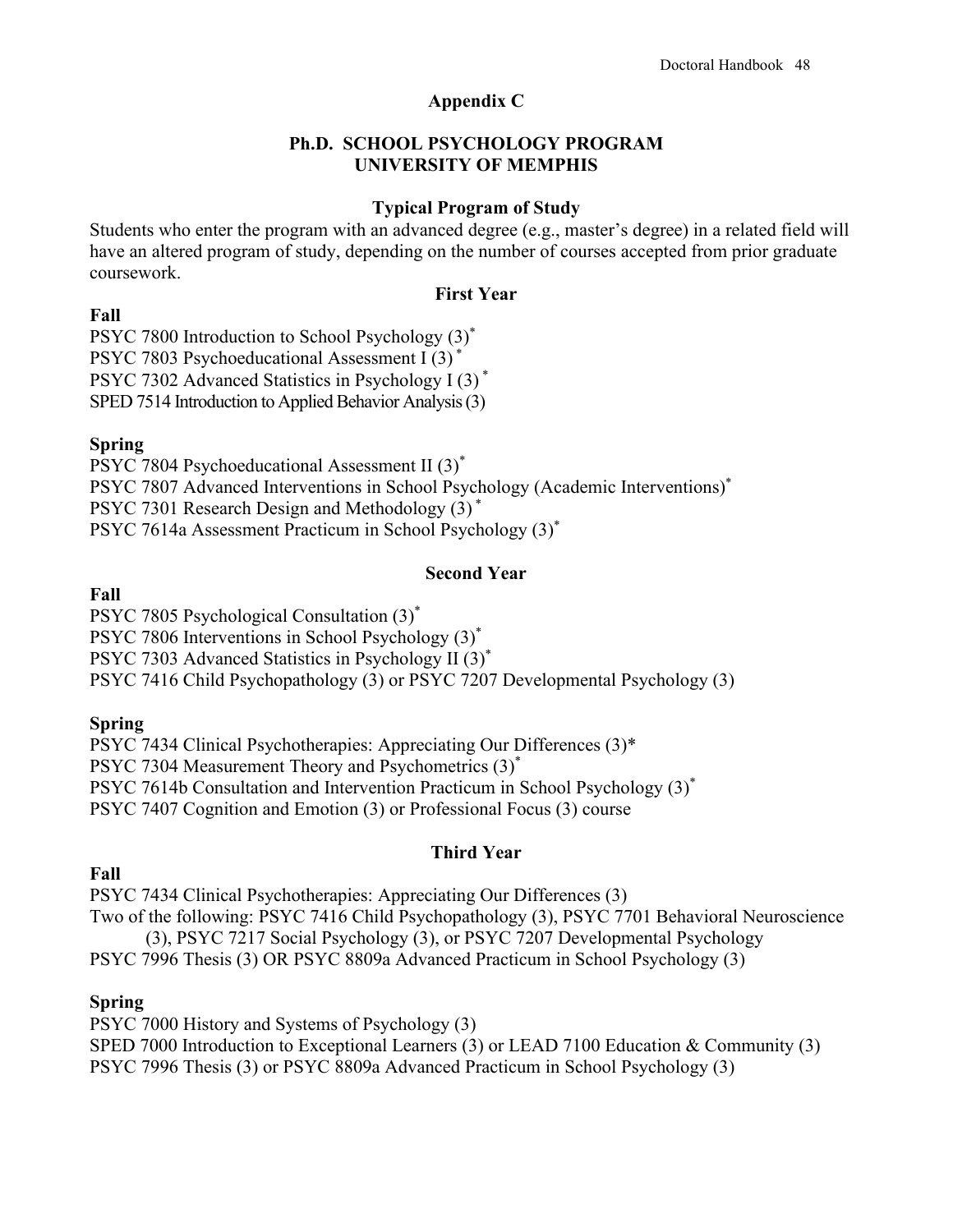# **Fourth Year**

# **Fall**

SPED 7000 Introduction to Exceptional Learners (3) or LEAD 7100 Education & Community (3) One of the following: PSYC 7416 Child Psychopathology (3) or PSYC 7701 Behavioral Neuroscience (3), PSYC 7217 Social Psychology (3), or PSYC 7207 Developmental Psychology PSYC 8809b Advanced Practicum in School Psychology (3) Professional Focus course

# **Spring**

SPED 7000 Introduction to Exceptional Learners (3) or LEAD 7100 Education & Community (3) PSYC 9000 Dissertation (3) PSYC 7407 Cognition and Emotion (3) or Professional Focus (3) course

# **Fifth Year**

# **Fall**

PSYC 8999 Professional Internship in Psychology (NC)\* PSYC 9000 Dissertation (1)

# **Spring**

PSYC 8999 Professional Internship in Psychology (NC)\* PSYC 9000 Dissertation (1)

# **Summer**

PSYC 9000 Dissertation (1) Graduate in August

*Note.* **\***Must be taken in semesters indicated.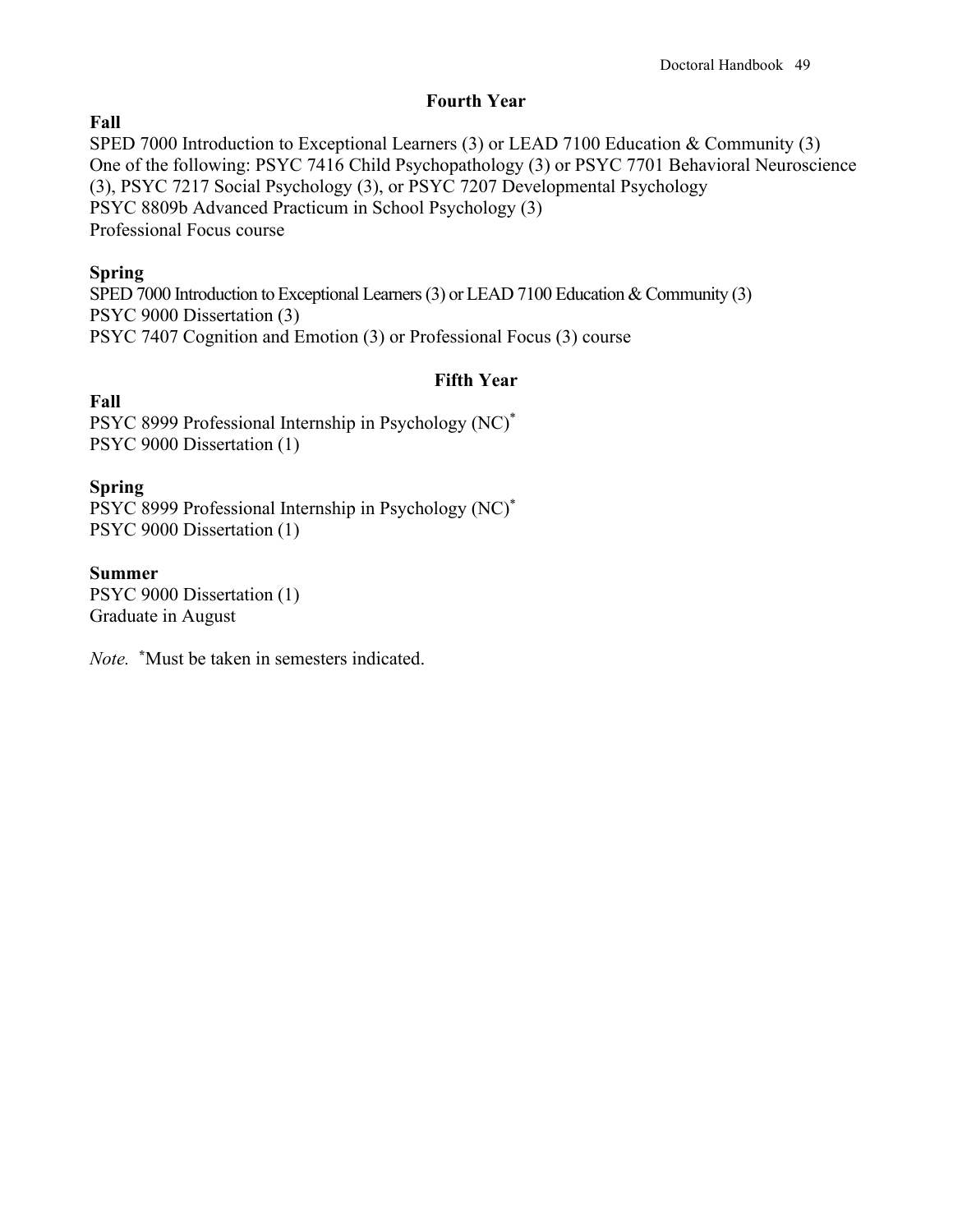# **Appendix D**

### **Common Practicum Placements**

Listed below are common placements for advanced practica.

# **Psychological Services Center, The University of Memphis**

Director: Francisco Salgado Garcia, Ph.D.

Contact information: F.Salgado.Garcia@memphis.edu, (901) 678-3736

Psychologist supervisors: Francisco Salgado Garcia, Ph.D.; Sarah Irby, Ph.D.; Randy Floyd, Ph.D.; Beth Meisinger, Ph.D.

Description: A university-based, outpatient psychology clinic serving a child, adolescent, and adult population. Training experiences include providing comprehensive psychoeducational assessments; coordinating the assignment of assessment cases referred; attending weekly didactic group supervision meetings with other clinic staff and the clinic director; attending weekly individual supervision meetings with case supervisors; and supervising other students conducting psychoeducational assessments.

# **Mental Health Center, Shelby County Schools**

Senior Manager: David Wilkins, Ph.D., WILKINSD@scsk12.org

Primary contact: Vance Stewart, Ph.D., [STEWARTGV@scsk12.org](mailto:STEWARTGV@scsk12.org)**,** (901) 473-2721

Psychologist supervisors: Vance Stewart, Ph.D., and Jennifer Geeter, Ph.D.

Description: Provides psychological services to children, adolescents, and their families in the Shelby County Schools. Training experiences include conducting classroom behavioral observations, teacher consultation, and individual and group therapy; crisis response; providing and attending in-service trainings; participating in IEP and student support team meetings; and weekly individual supervision.

# **Porter-Leath**

Health Services Manager: Stephanie Jones

Contact information: sjones@porterleath.org, (901) 577-2500

Psychologist supervisors: Tera Bradley, Ph.D.

Contact information:  $drwharper@aol.com$ , [tera.bradley@gmail.com](mailto:tera.bradley@gmail.com)

Description: This site serves preschool children, their teachers, and their families. Training experiences include facilitating intensive, one-on-one interventions to address emotional and behavioral difficulties in the classroom setting; providing teacher and parent consultation; enhancing parent education; and conducting psychoeducational assessments.

# **Center on Developmental Disabilities, The University of Tennessee Health Science Center (formerly The UTHSC Boling Center)**

Director: Phil Norfolk, Ph.D.

Contact information: pnorfolk@uthsc.edu, (901) 448-6557

Psychologist supervisor: Phil Norfolk, Ph.D. & Alex Vohs, Ph.D.

Description: A psychology clinic serving primarily children aged 2-10 and focusing on children 3-7 years of age. Most children and families seek to rule out autism, ADHD, or intellectual disability. Training experiences include psychological assessment; applied behavioral analysis (ABA); interdisciplinary team staffing; applied research on assessment and evidence-based therapies; attending weekly didactic group supervision meetings with other clinic staff and the clinic director; and attending weekly individual supervision meetings with case supervisors.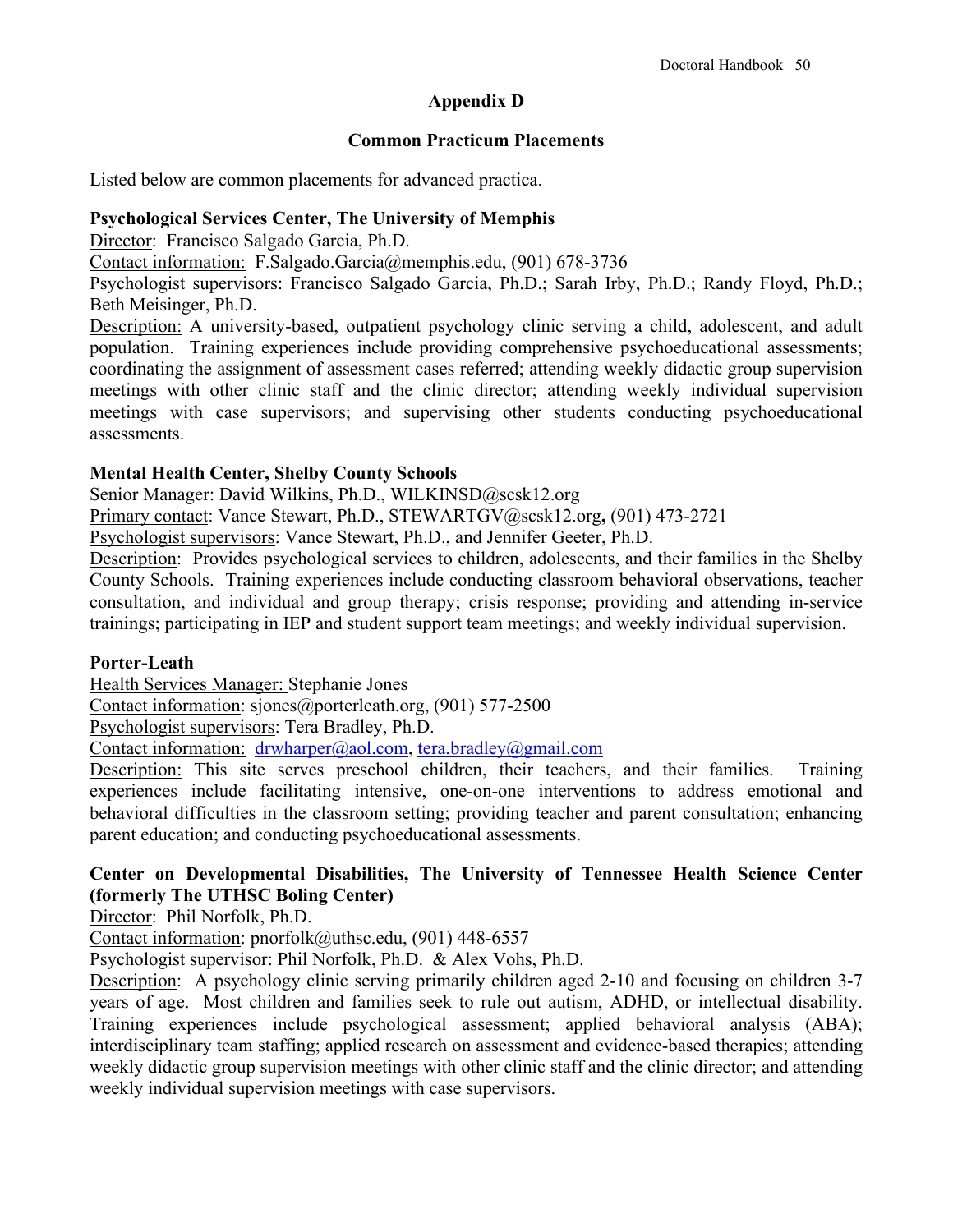# **Department of Epidemiology & Cancer Control, St. Jude Children's Research Hospital**

Director, Neuropsychology Research Operations: Pia Banerjee, Ph.D.

Contact information: Pia.Banerjee@STJUDE.ORG, (901) 595-5681

Psychologist supervisors: Pia Banerjee, Ph.D.

Description: Training experiences include conducting neuropsychological assessments on survivors of childhood cancer (ages 6-76), interpretation of test results, writing brief medical reports, and leading journal club discussions on current research on neuropsychological function.

# **Kindred Place (formerly Exchange Club Family Center)**

Clinical Director: Catherine Collins, Ph.D.

Contact information: [ccollins@kindred-place.org, \(901\)](mailto:ccollins@kindred-place.org,%20(901)) 276-2200

Psychologist supervisors: Catherine Collins, Ph.D.

Description: Provides services to children and families who have experienced abuse. Training experiences include parent education; conducting anger management therapy; facilitating individual and group therapy; and participating in weekly staffings and supervision.

# **Youth Villages Dogwood Campus**

Supervising Psychologist: Lindsey Pate, Ph.D.

Contact information: [Lindsay.Pate@YouthVillages.org](mailto:Lindsay.Pate@YouthVillages.org)

Description: Practicum students may administer questionnaires, conduct interviews, write summary reports and recommendations, provide in individual, group, and family therapy, participate in staffings, and observe organizational level procedures. Participation in trainings and didactics and participation in weekly supervision is also expected.

# **Behavior, Attention, and Developmental Disabilities Consultants, LLC**

Supervising Psychologist: Emily Johnson, Ph.D.

Contact:  $etiphd@gmail.com$ , 662-510-6507 (office)

Description (clinic-based): Provide ABA-based therapeutic interventions with children and adolescents; assist with assessment services (e.g., VB-MAPP, ABLLS-R, AFLS) as part of clients' ABA program's progress monitoring; provide comprehensive psychoeducational or

neurodevelopmental assessments; participate in weekly supervision.

Description (school-based): Provide individual and group therapy to students in various local public and private schools. Group therapy focuses on social skills training, anger management,

communication skills, and social emotional learning. Participation in weekly supervision is expected.

# **Neuroscience Institute, LeBonheur Children's Hospital**

Supervising Psychologist: Billy Holcombe, Ph.D.

Contact: [bholcom3@uthsc.edu,](mailto:bholcom3@uthsc.edu) 901-287-7337 (office)

Description: Practicum students work in both inpatient and outpatient settings that are served by the Neuropsychology service at Le Bonheur Children's Hospital. Clinical responsibilities include test selection, test administration and scoring, preparation and participation in weekly supervision, report writing, and participation in journal club/didactics as scheduled.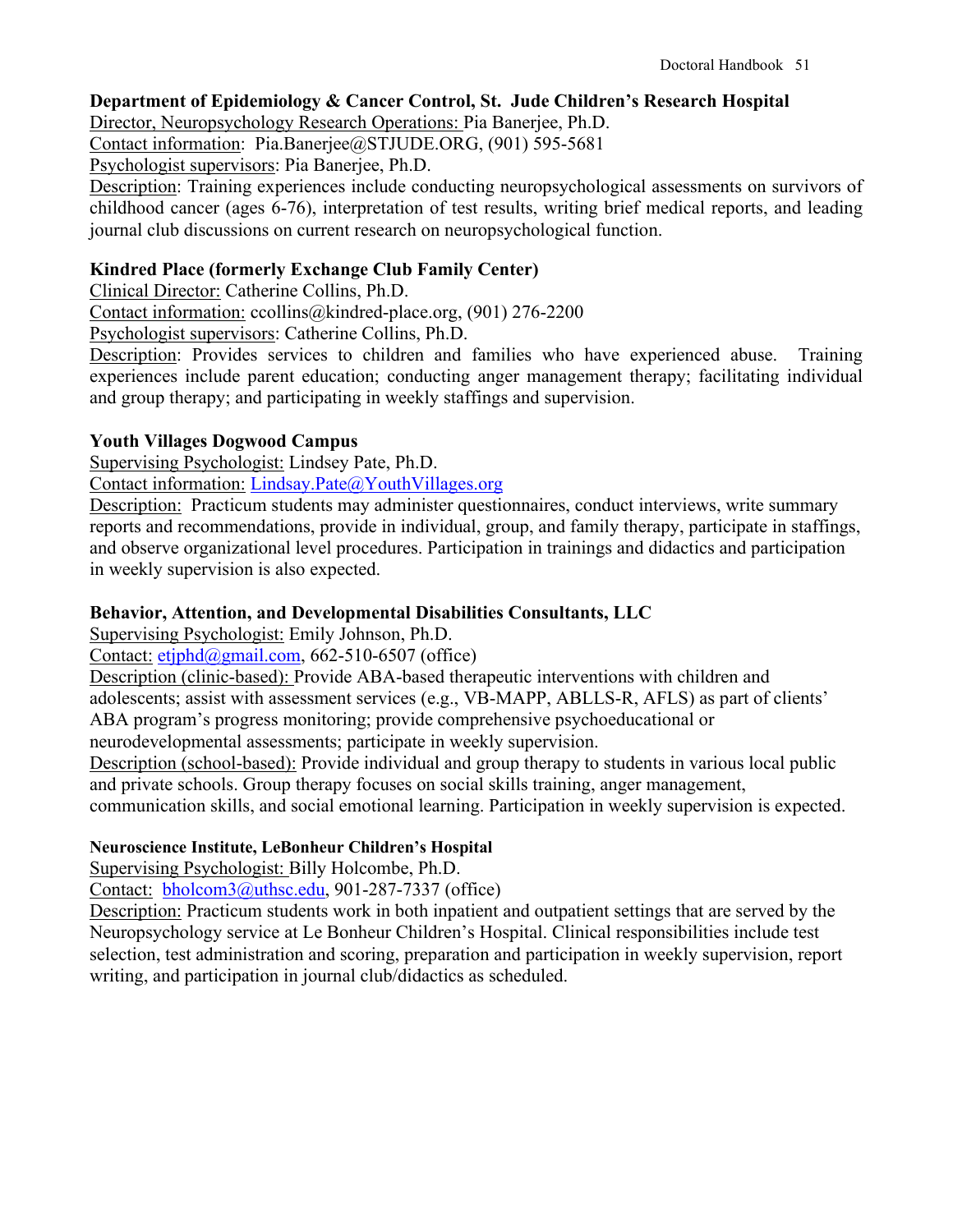### **Appendix E**

### **Sample Practicum Agreement**

### **Advanced Practicum Agreement University of Memphis School Psychology Program & Boling Center for Developmental Disabilities**

It is agreed that the on-site supervisor, Dr. Phil Norfolk, will oversee the activities of the school psychology student, \_\_\_\_\_\_, for approximately 20 hours per week. Days and times of the practicum will be agreed upon by the student and supervisor. The on-site supervisor must be a duly credentialed clinician (licensed psychologist with the health services provider designation). The on-site supervisor agrees to provide approximately two hours of supervision each week, depending on the complexity of the work. Supervision activities may include case discussion, didactic instruction, direct observation, review of video or audio recordings, feedback on written documents such as reports, treatment plans, and case notes, and opportunities to observe the supervisor providing services. Supervision is primarily provided via in person meetings but may also occur through other formats when appropriate.

The practicum student will engage in a variety of clinical activities at the Boling Center. As part of the experience, the student will conduct comprehensive evaluations of children with suspected neurodevelopmental disabilities, complete clinical interviews with caregivers, administer and interpret assessment instruments, write integrated reports, and provide evaluation feedback, consultation, and treatment recommendations to caregivers and other professionals. Attendance at the Leadership Education in Neurodevelopmental and related Disabilities (LEND) trainings and didactics and participation in weekly supervision is also expected. The practicum experience will begin September 1, 202X & and continue through August 31, 202X.

All parties involved agree to abide by the code of ethics of the American Psychological Association (APA) and/or that of the National Association of School Psychologists (NASP). Should any concerns arise during the practicum experience, the student or the supervisor should contact the UM School Psychology supervisor, Dr. Beth Meisinger, to further address the concerns or resolve the issues.

The supervisor agrees to complete the practicum evaluation form at the end of each semester and to review this important feedback with the student. The student will complete a log of their activities and the supervisor will review and sign a copy of the student's log at the end of each semester. This information will become part of the student's portfolio record and will be used to inform future practicum assignments.

| Weekly Clinical Work Schedule: Day(s) & times added here         |                                    |                                                |  |
|------------------------------------------------------------------|------------------------------------|------------------------------------------------|--|
| <b>Weekly Supervision Schedule:</b> Day(s) $\&$ times added here |                                    |                                                |  |
| <b>Practicum Student Signature</b>                               | Email                              | <b>Phone</b>                                   |  |
| <b>On-site Supervisor Signature</b>                              | Email<br>$bmsinger(a)$ memphis.edu | <b>Phone</b><br>678-3435 office; 335-3030 cell |  |
| <b>UM Supervisor Signature</b>                                   | Email                              | <b>Phone</b>                                   |  |

**Date Completed**: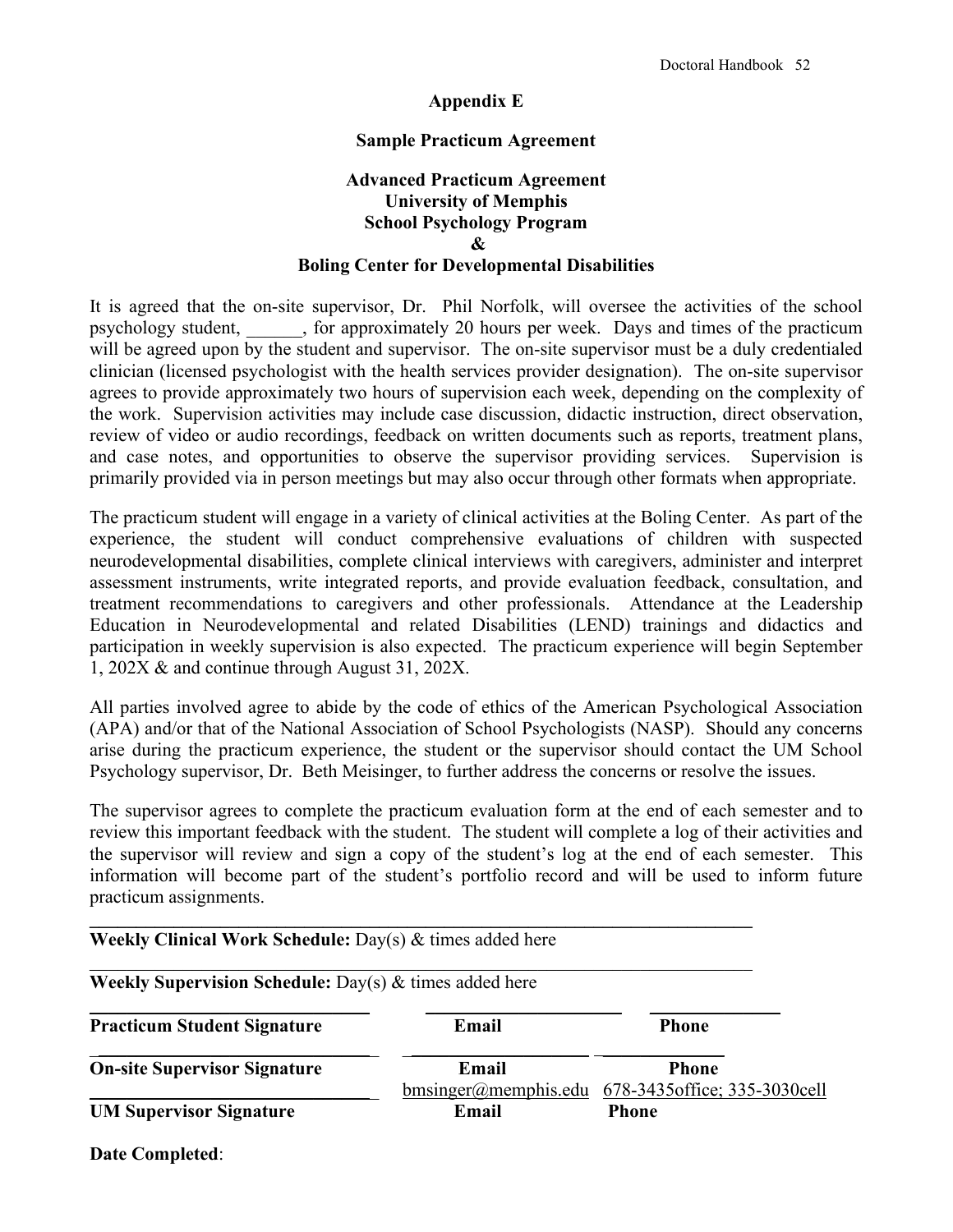# **Appendix F**

# **Practicum/Internship Student Evaluation Form**

School Psychology Program The University Of Memphis Memphis, TN 38152-6400

# **Student:**

**Site:** 

**Supervisor(s):** 

# **Approximate dates of practicum experience: From to**

**Description of responsibilities:** 

Please evaluate the student under your supervision using the following rating scale:

- **N** Is *not observed* or is not applicable.
- **1** Is *unsatisfactory*, does not meet expectations, requires very close supervision, and needs substantial additional training.

\_\_\_\_\_\_\_\_\_\_\_\_\_\_\_\_\_\_\_\_\_\_\_\_\_\_\_\_\_\_\_\_\_\_\_\_\_\_\_\_\_\_\_\_\_\_\_\_\_\_\_\_\_\_\_\_\_\_\_\_\_\_\_\_\_\_\_\_\_\_\_\_\_\_\_\_\_\_

- **2** Is *satisfactory*, meets expectations, and requires the typical amount of supervision.
- **<sup>3</sup>** Is *excellent*, exceeds expectations, and could function independently.

Please complete the ratings based on the student's present level of training (for example, the first practicum versus internship) and the typical expectation for students at that level.

# **A. Personal Characteristics**

- 1. Demonstrates appropriate professional attitude.
- 2. Accepts responsibility for work.
- 3. Demonstrates emotional stability.
- 4. Demonstrates appropriate poise, speech, and tact.
- 5. Demonstrates sound professional judgment.
- 6. Considers the scientific foundations supporting assessment, intervention, and consultation practices.
- 7. Demonstrates attitudes essential for lifelong learning, scholarly inquiry, and professional problem-solving.
- 8. Employs technological tools for accessing, managing, and disseminating information to enhance.
	- professional practices
- 9. Establishes and maintains rapport with children and adolescents.
- 10. Establishes and maintains rapport with parents and caregivers.
- 11. Establishes and maintains rapport with teachers and colleagues.

Comments: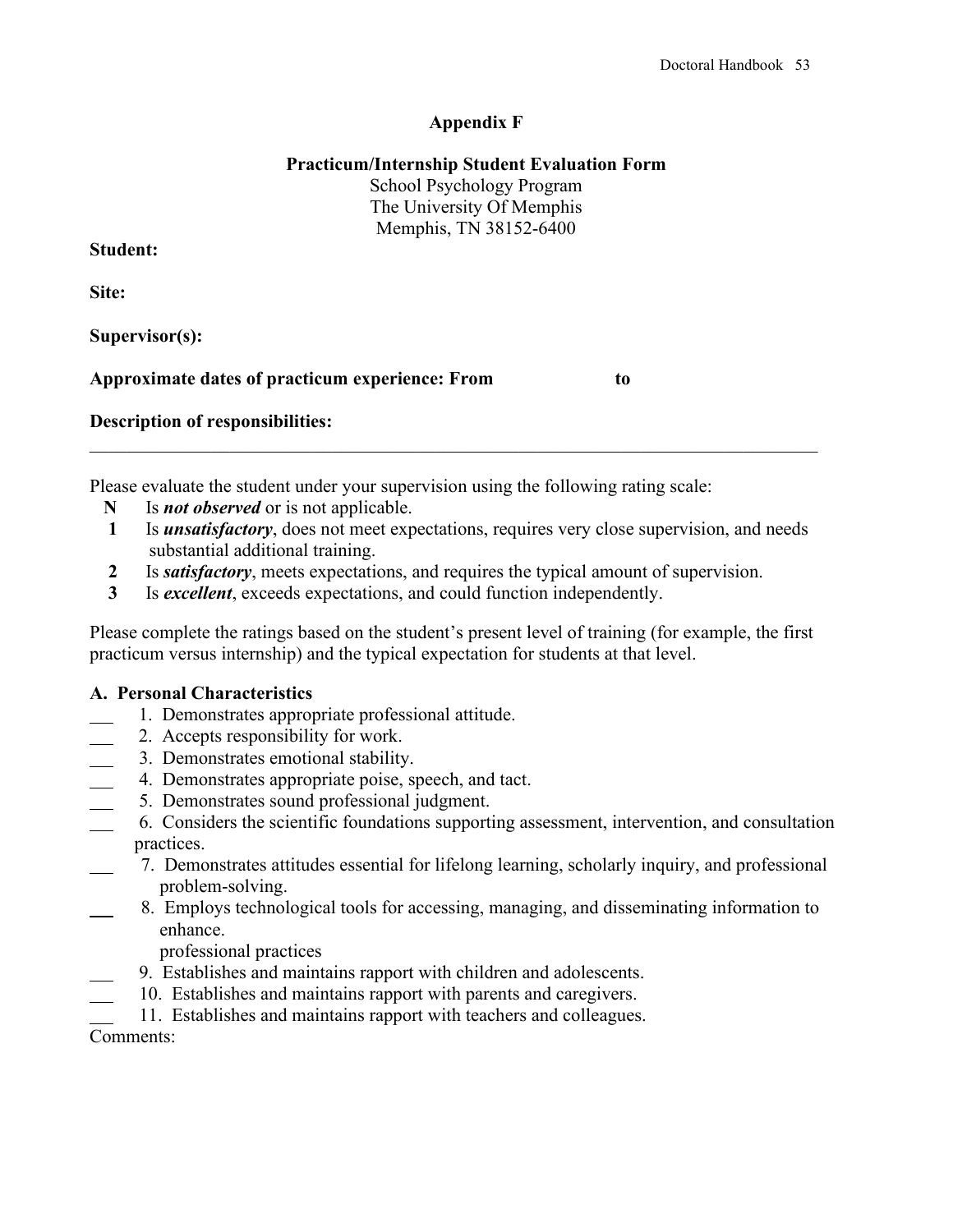# **B. General Work Habits**

- 1. Abides by expectations for clothing and grooming.
- 2. Keeps appointments and arrives on time.
- 3. Manages time effectively.
- 4. Makes arrangements for planned absences.
- 5. Completes tasks on time.
- 6. Completes required number of days and hours at site.

# Comments:

# **C. Administrative, Legal, and Ethical Practices**

- 1. Demonstrates knowledge of and complies with administrative regulations and procedures.
- 2. Demonstrates knowledge of and complies with legal aspects of the profession.
- 3. Demonstrates knowledge of and complies with ethical guidelines of the profession.
- 4. Consults with others about ethical issues as necessary.

Comments:

# **D. Response to Supervision**

- 1. Seeks supervision when necessary.
- 2. Brings all necessary materials to supervision sessions.
- 3. Applies supervisor's recommendations addressing professional growth and development.
- 4. Applies supervisor's recommendations addressing professional practices.
- 5. Understands own strengths and weaknesses and targets areas needing improvement.
- 6. Presents cases in a systematic and clear manner during supervision.
- Comments:

# **E. Sensitivity to Diversity and Individual Differences**

- 1. Demonstrates awareness of own culture, values, and experiences and their effects on professional and interpersonal interactions.
- 2. Considers the influence of race/ethnicity, culture, values, and experiences and other individual differences when conceptualizing cases.
	- 3. Applies knowledge of developmental processes when conceptualizing cases.
	- 4. Demonstrates sensitivity to the effects of culture, values, and experiences during assessment activities.
- 5. Demonstrates sensitivity to the effects of culture, values, and experiences during intervention activities.
- 6. Demonstrates sensitivity to the effects of culture, values, and experiences during consultation and collaboration activities.

Comments:

# **F. Psychoeducational and Diagnostic Assessment**

- 1. Demonstrates understanding of psychometric measurement properties and applies relevant standards of practice.
- 2. Selects appropriate assessment instruments to address referral concerns.
- 3. Motivates clients and manages problem behaviors during testing.
- 4. Administers and scores assessment instruments accurately.
- 5. Integrates information from multiple methods (e.g., tests, records review, interviews, and observations) and informants (e.g., parents and teachers) during interpretation.
- 6. Conceptualizes the meaning of assessment results based on required eligibility and diagnostic frameworks and goals of the assessment.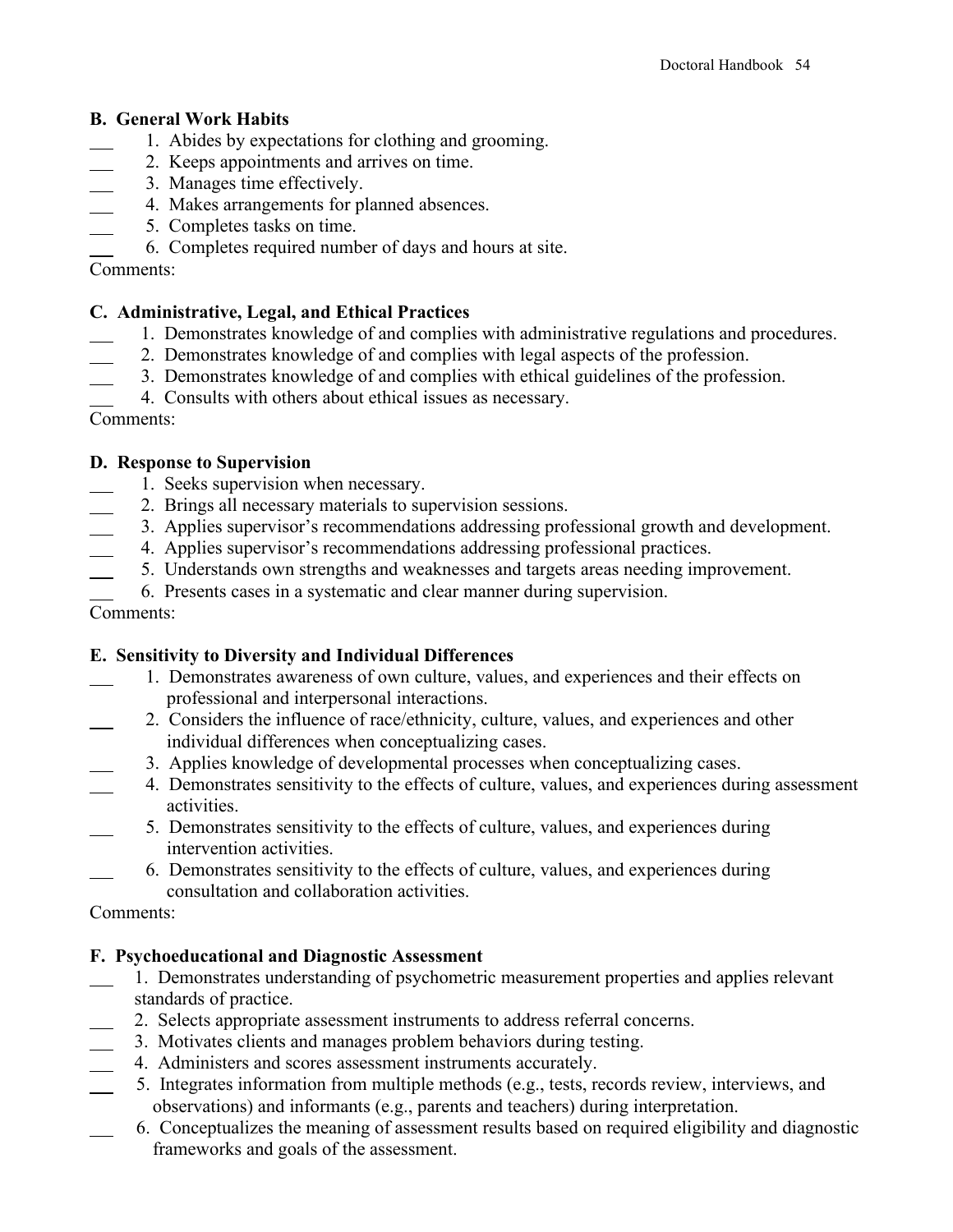7. Writes reports that accurately and clearly describe assessment results.

8. Orally presents assessment results and associated recommendations to others.

Comments:

# **G. Interventions**

- 1. Appropriately links assessment results to the development of interventions.
- 2. Demonstrates broad knowledge of social, emotional, and behavioral interventions.
- 3. Demonstrates broad knowledge of academic interventions.
- 4. Identifies and employs evidence-based interventions.
- 5. Considers client characteristics and environmental supports when designing and implementing interventions.
- 6. Considers the acceptability of the treatment to the client when designing and implementing interventions.
	- 7. Implements individualized interventions.
- 8. Implements group-based interventions.
- 9. Engages in school crisis management.
- 10. Writes reports that accurately and clearly describe intervention information.
- 11. Orally presents intervention information to others.
- 12. Systematically monitors and evaluates client response to interventions.

Comments:

# **H. Consultation**

- 1. Demonstrates communication and interpersonal skills required for effective consultation with others.
	- 2. Supports others in properly implementing interventions.
- 3. Supports others in systematically monitoring and evaluating client response to interventions.
- 4. Facilitates collaboration among teams of school personnel, families, community professionals, and others.

 5. Provides consultation at the systems-level to promote broad-based organizational change. Comments:

# **I. Provision of Supervision**

- 1. Provides informal mentoring to others in training.
- 2. Provides regularly scheduled supervision to others in training.
- 3. Demonstrates communication and interpersonal skills required for effective supervision.
- 4. Demonstrates the advanced knowledge of assessment, intervention, or consultation required for effective supervision.
- 5. Promotes evidence-based practice during provision of supervision.
- 6. Provides affirming and constructive critical feedback to supervisee.
- 7. Considers the level of professional development of the supervisee when providing feedback and recommendations.

# Comments:

# **Direct Observation**

This evaluation was based on at least one direct observation (such as a live observation or audio or video recording) of the student's provision of services during practicum, per the new APA Standards of Accreditation.

 $YES \Box NO \Box$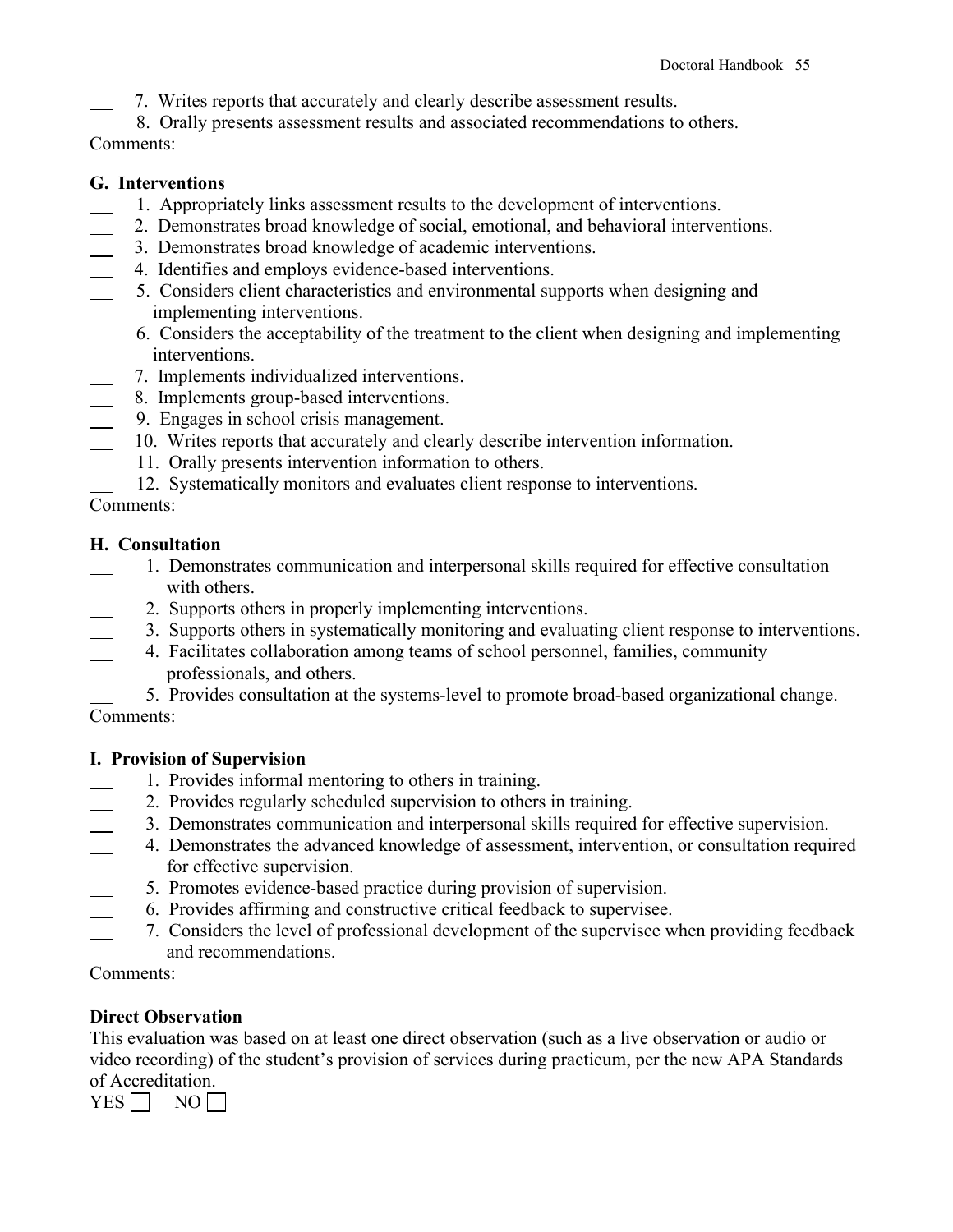### **Overall Evaluation**

The student meets expectations for the practicum experience.  $YES \t{No}$ 

**Recommendations for the student's development**:

**Recommendations for the university's training program**:

**Recommendations for improving the quality of the practicum experience:** 

**Name of evaluator:** Date:

**Signature:**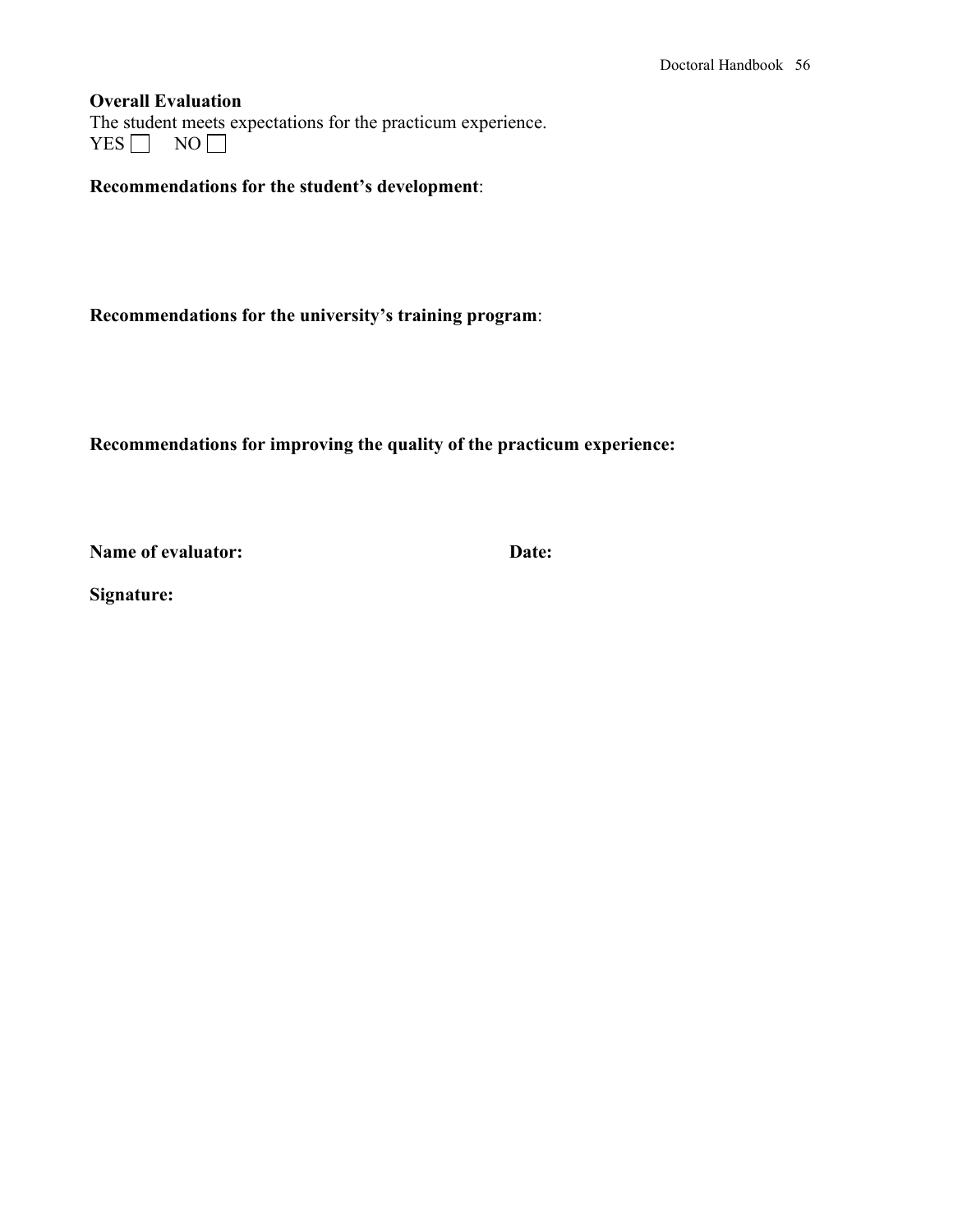### **Appendix G**

# **DEP Supervisor Self-reflection and Supervisor Feedback Survey (DEP-SSFS) Adopted from Simon & Swerdlick, 2017**

**Rating Scale:** (4) Strongly Agree, (3) Agree, (2) Disagree, (1) Strongly Disagree, (DNA) Does not Apply

# **The Supervisory Relationship: Interpersonal Process**

*The professional literature has identified the main characteristics of an effective supervisor and supervisory relationship and the supervisory process that fosters a positive relationship.*

### *My Supervisor:*

- 1. Spends time in rapport building to establish a personal foundation for our relationship
- 2. \_\_\_\_ Is empathetic
- 3. \_\_\_\_ Is genuine/nonjudgmental
- 4. \_\_\_\_Is respectful towards me
- 5. Creates a safe learning environment
- 6. \_\_\_\_ Is flexible
- 7. \_\_\_\_ Is accessible
- 8. \_\_\_\_ Sets high goals
- 9. \_\_\_\_ Notes and integrates my strengths into supervision
- 10. **Is open to feedback**
- 11. \_\_\_\_ Maintains professional boundaries
- 12. \_\_\_\_ Demonstrates awareness of what else is occurring in my life and supports self-care
- 13. \_\_\_\_ Only addresses personal issues that are relevant to clinical and professional development and does so in a respectful and emotionally supportive manner
- 14. \_\_\_\_ Appropriately utilizes self-disclosure during supervision
- 15. \_\_\_\_ Is attuned to diversity issues in the supervisory relationship, open, supportive, and respectful in acknowledging the potential impact of differences
- 16. \_\_\_\_ Models respect and professionalism toward me and others
- 17. \_\_\_\_\_ Advocates for my needs
- 18. Maintains regular "protected" time for supervision
- 19. Specifies how to handle requests for additional supervision
- 20. If I had more than one supervisor, my primary supervisor communicates with other supervisors for purposes of evaluation, monitoring my progress, and managing workload

# **Developmental Domain**

*Supervision requires attention to the Developmental stages of intern growth, providing as much structure as necessary, assessing training goals and needs, providing effective formative feedback and summative evaluation, deploying multiple methods of supervision, and guiding the supervisee toward independent practice.*

# *My Supervisor:*

- 21. \_\_\_\_ Employs a Socratic approach consistent with my developmental level (does not just tell me the answers)
- 22. \_\_\_\_ Clearly defined roles, responsibilities, and expectations at the outset of supervision through utilization of a written contract and/or focused discussion of the nature of our supervisory relationship
	- a. (indicate if a written contract was utilized as part of your supervisory relationship: *yes or no*)
- 23. Requires and models appropriate planning for supervision including advance agenda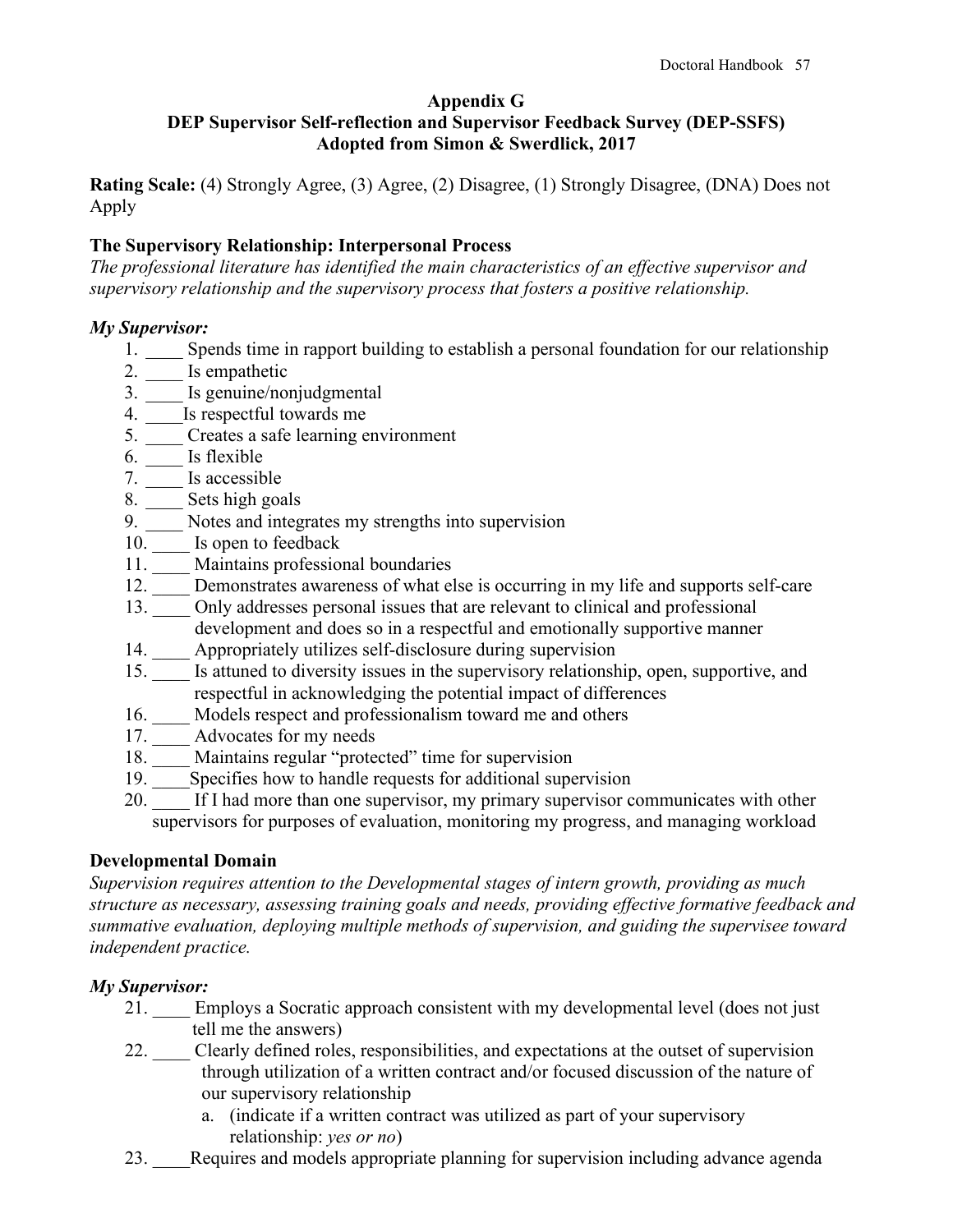planning

a. (indicate if the *"Intern's Supervision Session Planner"* was utilized: *yes or no*)

- 24. Requires and models appropriate planning for psychological consultation, problemsolving, and intervention activities including review and recommendations prior to engaging in these activities.
	- a. (indicate if *"Intern's Client/Activity Session Planner"* was utilized: *yes or no*)
- 25. \_\_\_\_ Models and requires appropriate documentation of professional activities a. (indicate if a planning form is used to prepare for activities, i.e., *"Intern's Client/Activity Session Planner"*: *yes or no*)
	- b. (indicate if a form is used for documenting activities, i.e., *"Intern's Client Summary/Progress Notes: yes or no*)
- 26. \_\_\_\_ Engages me in a developmental assessment of my entry skill levels across Internship Plan domains, delineating areas where I have some mastery and where I need additional experience and closer supervision
- 27. \_\_\_\_ Engages me in goal setting and identification of my perspective of needs for training and supervision
- 28. \_\_\_\_ Provides fair, understandable, and timely formative feedback through-out the internship recognizing my competencies and suggesting areas of growth and improvement
- 29. Provides formal comprehensive summative feedback as required by the internship consortium, university, or site
- 30. \_\_\_\_ Provides summative feedback that is unsurprising (all issues of concern were previously noted in ongoing formative feedback)
- 31. \_\_\_\_ Notes both strengths and areas requiring further development during feedback and evaluation
- 32. \_\_\_\_ Provides a balance of dependence and independence appropriate to the various stages of the internship
- 33. \_\_\_\_ Uses multiple supervision methods during supervision (indicate methods utilized below)
	- a. Modeling and Demonstration: *yes or no*
	- b. Intern self-report: *yes or no*
	- c. Cotherapy and consultation: *yes or no*
	- d. Live observation: *yes or no*
	- e. Video recording: *yes or no*
	- f. Audio recording: *yes or no*
	- g. Coaching: *yes or no*

# **Ecological Domain**

*Supervision requires attention to ecological, systemic, multicultural, and diversity elements of professional practice. It is impossible to understand individual students, classrooms, or school communities without understanding their interaction with larger environments.*

# *My Supervisor:*

- 34. \_\_\_\_ Oriented me to the school culture and, as appropriate, to the representative ethnic cultures present in the school community
- 35. \_\_\_\_ Provides sufficient opportunities for training and involvement in "universal" interventions such as PBIS, social-emotional learning curriculum, and/or psychoeducational activities to promote healthy psychological development across the school community (Tier 1)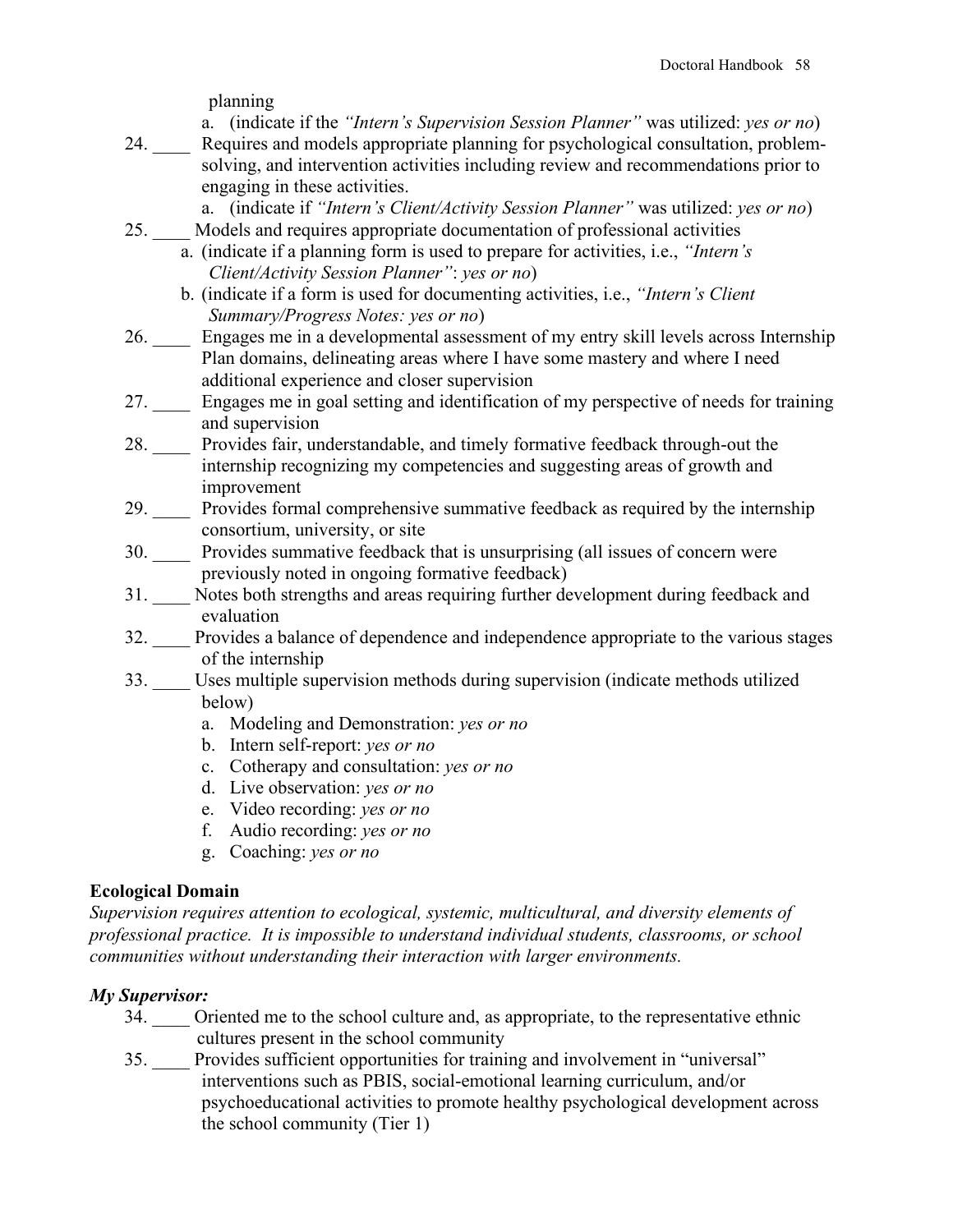- 36. \_\_\_\_ Provides sufficient opportunities for training and involvement in parent conferencing and consultation and/or parent training programs
- 37. Provides sufficient training and opportunities for teacher consultation centered around classroom management
- 38. \_\_\_\_ Engages me in case conceptualization, problem-solving, and intervention planning that addresses both individual and contextual factors (i.e., family, peer, classroom, school, cultural, community…)
- 39. \_\_\_ Fosters my acquisition of evidence-based academic and mental health intervention strategies that are "multi-tiered" (Tiers  $2 \& 3$ ) and "multi-systemic"
- 40. Provides sufficient training and involvement appropriate for an intern in program development and leadership skills
- 41. Specifically addresses and provides sufficient training in multicultural and diversity competency
- 42. \_\_\_\_Addresses multicultural and diversity contextual factors as part of problem-solving
- 43. Teaches me how to manage dysfunctional elements of the system and protects my intern status (focus on training not less expensive employee)

# **Problem-Solving Domain**

*Problem-solving is the core activity of school psychology. It is rooted in data-based decision-making that links assessment to intervention, addresses both individual and contextual factors, applies empirically supported intervention strategies, monitors outcomes to revise strategies as necessary, and fosters reasonable innovation to treat complex problems while continuing to monitor intervention effectiveness. Supervision activity centers on these activities and strives to teach the intern effective case conceptualization and intervention strategies to apply to the full range of psychological issues.*

# *My Supervisor:*

- 44. \_\_\_\_ Engages effectively in collaborative problem-solving
- 45. \_\_\_\_ Uses a systematic approach to problem-solving (problem identification, problem analysis, etc.)
- 46. \_\_\_\_ Thinks out loud (shares his/her internal process while engaged in problem-solving)
- 47. Encourages emotional awareness: encourages me to think more about how I'm feeling and how that impacts my client
- 48. Specifically addresses multicultural and diversity contextual factors as part of problem-solving
- 49. Teaches me a framework for systematic case conceptualization that addresses both individual and contextual factors
- 50. \_\_\_\_ Provides opportunities for me to be involved across multiple tiers of service delivery (preventive/universal, targeted, and intensive)
- 51. \_\_\_\_ Develops my skills in data-based decision-making across intervention domains
- 52. \_\_\_\_ Develops my skills in linking assessment to intervention
- 53. Perceives complexity but is still able to suggest or direct concrete paths of action
- 54. Supports consistent use of evidence-based practices
- 55. \_\_\_\_ Develops my skills in facilitating and measuring intervention integrity
- 56. \_\_\_\_ Assists me in integrating theory and research into practice
- 57. Directs me to appropriate resources

# *Additional comments:*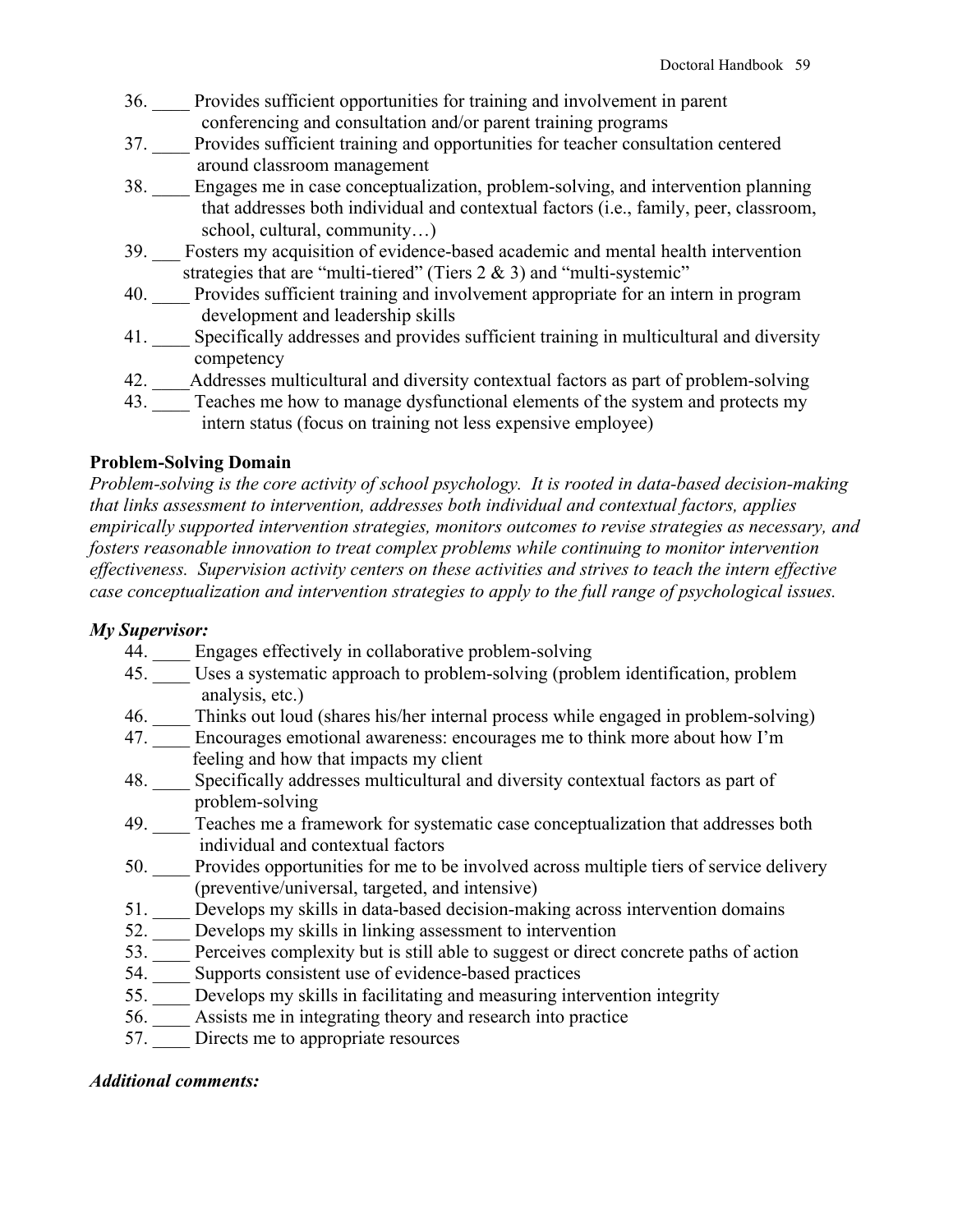# **Appendix H**

# **Student Evaluation and Performance Portfolio Summary (SEPPS) Ph.D. Program**

**Responses should be entered directly into the Word document and printed. Please include a hardcopy of this form at the beginning of your portfolio. Submit the portfolio to your advisor at least 1 week before your scheduled annual review meeting.**

Name: Primary advisor:

Date of entry into program:  $\boxtimes$  Fall  $\Box$  Spring 20

# **Practicum Experiences**

Describe your **practicum experiences** during the past academic year. Include reference to the sites by formal title, your supervisors by name, general client populations, and general setting.

Report your practicum hours based on APPIC's Application for Psychology Internships (AAPI) guidelines.

**Total Cumulative Practicum Hours (including support activities and all practicum hours across terminal master's degree and doctoral degree programs)** 

# *Cumulative Intervention Experience*

### **Total intervention hours**:

Hours in individual therapy: Hours in group therapy: Hours in family therapy: Hours in consultation: Hours in *provision* of supervision: Other: Other:

### *Cumulative Psychological Assessment Experience*  **Total assessment hours**:

Hours in psychodiagnostic test administration (including symptom assessment, personality, objective measures, achievement, and intelligence assessment) and providing feedback to clients/patients:

Hours in benchmarking and progress monitoring of achievement or behavior: Other: Other:

# **Cumulative number of integrated psychological reports**

 Children and adolescents: Adults:

*Cumulative Supervision Received* **Individual supervision**: **Group supervision**: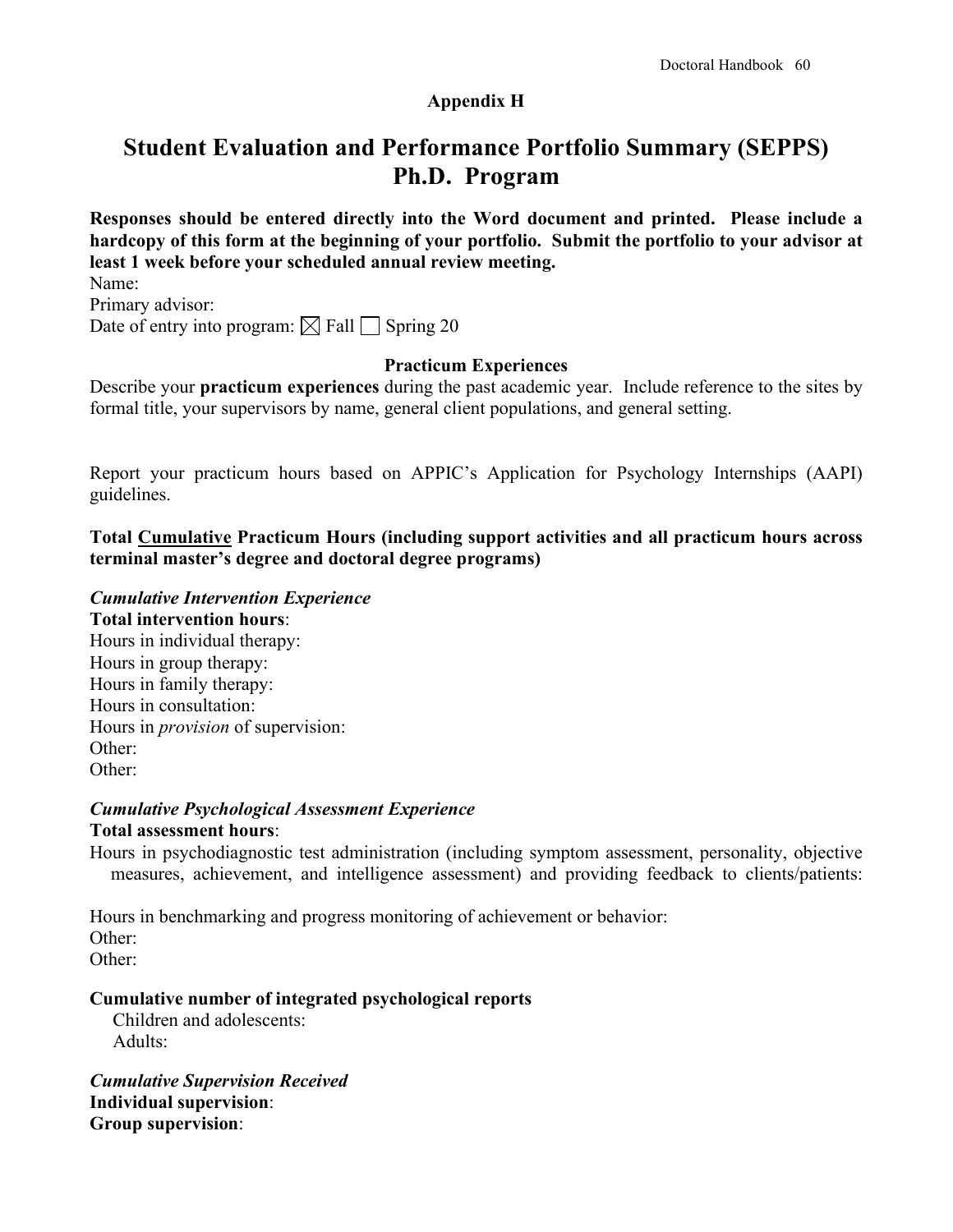### **Publications and Presentations**

Report the products of your research across development and provide more details about your research competencies in the next section.

Cumulative number of articles published in refereed journals:

Cumulative number of book chapters or books:

Cumulative number of other publications (e.g., test reviews in outlets other than refereed journals, conference proceedings, obituaries, and newsletter articles):

Cumulative number of professional presentations made at regional, state, national, or international meetings/conferences:

### **Teaching and Service**

Describe your **teaching experience** (as instructor of record, teaching assistant, and guest lecturer) during the past academic year.

Describe your **service experience** (e.g., as officer, committee member, group leader, and involved member) during the past academic year.

### **Profession-Wide Competencies**

Address how your course work, practica, research experiences, and additional training have contributed to your development of the following competencies. Consider the cumulative evidence supporting each competency and refer to permanent products in your portfolio when appropriate. Permanent products may include class presentation materials, literature reviews, program milestone projects (e.g., a thesis proposal), blinded psychoeducational assessment reports and protocols, intervention case study reports, publications (e.g., journal articles and chapters), presentation slides or handouts, and the like. Note that such products may not be available for all competencies. **See the appendix to this form for more details about the specific competencies targeted here.** Three profession-wide competencies are not assessed via self-report and permanent products in completing this SEPPS form: Ethical and Legal Standards, Professional Values and Attitudes, and Communication and Interpersonal Skills.

### **Research**

**Individual and Cultural Diversity**

**Assessment**

**Intervention**

**Supervision**

### **Consultation and Interprofessional/Interdisciplinary Skills**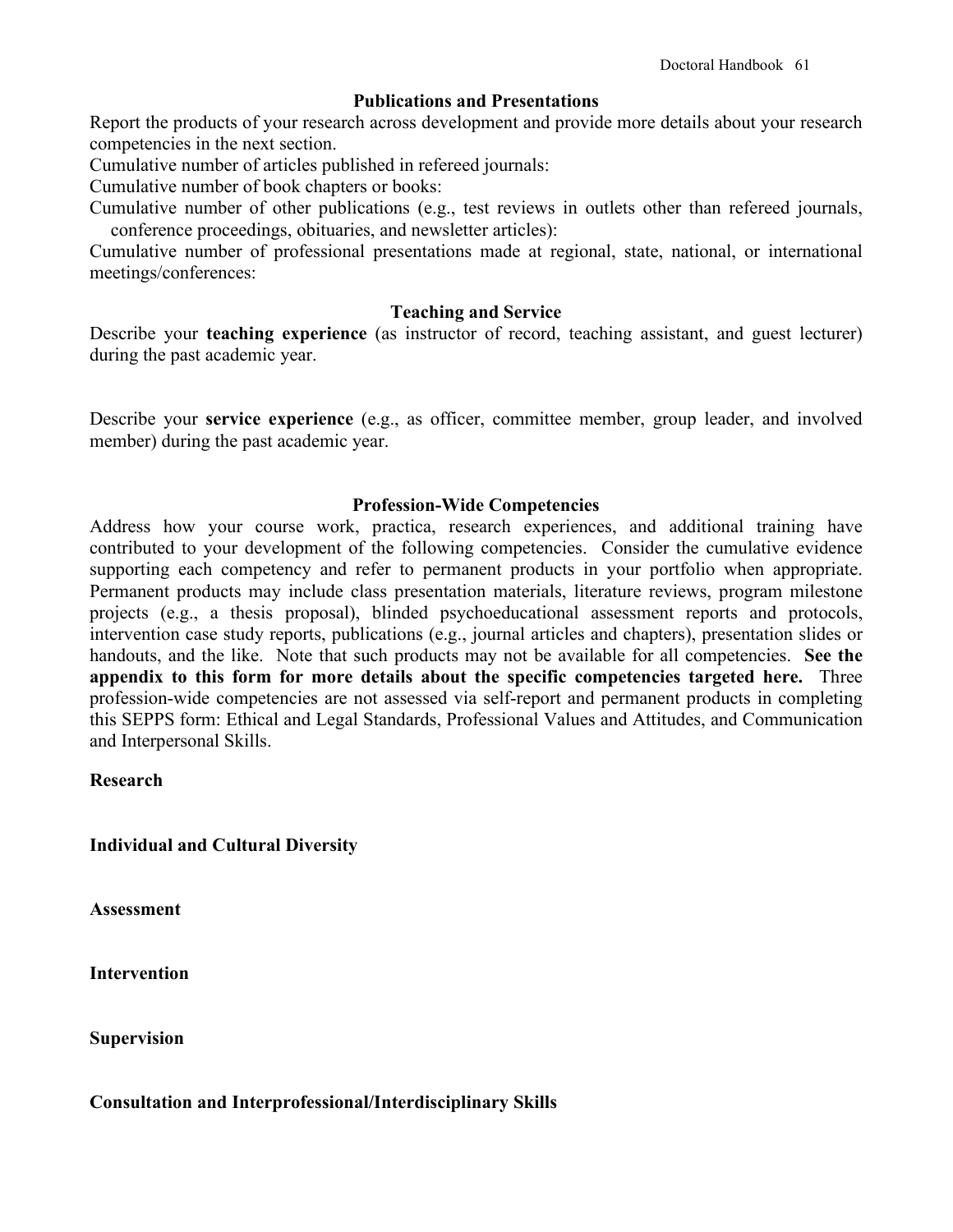# **Self-Evaluation of Professional Growth and Development**

*Progress*

**What are three of your strengths as an emerging school psychologist?**

*Goals*

**Summarize your professional goals (at least four) for the** *upcoming* **year.**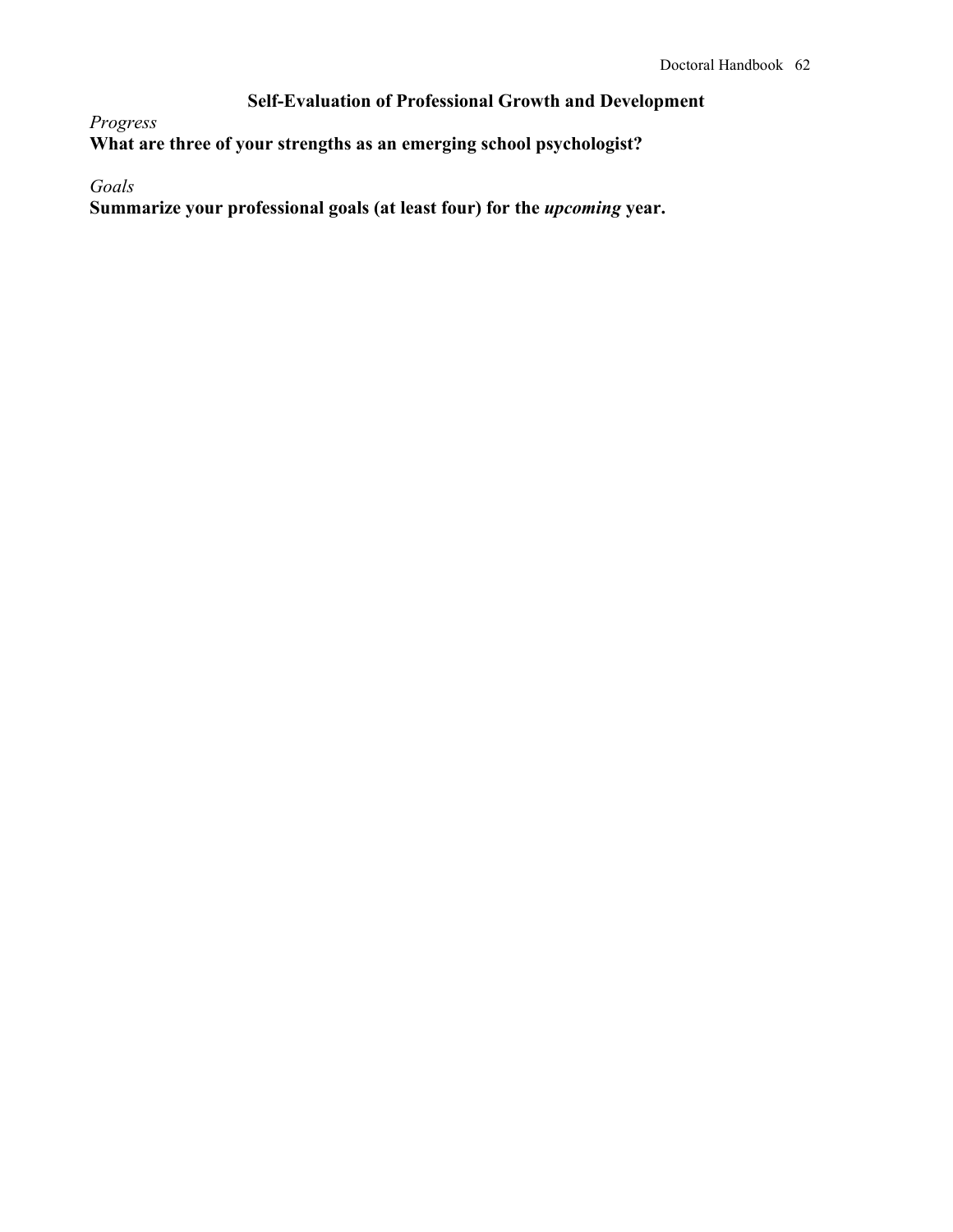# **Appendix I**

| <b>Annual Evaluation Rubric</b><br><b>School Psychology Doctoral Program Competencies</b> |                           |                                |                               |                                          |  |
|-------------------------------------------------------------------------------------------|---------------------------|--------------------------------|-------------------------------|------------------------------------------|--|
| Name:<br>Date:                                                                            |                           |                                |                               |                                          |  |
| <b>Course Grades during Past Year</b>                                                     |                           |                                |                               |                                          |  |
| Comments:                                                                                 |                           |                                |                               |                                          |  |
|                                                                                           |                           |                                |                               |                                          |  |
| <b>Summary of Practicum Experiences</b>                                                   |                           |                                |                               |                                          |  |
| Comments:                                                                                 |                           |                                |                               |                                          |  |
|                                                                                           |                           |                                |                               |                                          |  |
| <b>Publications and Presentations</b>                                                     |                           |                                |                               |                                          |  |
| Comments:                                                                                 |                           |                                |                               |                                          |  |
|                                                                                           |                           |                                |                               |                                          |  |
| <b>Teaching and Service</b>                                                               |                           |                                |                               |                                          |  |
| Comments:                                                                                 |                           |                                |                               |                                          |  |
|                                                                                           |                           |                                |                               |                                          |  |
| <b>Profession-Wide Competencies</b>                                                       |                           |                                |                               |                                          |  |
| Competencies                                                                              | Not Yet<br><b>Learned</b> | <b>Some</b><br><b>Exposure</b> | <b>Emerging</b><br>Competence | <b>Prepared for</b><br><b>Internship</b> |  |
| 1. Research                                                                               |                           |                                |                               |                                          |  |
| Comments:                                                                                 |                           |                                |                               |                                          |  |
|                                                                                           |                           |                                |                               |                                          |  |
| 2. Individual and Cultural Diversity                                                      |                           |                                |                               |                                          |  |
| Comments:                                                                                 |                           |                                |                               |                                          |  |
|                                                                                           |                           |                                |                               |                                          |  |
| 3. Assessment                                                                             |                           |                                |                               |                                          |  |
| Comments:                                                                                 |                           |                                |                               |                                          |  |
|                                                                                           |                           |                                |                               |                                          |  |
|                                                                                           |                           |                                |                               |                                          |  |
| 4. Intervention<br>Comments:                                                              |                           |                                |                               |                                          |  |
|                                                                                           |                           |                                |                               |                                          |  |
|                                                                                           |                           |                                |                               |                                          |  |
| 5. Supervision                                                                            |                           |                                |                               |                                          |  |
| Comments:                                                                                 |                           |                                |                               |                                          |  |
| 6. Consultation & Interprofessional/Interdisciplinary                                     |                           |                                |                               |                                          |  |
| <b>Skills</b>                                                                             |                           |                                |                               |                                          |  |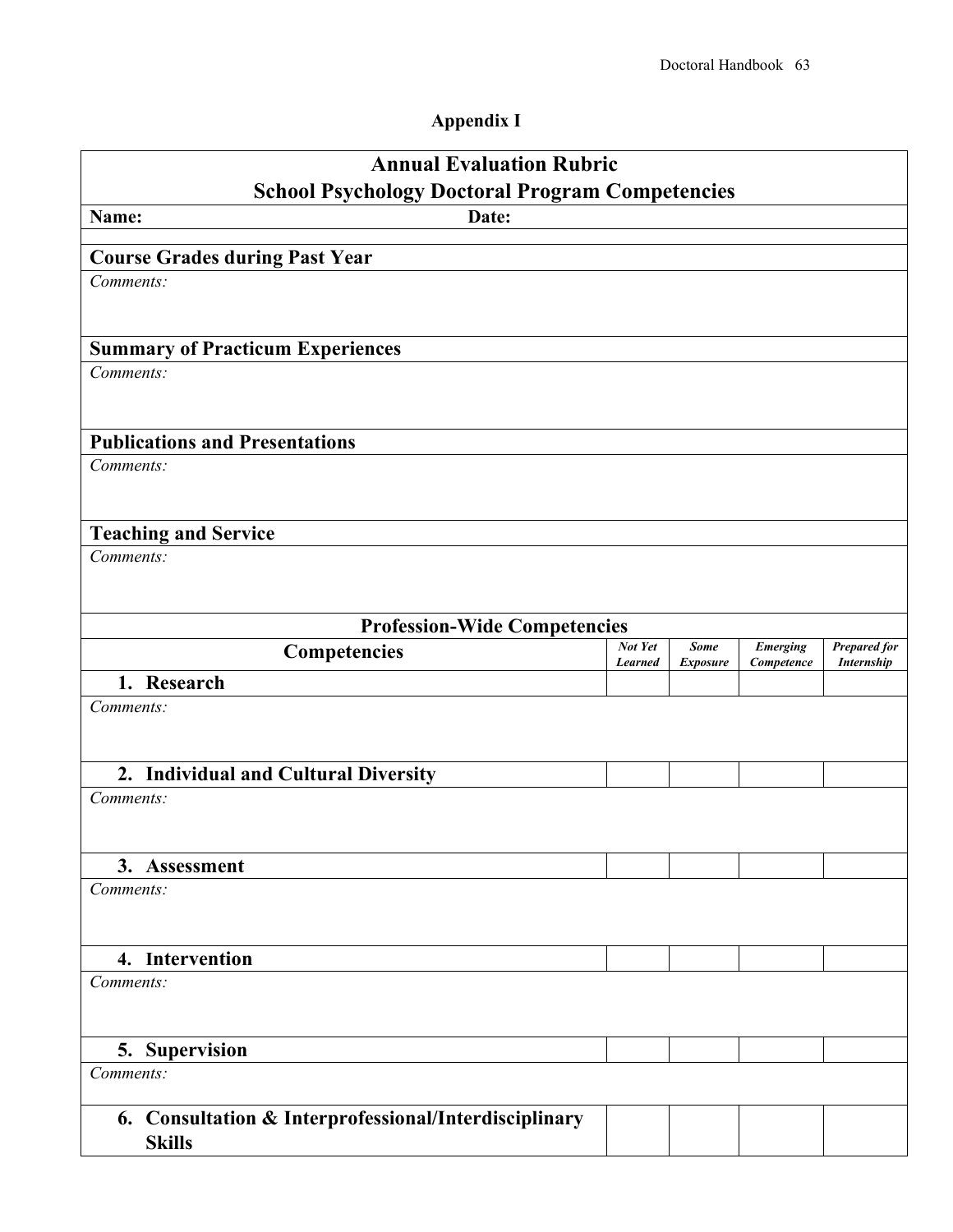| Comments:                                                               |  |  |
|-------------------------------------------------------------------------|--|--|
|                                                                         |  |  |
| 7. Legal and Ethical Standards                                          |  |  |
| Comments:                                                               |  |  |
|                                                                         |  |  |
| 8. Professional Values and Attitudes                                    |  |  |
| Comments:                                                               |  |  |
|                                                                         |  |  |
| 9. Communication and Interpersonal Skills                               |  |  |
| Comments:                                                               |  |  |
|                                                                         |  |  |
| <b>Self-Evaluation</b>                                                  |  |  |
| <b>Strengths:</b>                                                       |  |  |
|                                                                         |  |  |
| Comments:                                                               |  |  |
|                                                                         |  |  |
| Goals: Describes at least four professional goals for the upcoming year |  |  |
| Comments:                                                               |  |  |
|                                                                         |  |  |
|                                                                         |  |  |
|                                                                         |  |  |

# **General Comments and Recommendations:**

# **Minimal Level of Achievement: Annual Evaluation Rubric by Year in Program**

| <b>Profession-Wide Competency</b>          | Year 1 | Year 2 | Year 3 | Year 4 |
|--------------------------------------------|--------|--------|--------|--------|
| Research                                   |        |        |        |        |
| Individual & Cultural Diversity            |        |        |        |        |
| Assessment                                 |        |        |        |        |
| Intervention                               |        |        |        |        |
| Supervision                                |        |        |        |        |
| Consultation                               |        |        |        |        |
| Interprofessional/Interdisciplinary Skills |        |        |        |        |
| Legal and Ethical Standards                |        |        |        |        |
| Professional Values, Attitudes, &          |        |        |        |        |
| <b>Behaviors</b>                           |        |        |        |        |
| Communication & Interpersonal Skills       |        |        |        |        |

*Note.*  $1 =$  not yet learned;  $2 =$  some exposure;  $3 =$  emerging competency;  $4 =$  prepared for internship.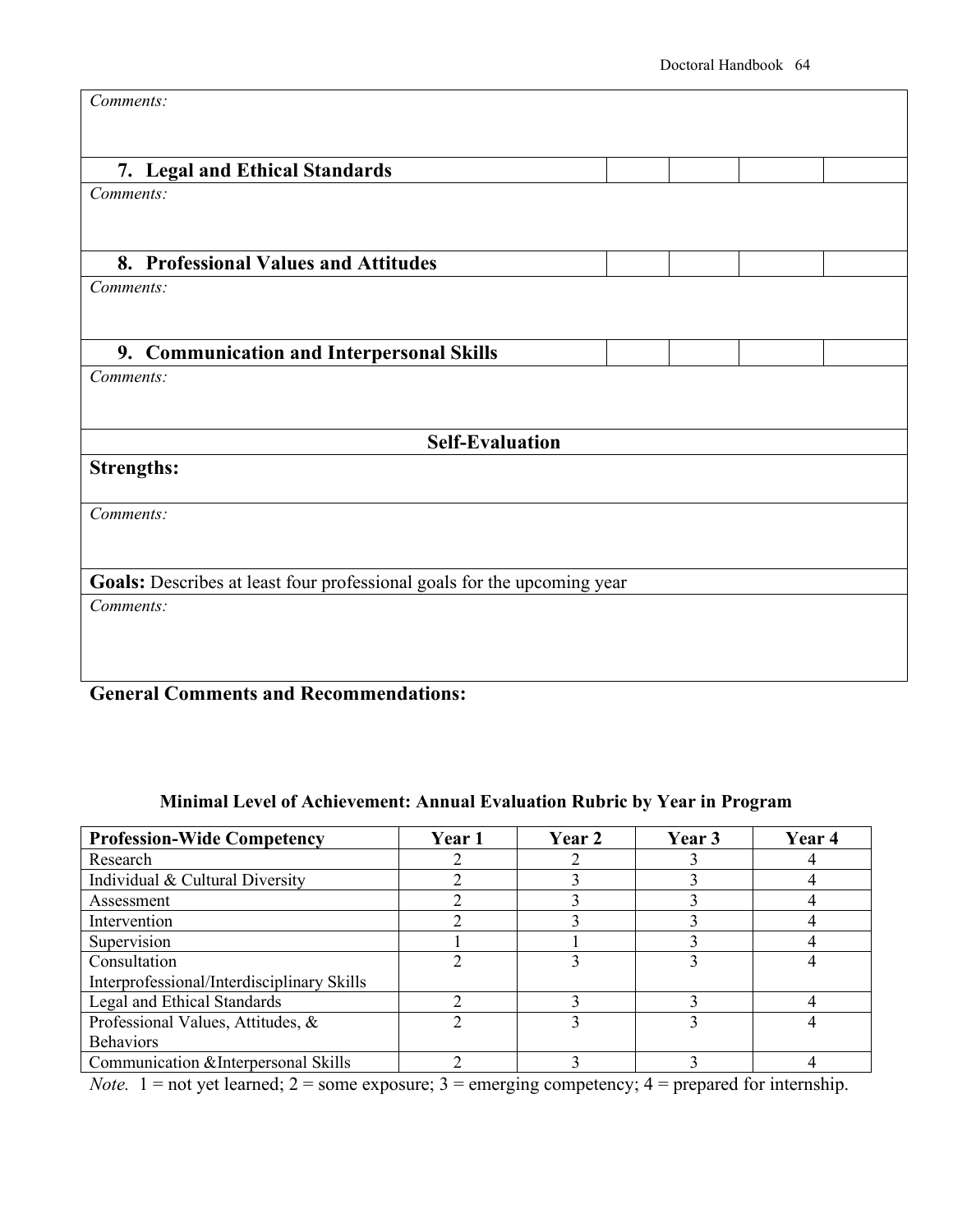### **Appendix J**

### **Resources to Consult in Preparation for the Comprehensive Examination**

This list of resources stands to serve as a compilation of books and website links that highlight the primary content coverage of the comprehensive examination: assessment, consultation, intervention, professional ethics, and multicultural issues. Students are not expected to read, skim, or thumb through every resource, but faculty and students in the organizational meeting will likely reference select resources as important.

### **Comprehensive Texts**

- Bear, G. G., & Minke, K. M. (Eds.). (2006). *Children's needs III: Development, prevention, and intervention.* Bethesda, MD: National Association of School Psychologists.
- Burns, M.K. (Ed.), *Introduction to school psychology: Controversies and current practice*. Oxford University Press.
- Fagan, T. K., & Wise, P. S. (2007). *School psychology: Past, present, and future* (3rd ed.). Bethesda, MD: National Association of School Psychologists.
- Floyd, R. G., & Eckert, T. L. (Eds.). (2021). *Handbook of university and professional careers in school psychology.* New York, NY: Routledge.
- Grapin, S. L., & Kranzler, J. H., (Eds.) (2018). *School psychology: Professional issues and practices*. Springer.
- Gimple Peacock, G. G., Ervin, R. A., Daly, III, E. J., & Merrell, K. W. (Eds.). (2009). *Practical handbook in school psychology: Effective practices for the 21st century*. New York, NY: Guilford Press.
- Gutkin, T. B, & Reynolds, C. R. (Eds.). (2009). *Handbook of school psychology* (4th ed.). Hoboken, NJ: Wiley.
- Harrison, P. L., & Thomas, A. (Eds.). (2014). *Best practices in school psychology* (6th ed.). Bethesda, MD: National Association of School Psychologists. (See also Thomas and Grimes, 2008.)
- Mash, E. J., & Barkley, R. A. (Eds.). (2014). *Child psychopathology* (3rd ed.). New York, NY: Guilford Press.
- Merrell, K. W., Ervin, R. A., & Gimple Peacock, G. G. (Eds.). (2011). *School psychology for the 21st Century: Foundations and practices* (2nd ed.). New York, NY: Guilford Press.

# **Ethics**

<http://www.apa.org/ethics/>

<http://www.nasponline.org/standards/ethics/ethical-conduct-professional-practices.aspx>

- American Psychological Association Ethical Principles of Psychologists and Code of Conduct with 2010 Amendments (in Jacob, Decker, & Hartshorne, 2011, appendix B or at [http://www.apa.org/ethics/code/index.aspx\)](http://www.apa.org/ethics/code/index.aspx)
- Armistead, L., Williams, B. B., & Jacob, S. (2011). *Professional ethics for school psychologists: A problem-solving model casebook* (2nd ed.). Bethesda, MD: National Association of School Psychologists.
- Barnett, J. E., & Johnson, W. B (2008). *Ethics desk reference for psychologists.* Washington, DC: American Psychological Association.
- Bersoff, D. N. (2008). *Ethical conflicts in psychology* (4<sup>th</sup> ed.). Washington, DC: America
- Jacob, S., Decker, D. M., & Lugg, E. T. (2016). *Ethics and law for school psychologists* (7<sup>th</sup> ed.). Hoboken, NJ: Wiley.
- Nagy, T. F. (2011). *Essential ethics for psychologists: A primer for understanding and mastering core issues.* Washington, DC: American Psychological Association.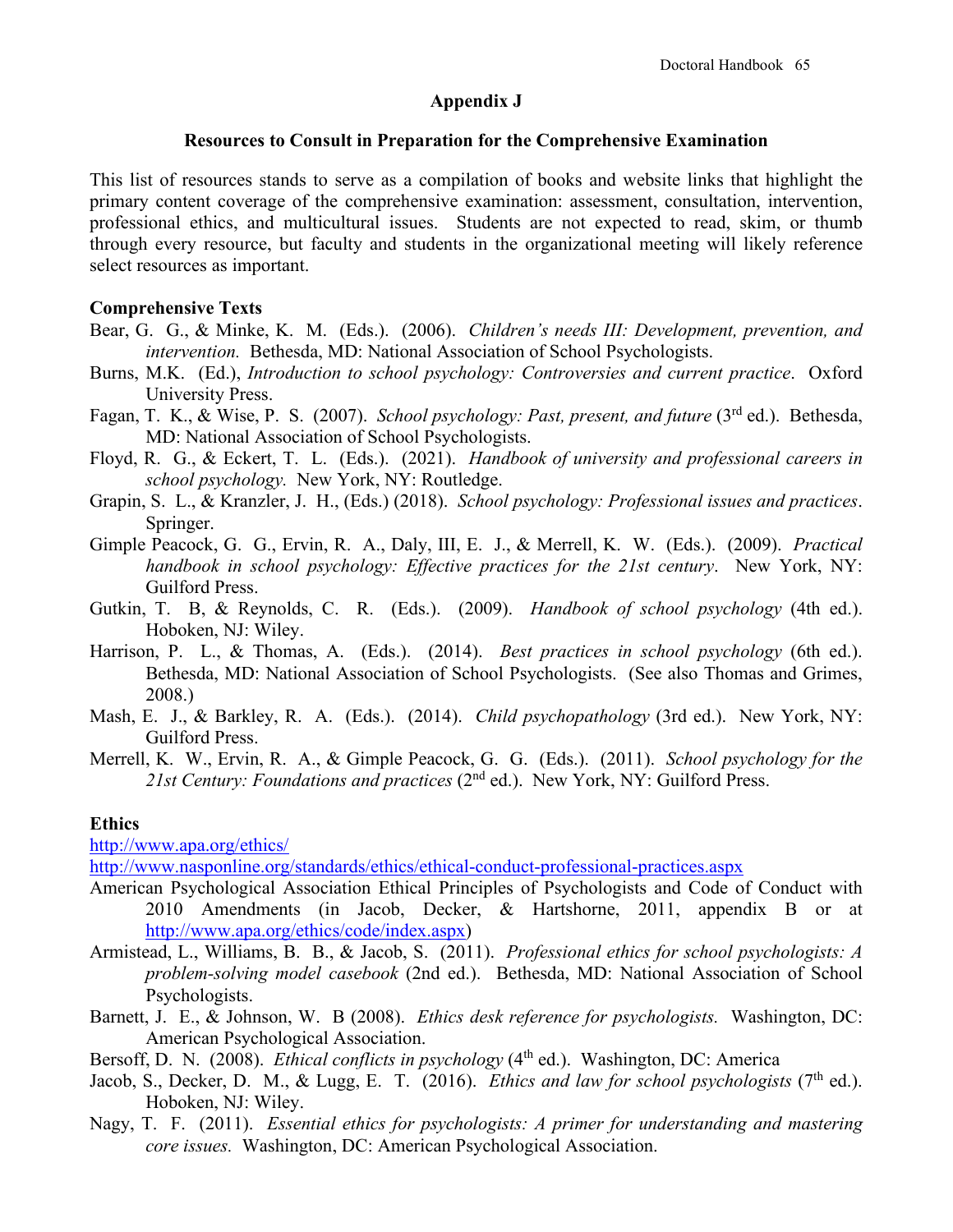National Association of School Psychologists Guidelines for the Principles for Professional Ethics <https://www.nasponline.org/standards-and-certification/professional-ethics>

### **Multicultural Issues**

- Frisby, C. L. (2010). *Meeting the psychoeducational needs of minority students: Evidence-based guidelines for school psychologists and other school personnel.* Hoboken, NJ: Wiley.
- Frisby, C. L., & Reynolds, C. R. (Eds.). (2005). *Comprehensive handbook of multicultural school psychology*. Hoboken, NJ: Wiley.
- Jones, J. M. (2009). *The psychology of multiculturalism in the school: A primer for practice*, *training, and research*. Bethesda, MD: National Association of School Psychologists.
- Leong, F. T. L. (Ed.). (2014). *APA handbook of multicultural psychology*. Washington, DC: American Psychological Association.
- Lopez, E. C., Nahari, S. G., & Proctor, S. L. (2015). *Handbook of multicultural school psychology: An interdisciplinary perspective* (2<sup>nd</sup> ed.). New York, NY: Routledge.

### **Assessment**

- Brown-Chidsey, R. & Andren, K. J. (Eds.) (2013). *Assessment for intervention: A problem-solving approach* (2nd ed., pp. 229-249). New York, NY: Guilford Press.
- Kranzler, J. H., & Floyd, R. G. (2020). *Assessing intelligence in children and adolescents: A practical guide for evidence-based assessment* (2nd ed.). Rowman & Littlefield.
- O'Neill, R. E., Albin, R. W., Storey, K., Horner, R. H., & Sprague, J. R. (2015). *Functional assessment and program development for problem behavior: A practical handbook* (3rd ed.). Stamford, CT: Cengage Learning.
- Saklofske, D. H., Reynolds, C. R. & Schwean, V. (Eds.). (2013). *Oxford handbook of child and adolescent assessment*. New York, NY: Oxford University Press.
- Sattler, J. M., & Hoge, R. D. (2006). *Assessment of children: Behavioral, social, and clinical foundations* (5<sup>th</sup> ed.). San Diego, CA: Author.
- Sattler, J. M. (2008). *Assessment of children: Cognitive foundations* (5th. ed.). San Diego: Author.
- Whitcomb, S. A. (2017). *Behavioral, social, and emotional assessment of children and adolescents* (5th ed.). Mahwah, NJ: Erlbaum.

### **Consultation**

- Brown, D., Pryzwansky, W. B., & Schulte, A. C. (2011)*. Psychological consultation: Introduction to theory and practice* (7<sup>th</sup> ed). Boston, MA: Allyn & Bacon.
- Dougherty, A. M. (2013). *Casebook of psychological consultation and collaboration in school and community settings*. Belmont, CA: Brooks/Cole.
- Dougherty, A. M. (2013). *Psychological consultation and collaboration in school and community settings* (6th ed.). Belmont, CA: Brooks/Cole.
- Rathvon, N. (2008). *Effective school interventions* (2<sup>nd</sup> ed.). New York, NY: Guilford Press.

### **Interventions**

- Brock, S. E., & Jimerson, S. R. (2012). *Best practice in school crisis prevention and intervention (2nd ed.)*. Bethesda, MD: National Association of School Psychologists.
- Brock, S. E., Nickerson, A. B., Reeves, M. L, Conolly, C., Jimerson, S. R., Pesce, R., & Lazzaro, B. (2016). *School crisis prevention and intervention: The prepare model* (2<sup>nd</sup> ed). Bethesda, MD: National Association of School Psychologists.
- Burns, M. K, Riley-Tillman, T.C., & Rathvon, N. (2017). *Effective school interventions: Evidenced-based strategies for improving student outcomes, third edition.* New York: Guilford Press.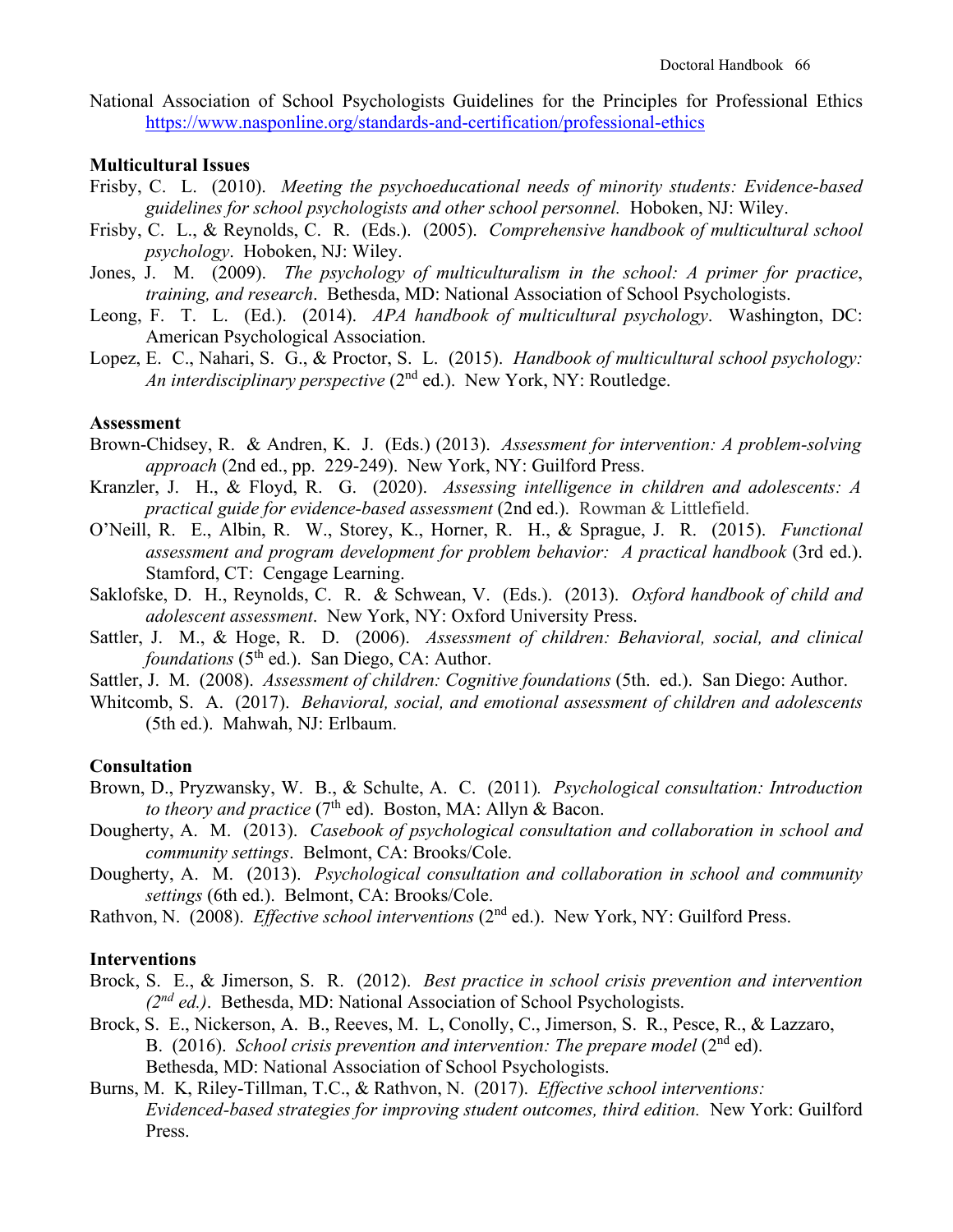- Shinn, M. R., & Walker, H. M. (2010). *Interventions for achievement and behavioral problems in a three-tier model including RTI*. Bethesda, MD: National Association of School Psychologists.
- Walker, H. L, & Gresham, F. M. (Eds.). (2013). *Handbook of evidence-based practice for emotional and behavioral disorders*. New York, NY: Guilford Press.
- Weisz, J. R. & Kadzin, A. E. (2017). *Evidenced-based psychotherapies for children and adolescents* (3rd ed.). New York: Guilford Press.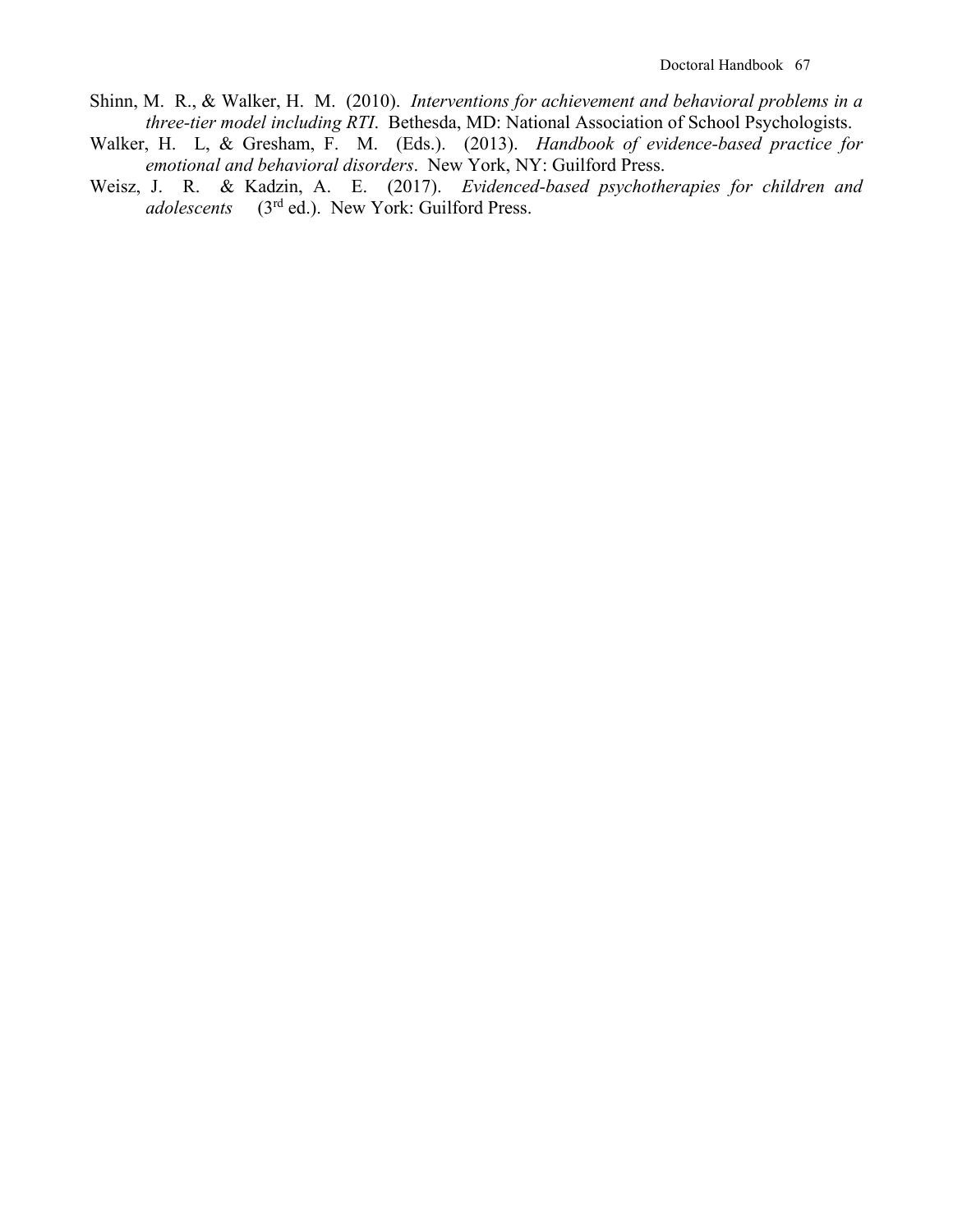# **Appendix K**

### **School Psychology Doctoral Program Comprehensive Examination Rating Form**

| Name:<br>Date:                                              |                  | <b>Rater:</b>  |               |
|-------------------------------------------------------------|------------------|----------------|---------------|
| Rating scale: $1 = unsatisfactory, 2 = satisfactory,$       | <b>Rating of</b> | <b>Rating</b>  | Final         |
| and $3 = excellent$                                         | Written          | of Oral        | <b>Rating</b> |
|                                                             | <b>Responses</b> | <b>Defense</b> |               |
| <b>Ethical and Legal Standards</b>                          |                  |                |               |
| The student demonstrated a deep understanding of the        |                  |                |               |
| ethical and legal standards guiding the profession of       |                  |                |               |
| school psychology and applied ethical decision-making       |                  |                |               |
| processes when responding to items.                         |                  |                |               |
| <b>Assessment</b>                                           |                  |                |               |
| The student demonstrated a deep understanding of            |                  |                |               |
| conducting evidence-based assessment, including             |                  |                |               |
| elements related to diagnostic classification systems,      |                  |                |               |
| functional and dysfunctional behaviors, and client          |                  |                |               |
| strengths and psychopathology.                              |                  |                |               |
| <b>Consultation and Interprofessional/Interdisciplinary</b> |                  |                |               |
| <b>Skills</b>                                               |                  |                |               |
| The student demonstrated a deep understanding of            |                  |                |               |
| consultation activities and related skills with teachers,   |                  |                |               |
| parents, students, and other professionals.                 |                  |                |               |
| <b>Interventions</b>                                        |                  |                |               |
| The student demonstrated a deep understanding of the        |                  |                |               |
| process of developing, conducting, and evaluating           |                  |                |               |
| evidence-based interventions.                               |                  |                |               |
| <b>Individual and Cultural Diversity</b>                    |                  |                |               |
| The student demonstrated a deep understanding of how to     |                  |                |               |
| conduct all professional activities with sensitivity to     |                  |                |               |
| human diversity, including the ability to deliver high      |                  |                |               |
| quality services to an increasingly diverse population.     |                  |                |               |

**Comments:**